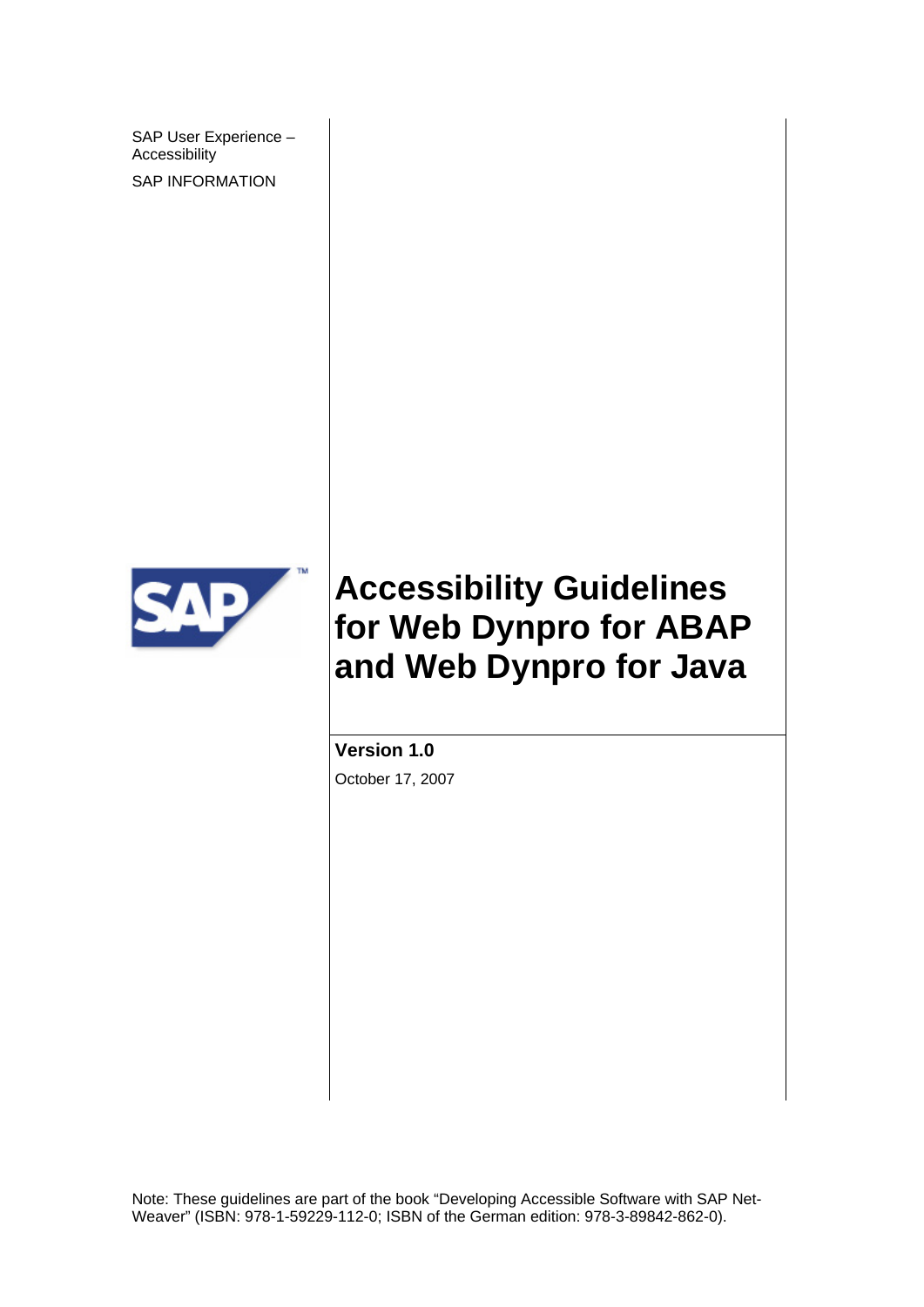

# **Copyright**

© Copyright 2007 SAP AG. All rights reserved.

No part of this publication may be reproduced or transmitted in any form or for any purpose without the express permission of SAP AG. The information contained herein may be changed without prior notice.

Some software products marketed by SAP AG and its distributors contain proprietary software components of other software vendors.

Microsoft, Windows, Outlook, and PowerPoint are registered trademarks of Microsoft Corporation.

IBM, DB2, DB2 Universal Database, OS/2, Parallel Sysplex, MVS/ESA, AIX, S/390, AS/400, OS/390, OS/400, iSeries, pSeries, xSeries, zSeries, z/OS, AFP, Intelligent Miner, WebSphere, Netfinity, Tivoli, and Informix are trademarks or registered trademarks of IBM Corporation in the United States and/or other countries.

Oracle is a registered trademark of Oracle Corporation.

UNIX, X/Open, OSF/1, and Motif are registered trademarks of the Open Group.

Citrix, ICA, Program Neighborhood, MetaFrame, WinFrame, VideoFrame, and MultiWin are trademarks or registered trademarks of Citrix Systems, Inc.

HTML, XML, XHTML and W3C are trademarks or registered trademarks of W3C®, World Wide Web Consortium, Massachusetts Institute of Technology.

Java is a registered trademark of Sun Microsystems, Inc.

JavaScript is a registered trademark of Sun Microsystems, Inc., used under license for technology invented and implemented by Netscape.

MaxDB is a trademark of MySQL AB, Sweden.

SAP, R/3, mySAP, mySAP.com, xApps, xApp, SAP NetWeaver, and other SAP products and services mentioned herein as well as their respective logos are trademarks or registered trademarks of SAP AG in Germany and in several other countries all over the world. All other product and service names mentioned are the trademarks of their respective companies. Data contained in this document serves informational purposes only. National product specifications may vary.

These materials are subject to change without notice. These materials are provided by SAP AG and its affiliated companies ("SAP Group") for informational purposes only, without representation or warranty of any kind, and SAP Group shall not be liable for errors or omissions with respect to the materials. The only warranties for SAP Group products and services are those that are set forth in the express warranty statements accompanying such products and services, if any. Nothing herein should be construed as constituting an additional warranty.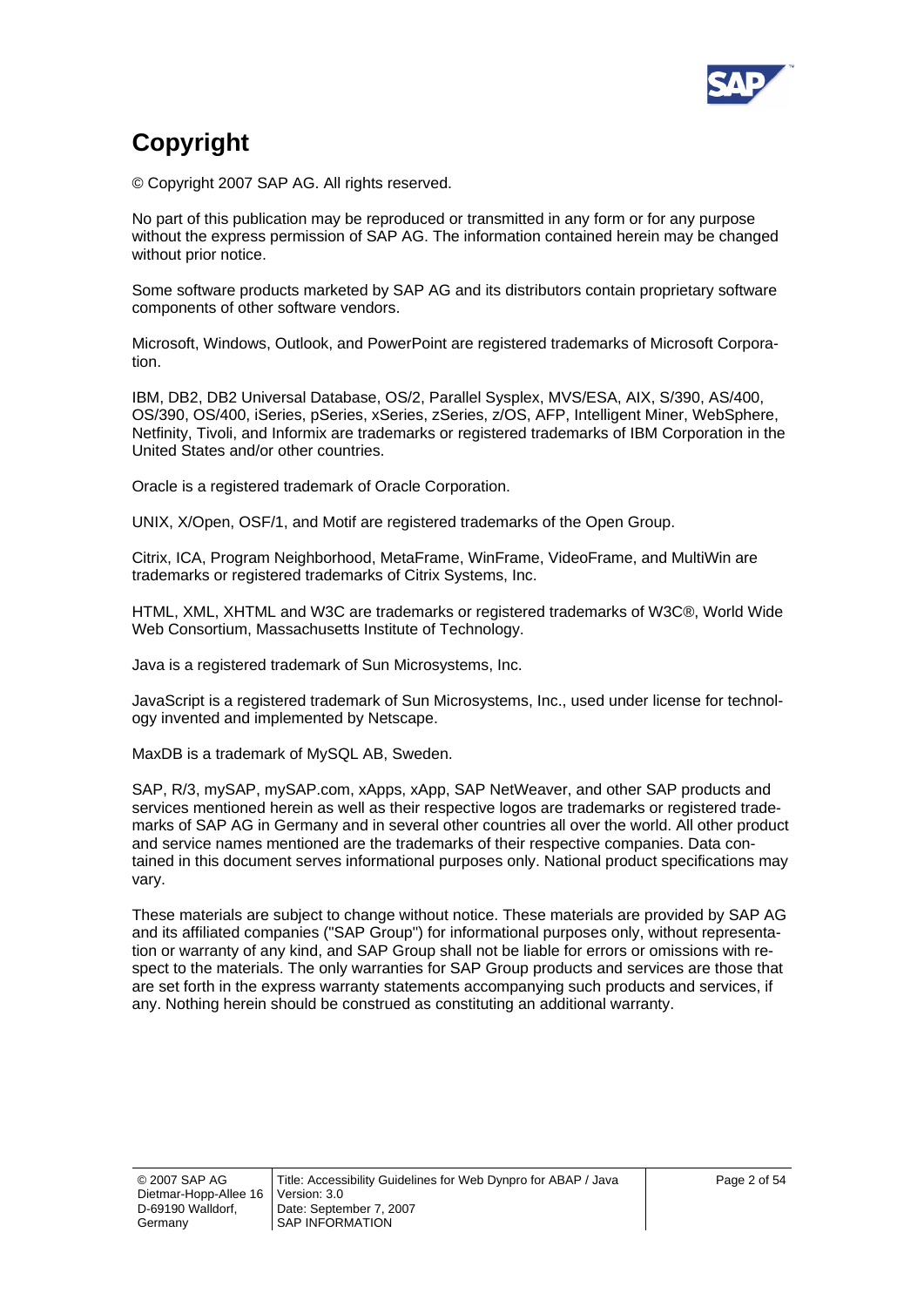

## **Table of Content**

| 1                       |                                                         |  |
|-------------------------|---------------------------------------------------------|--|
| 1.1                     |                                                         |  |
| 1.2                     |                                                         |  |
| $\mathbf{2}$            |                                                         |  |
| 2.1                     |                                                         |  |
| 2.2                     |                                                         |  |
| 2.3                     |                                                         |  |
| 2.4                     |                                                         |  |
| 2.5                     |                                                         |  |
| 2.6                     |                                                         |  |
| 2.7                     |                                                         |  |
| 2.8                     |                                                         |  |
| 2.9                     |                                                         |  |
| 2.10                    |                                                         |  |
| 2.11                    |                                                         |  |
| 2.12                    |                                                         |  |
| 2.13                    |                                                         |  |
| 2.14                    |                                                         |  |
| 2.15                    |                                                         |  |
| 3                       | Testing Web Dynpro for ABAP and Web Dynpro for JAVA  47 |  |
| 3.1                     |                                                         |  |
| 3.2                     |                                                         |  |
| 3.3                     |                                                         |  |
| 3.4                     |                                                         |  |
| $\overline{\mathbf{A}}$ |                                                         |  |
| 4.1                     |                                                         |  |
| 4.2                     |                                                         |  |
| 5                       |                                                         |  |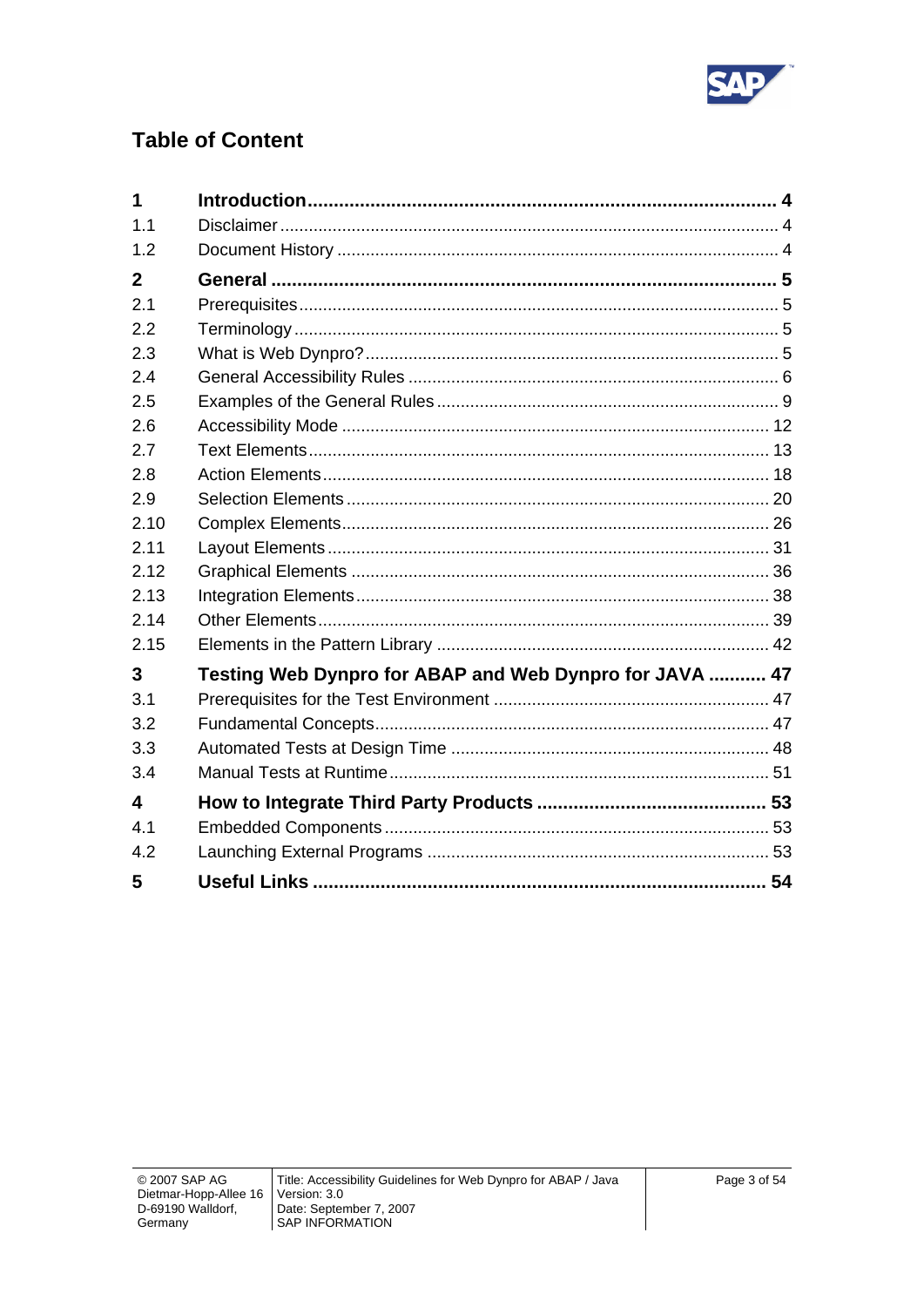

# <span id="page-3-0"></span>**1 Introduction**

## **1.1 Disclaimer**

These guidelines do not represent any promise or obligation on SAP's part to make any aspect of the software accessible, nor any application that is evaluated against the Accessibility checklist accessible for ABAP Developers.

This document is for informational purposes only. Its content is subject to change without notice, and SAP does not warrant that it is error-free. SAP MAKES NO WARRANTIES, EXPRESS OR IMPLIED, OR OF MERCHANTABILITY, OR FITNESS FOR A PARTICULAR PURPOSE.

The information contained in this document represents SAP's current view of accessibility criteria as of the date of publication; it is in no way intended to be a binding guideline on how to ensure accessibility of software products. SAP specifically disclaims any liability with respect to this document and no contractual obligations or commitments are formed either directly or indirectly by this document. This document is for internal use only and may not be circulated or distributed outside your organization without SAP's prior written authorization. © 2006 SAP AG

| Version             | <b>Status</b>                 | <b>Date</b> | Author     |
|---------------------|-------------------------------|-------------|------------|
| (starting with 1.0) | (Draft/Review copy/ Released) | (DD.MM.YY)  |            |
| [1.0]               | [Released]                    | [17.10.07]  | <b>SAP</b> |

## **1.2 Document History**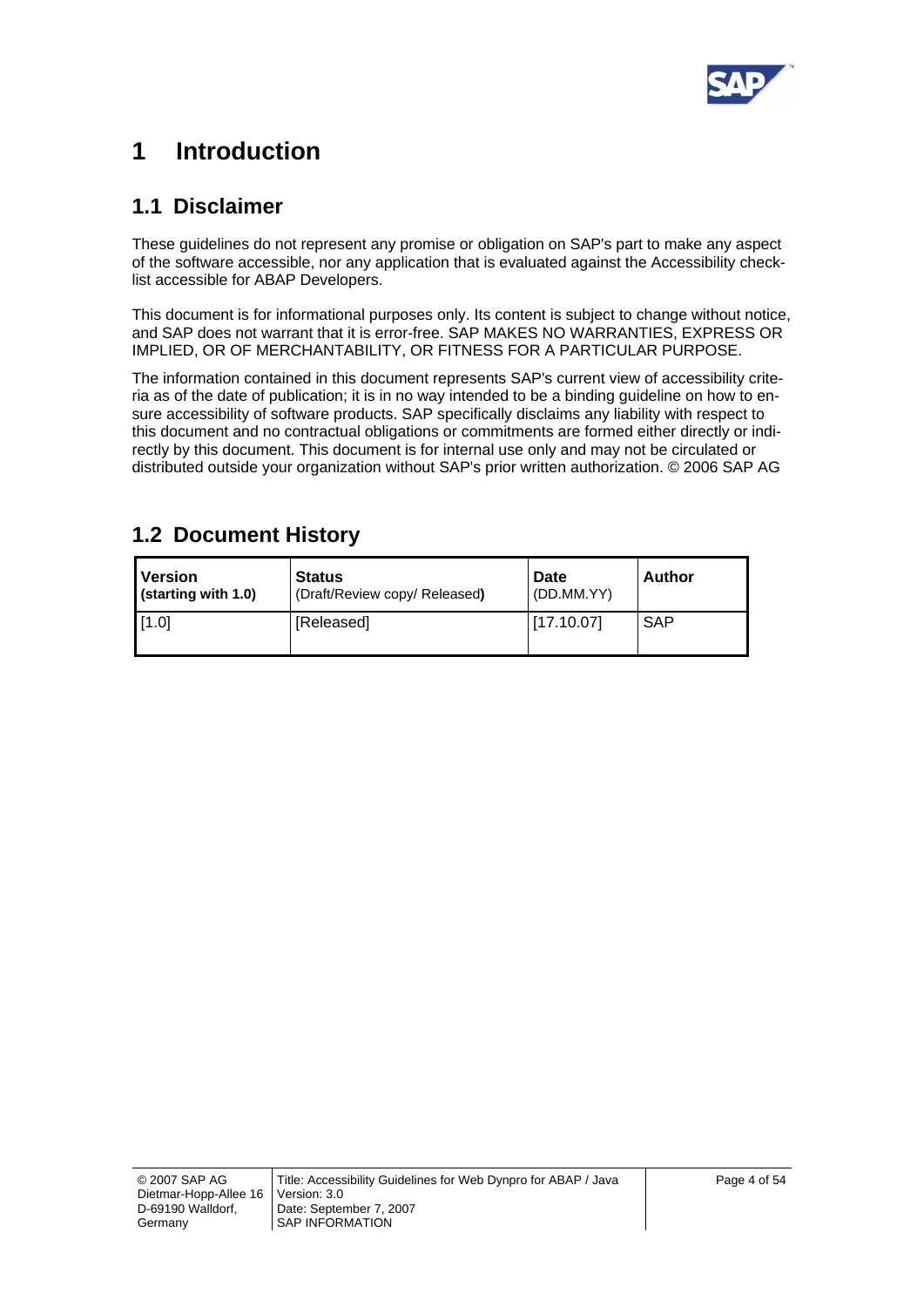

# <span id="page-4-0"></span>**2 General**

## **2.1 Prerequisites**

For information about the prerequisites, see the newest version of the document "Front-End [Requirements and Infrastructure for Accessibility](http://www.sapdesignguild.org/resources/acc_technical_requirements_V3_1_external_EN.pdf)".

http://www.sapdesignguild.org/resources/acc\_technical\_requirements\_V3\_1\_external\_EN.pdf

## **2.2 Terminology**

| <b>Term</b>        | <b>Description</b>                                                                                                                                                                                                                                                                                                                   |
|--------------------|--------------------------------------------------------------------------------------------------------------------------------------------------------------------------------------------------------------------------------------------------------------------------------------------------------------------------------------|
| Caption            | Textual description on or beside a user interface element. Static<br>part of the dialog. Language-dependent.                                                                                                                                                                                                                         |
| Context            | Situation inside an application.                                                                                                                                                                                                                                                                                                     |
| Label              | Textual description on or beside a user interface element. Static<br>part of the dialog. Language-dependent. Typically aligned left of<br>a succeeding user interface element.                                                                                                                                                       |
| Title              | A visually attractive title text above a subordinate screen area.<br>Language-dependent.                                                                                                                                                                                                                                             |
| Tooltip            | Additional information about a user interface element and its<br>range of use. Example: A label "To" can have a tooltip "Recipient<br>the mail is being sent to".                                                                                                                                                                    |
| Screen Reader      | Assistive software for blind users. The software extracts the<br>screen content, formats it, and sends it to an output device. The<br>output device can be a speech synthesizer or a refreshable<br>braille display. Both devices can also be used together. The<br>output of the screen reader can also be displayed on the screen. |
| <b>Style Guide</b> | Style guides are collections of rules and guidelines for designing<br>the user interface of certain operating system platforms, such as<br>Windows or Mac OS, or for certain application types such as<br>ABAP applications.                                                                                                         |
| Value              | Textual data (of any format) inside data input fields.                                                                                                                                                                                                                                                                               |

You can find more terms and their descriptions in the [Accessibility Glossary](http://www1.sapdesignguild.org/editions/edition9/acc_glossary.asp) of the SAP Design Guild.

## **2.3 What is Web Dynpro?**

Web Dynpro is a client-independent programming model on the *SAP NetWeaver* technology platform and is used to develop user interfaces for professional business applications. It can be used to design user interfaces for both Java and ABAP applications. It is based on the *Model-View-Controller* paradigm, which ensures that the business logic is separated from the presentation logic. This architecture is visible, for example in the Web Dynpro perspective of the SAP NetWeaver Developer Studio (NWDS).

#### **Note:**

Note that all statements about Web Dynpro refer to Release **SAP NetWeaver 7.0**.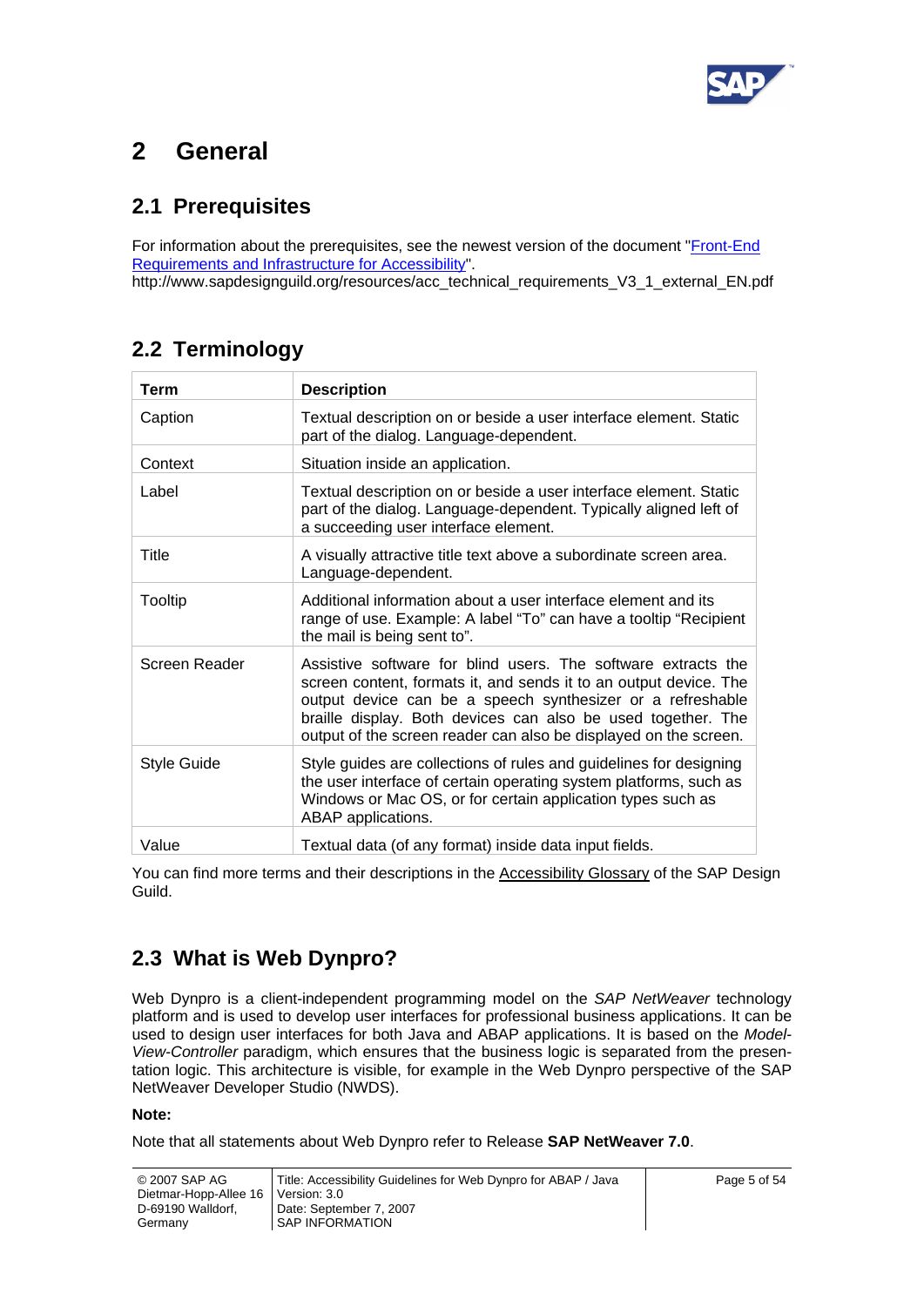

<span id="page-5-0"></span>*Web Dynpro ABAP* or *Web Dynpro for ABAP* (WD4A, WDA) is SAP's standard UI technology for developing Web applications in the ABAP environment. It consists of a runtime environment and a graphical development environment. It is equipped with special Web Dynpro tools that are integrated in ABAP Workbench.

Many of the things that application developers require to develop accessible applications are already integrated into the Web Dynpro framework or can be provided by *SAP NetWeaver Portal* for certain users or user groups. Application developers do not need to worry about any of the following:

- Predefined speech synthesis for screen readers (name, state, and value of the UI elements, or instructions for using the keyboard)
- Keyboard access to the UI elements
- Tab chain of the UI elements (defined by the layout container)
- Skipping UI elements and groups for quicker navigation within a view element
- Special style templates with user-defined color schemes
- Support for large fonts and scaling
- Semantic colors (colors that have a symbolic meaning, such as green or red for statuses)
- Keyboard commands

All these features provide a basis for supporting assistive technologies. However, application developers are still responsible for certain tasks, the most important of which are described in the chapters [2.4](#page-5-1) and [2.6.](#page-11-1)

The remaining chapters follow the structure of the *Web Dynpro ABAP* element documentation and its development environments. They focus more explicitly on the individual UI elements of the Web Dynpro interfaces for ABAP and Java.

## <span id="page-5-1"></span>**2.4 General Accessibility Rules**

This section contains the most important Dos and Don'ts when programming in Web Dynpro ABAP or Web Dynpro Java.

### **2.4.1 Important Dos**

The following are the most important **Dos**:

• Use the **labelFor** property for labels.

Always use the **labelFor** property to associate **labels** with other UI elements (also read the notes in the chapter [2.7.5](#page-14-0) about the **Label** UI element). Screen readers require this association so that they can read the correct label text when the element has the focus.

Use the **tooltip** property for description purposes.

Use the **tooltip** property of a UI element to describe how and where it is used and its context. If you use the **TextView** element to display inspection texts, for example, you must specify this in the **tooltip** property (refer also to *Example 4* in Chapter [2.5\)](#page-8-1).

• Use the **accessibilityDescription** property as a replacement for titles or, alternatively, for short descriptions.

Use the **accessibilityDescription** property of a UI elements as a short description of its purpose or as a replacement title for the element. Do this if the element does not have a visible title for design reasons. (This can occur in group elements that have no title area,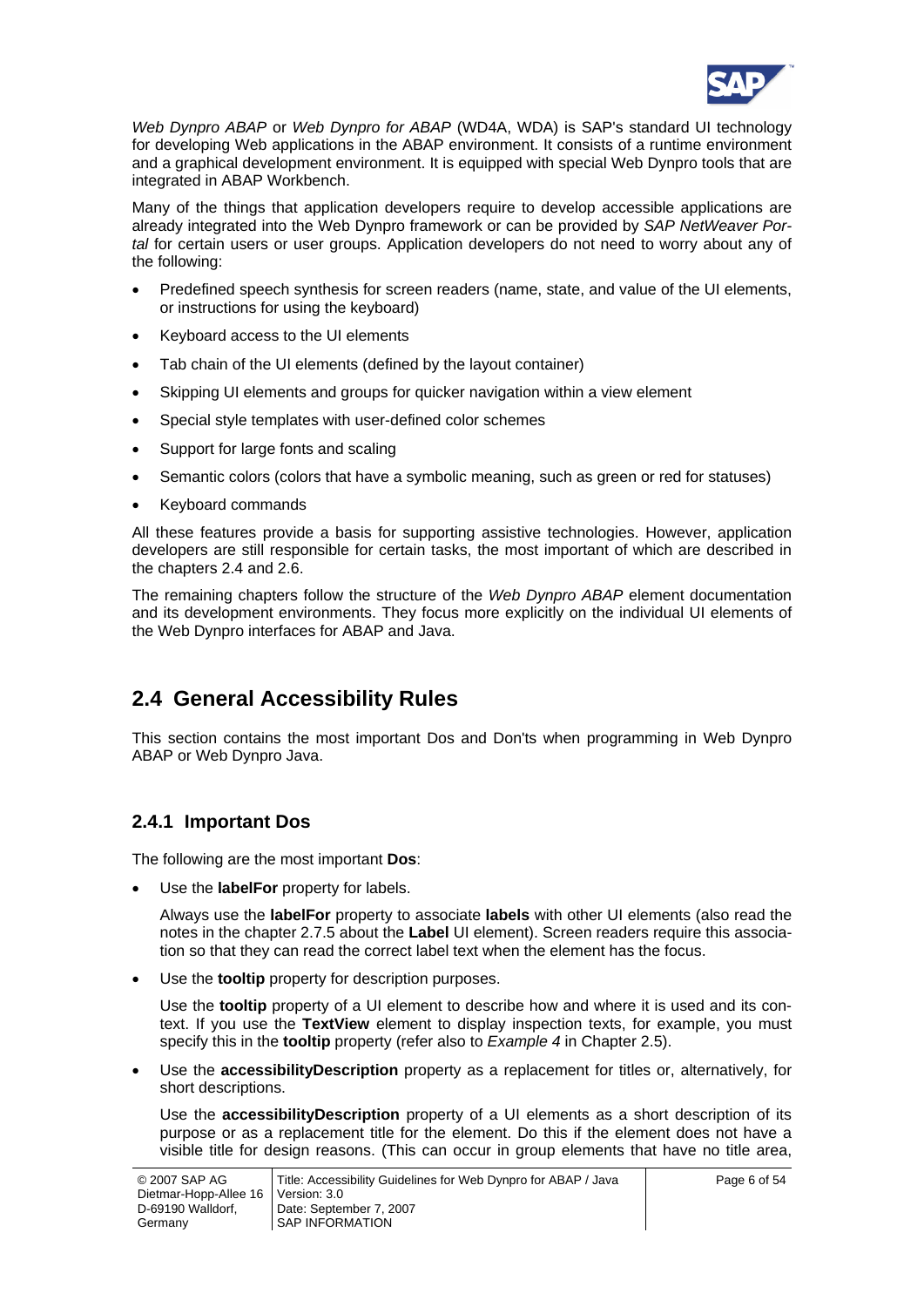

such as **TransparentContainer**s.) Also do this if the element does not have a title property. (This is recommended for elements such as **RoadMap** or **PhaseIndicator** without their own title lines.) More information is available in [2.11.](#page-30-1)

• Create group headers and column headers

Always create group headers for group elements with visible title lines. Also always create column headers in table elements (refer also to *Example 5* and *Example 6* in Chapter [2.5\)](#page-8-1).

• Note the following point for the **TimedTrigger** element.

f you want to use the **TimedTrigger** UI element to display time-dependent or periodic activities in your application, (such as the current state of a server), read the recommendations in Chapter [2.8.3](#page-19-1) about **TimedTrigger**.

• Note the following point for graphics and graphical displays.

If you want to use graphics, graphical tools, overviews, maps, or charts in your application, read the recommendations in Chapter [2.12](#page-35-1).

Use semantic colors to represent states.

Use semantic colors to represent different states. You can, for example, specify BADVALUE\_MEDIUM as the value of the **cellDesign** property. This indicates critical values in a table column (or table cell) by background color.

Use clear and simple texts, without abbreviations.

Use clear and simple texts in labels, titles, headers, and other texts. If possible, do not use abbreviations or special characters Use the text "Material Number" and not "Mat. No.", for example, if there is enough space in your layout. If there is not enough space, you must create the full text in the **tooltip** property of the element associated with the label. The same applies to acronyms, except that well known acronyms (like SAP) do not need to be explained in the tooltip.

• Always focus on the user as your target audience.

Think of the requirements of the user when you design your interfaces. The simplest or most obvious approach from the development team's perspective is not always the best for the user. Always refer to the style guidelines that apply to interfaces. *All* users benefit from a clear arrangement of elements that observes recognized design conventions.

• Use the most up-to-date runtime environments.

Whenever possible, use the latest version of the Web Dynpro runtime environments. The most current Web Dynpro framework always contains many enhancements related to accessibility.

• Run automated tests.

Use the automated accessibility tests implemented in your development environments. An overview of the properties checked by these tests is available in Chapter [3.3](#page-47-1).

• Run manual tests.

Also run manual tests. These tests are particularly important if you combine elements in non-standard ways. More information is available in Chapter [3.4](#page-50-1).

• Also read the framework documentation.

The relevant chapters in the framework documentation contain additional information about accessibility in Web Dynpro Java and Web Dynpro ABAP.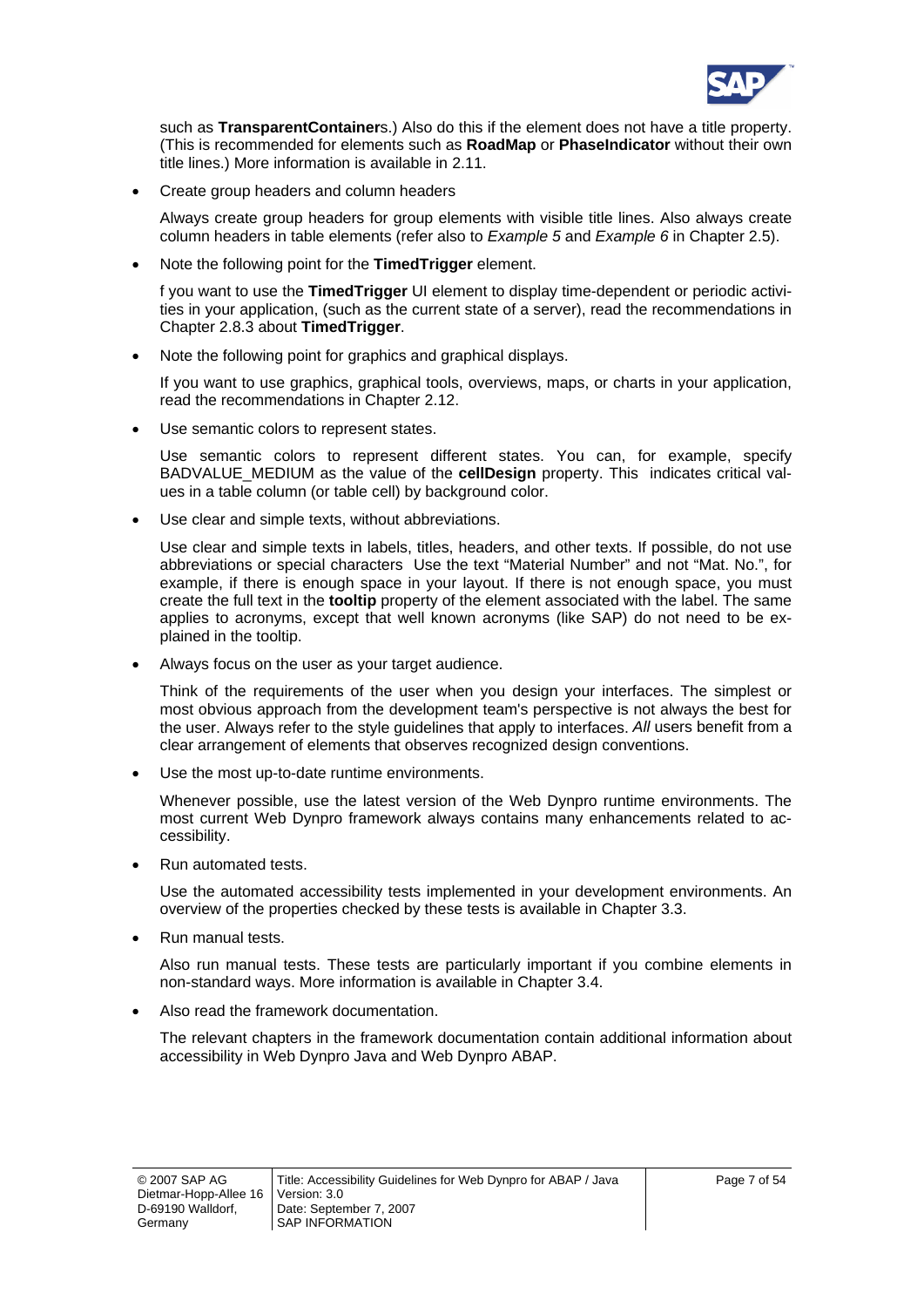

## **2.4.2 Important Don'ts**

The following are the most important **Don'ts**:

• Only use elements for their intended purposes.

Do not use, combine, or modify elements for purposes other than their intended use, just to achieve a certain type of layout. A user without visual impairments may not notice any difference in the usability of the application. However, a blind user will find the new combination of elements confusing at best. This is because the elements provide no new information and are still used in the old semantic context. The situation is particularly confusing if you display elements in a table-like structure in a View element. Blind users will not be able to immediately identify their position in a row or column. Also you must not modify any library elements at a deeper level (such as modifications to HTML code, scripting, or similar) since any changes can hamper or remove accessibility (refer also to *Example 1* and *Example 2* in Chapter [2.5](#page-8-1)).

• Do not use standalone label elements to display free text.

Never use standalone label elements to display free text. This is particularly important if you add elements to a view element dynamically at runtime. Always use the **TextView** element or the **Explanation** element (Web Dynpro ABAP only) for this purpose, or associate the label with another element.

• Do not use radio button elements to show or hide screen areas above the focus.

Do not use UI elements to modify the structure of the screen above the focused element. For example, do not place a group of radio buttons in the lower half of an application window, and make elements or element groups in the upper half appear or disappear depending on which radio button is selected in the lower half. Screen readers often cannot reliably tell the user which parts of the screen have changed, which means it is not immediately obvious to blind users that elements or element groups above the focus have been hidden. Redesign the screen instead, for example by placing the element groups on different tab pages of a tabstrip element.

• Do not use the **Table** element for layout purposes.

Do not use the **Table** UI element purely for layout purposes. Use layout containers instead. Screen readers are able to identify the existence of a layout table, but this confuses blind users. This is because table elements in Web Dynpro are intended for data display purposes only.

• Do not nest **TabStrip**, **Group**, or **Tray** elements within the same type of element.

Whenever possible, do not nest tabstrip, group, or tray elements within the same element type (for example, do not nest a tray element within another tray element). This kind of deep nesting can be identified visually, but is not immediately obvious to blind users, and is difficult to navigate to. If you want to implement nesting within a tabstrip or tray element, use **TransparentContainer** elements (refer also to *Example 3* in Chapter [2.5](#page-8-1)).

• Do not use the same text for the properties **tooltip** and **accessibilityDescription**.

Do not use the same text for the properties **tooltip** and **accessibilityDescription**. The **accessibilityDescription** property is intended for short descriptions to be used instead of titles, whereas tooltips are semantic descriptions that can be longer.

• Do not use a different element for each source text when you compose a longer text.

If you want to construct a longer text from different source texts, do not use a different UI element for each source, even when this is the simplest method. Instead, combine the individual texts as a complete text in the program code. The text can then be displayed in a TextView or InputField element using the **readonly** property (refer also to *Example 7* in Chapter [2.5](#page-8-1)).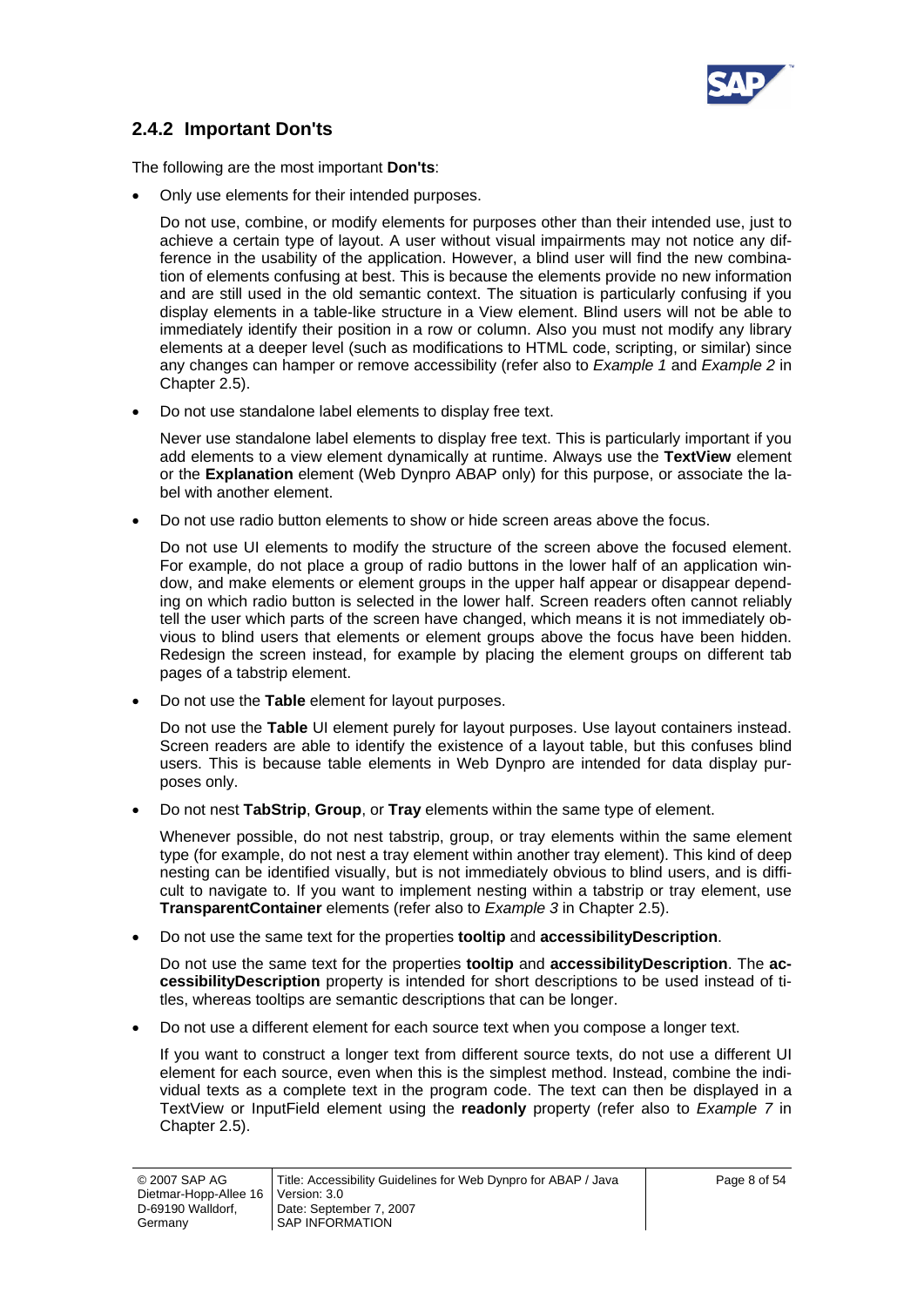

## <span id="page-8-1"></span><span id="page-8-0"></span>**2.5 Examples of the General Rules**

## **2.5.1 Example 1: Using Elements for Their Intended Purposes**

Always use the Web Dynpro elements that are currently available instead of constructing an element yourself or trying to anticipate a new element in a future release.

[Figure 2.1](#page-8-2) shows a group of CheckBox elements created by a Table element with five rows and two columns. This is not a recommended implementation of Checkbox elements. Firstly, the CheckBoxGroup element is available for this purpose. Secondly, the assignment of text to checkbox is visual only, and not specified in the program.

|   | Select all Systems |
|---|--------------------|
| ∼ | DEK on us2342      |
| ⊮ | J2E on p15643      |
|   | J2E on us2306      |
|   | J2E om p5821       |

#### <span id="page-8-2"></span>**Figure 2.1: Table Element for CheckboxGroup Layout**

Always check whether Web Dynpro already provides an element that satisfies your layout requirements. If the functions you require are available, arrange the elements in accordance with the recognized guidelines. Whenever possible, do not use non-standard combinations of elements and groups (such as trays in Group elements within tabstrips).

Never modify Web Dynpro elements at the rendering level. This could remove accessibility support and also make rendering impossible for certain browsers.

## **2.5.2 Example 2: Table Elements for Table-like Text Layouts**

Use Table Elements for Table-like Text Layouts.

[Figure 2.2](#page-8-3) shows a combination of TextView, Label, and Link elements combined to create a table. Users of screen readers cannot identify the current row and column in this type of arrangement. Use the **Table** element for this purpose instead.

| Application Service Description    |     | Reg. SAPS Reg. Mem. (MB) |
|------------------------------------|-----|--------------------------|
| Acme Corp. Web AS Central Instance | 600 | 1024                     |
| Acme Corp. Web AS Customer Site    | 600 | 1024                     |
| <b>Prototype</b>                   | 600 | 1024                     |
|                                    |     |                          |

#### <span id="page-8-3"></span>**Figure 2.2: Table-Like Layout with TextViews**

## **2.5.3 Example 3: Do not Nest Grouping Elements**

In General, Do not Nest Grouping Elements with Visible Titles

[Figure 2.3](#page-9-0) shows nested Tray elements. This does not just look bad, it is also confusing, since the nesting depth is not apparent from the title. Instead, represent the hierarchy by using TransparentContainer and SectionHeader elements with different levels as titles.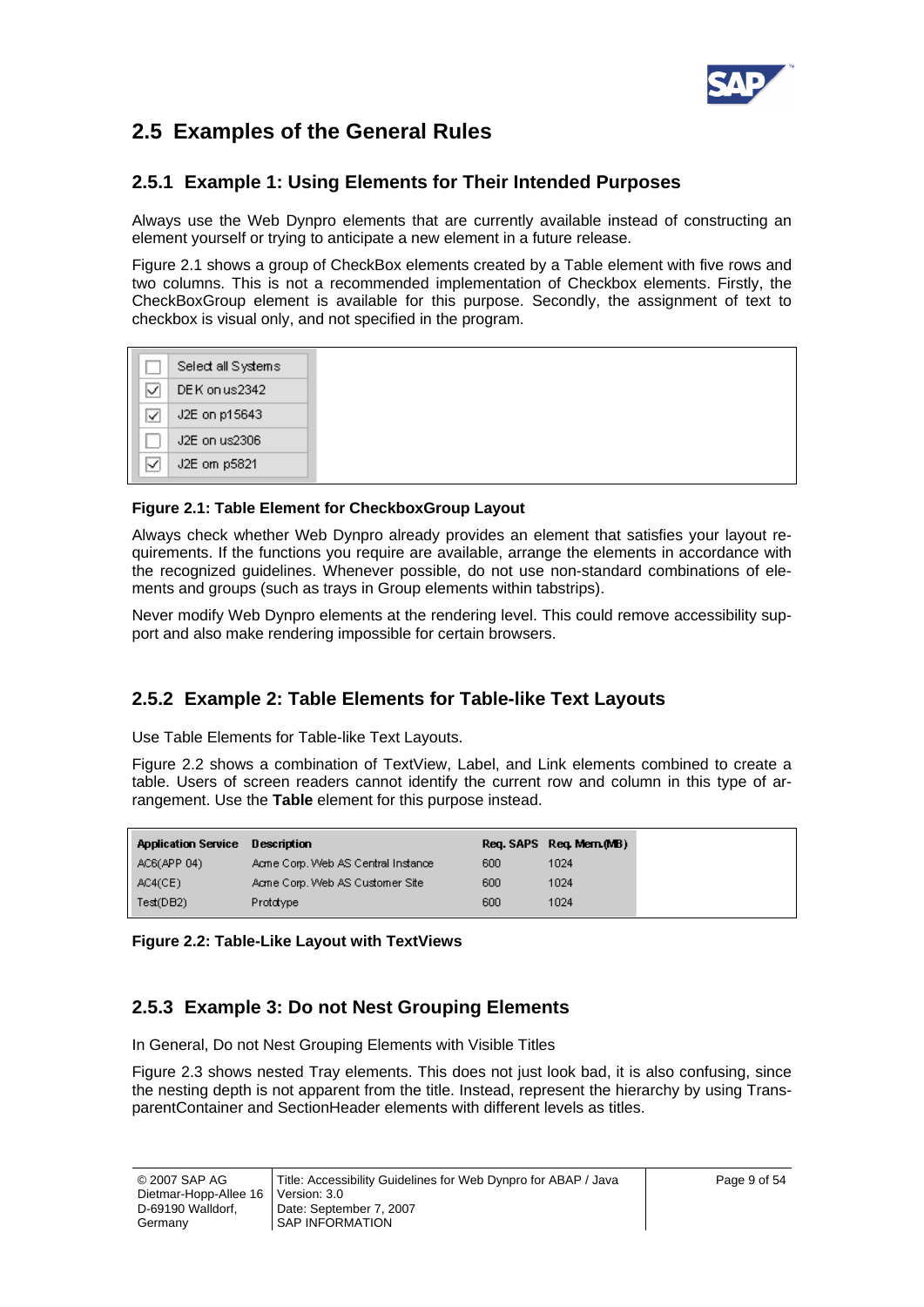

| <b>Execution</b>                               |                                 | Ξl |  |
|------------------------------------------------|---------------------------------|----|--|
| <b>Details</b>                                 | 三                               |    |  |
| Date/Time                                      | $\hspace{0.1mm}-\hspace{0.1mm}$ |    |  |
| Preferred Start Date / Time: 03/10/2005 37     | 09:30 AM $\rightarrow$          |    |  |
| Planned Start Date / Time: 03/10/2005 08:00 AM |                                 |    |  |

<span id="page-9-0"></span>**Figure 2.3: Nested Trays** 

## **2.5.4 Example 4: Tooltips for Images**

Always Create Tooltips to Describe Images.

No tooltip has been created for the image in [Figure 2.4](#page-9-1). If accessibility mode is activated, however, the image can be focused. The missing tooltip means that screen readers can only announce the word "Image" when the image has the focus.



#### <span id="page-9-1"></span>**Figure 2.4: Image with No Semantic Information**

The technical name of the image has been entered as the tooltip in [Figure 2.5](#page-9-2). However, this is only a good solution if the technical name is meaningful and matches the object displayed in the image. Technical names can often be abstract, such as "123.gif". This does not benefit the user and causes problems in translation. The file name extension also causes problems. We do not recommend this solution.

#### <span id="page-9-2"></span>**Figure 2.5: Image with File Name as Semantic Information**

You can use the **isDecorative** property to remove images from the navigation sequence (the tab chain) in Web Dynpro. The keyboard focus will then never be moved to the image.

There are two possible scenarios: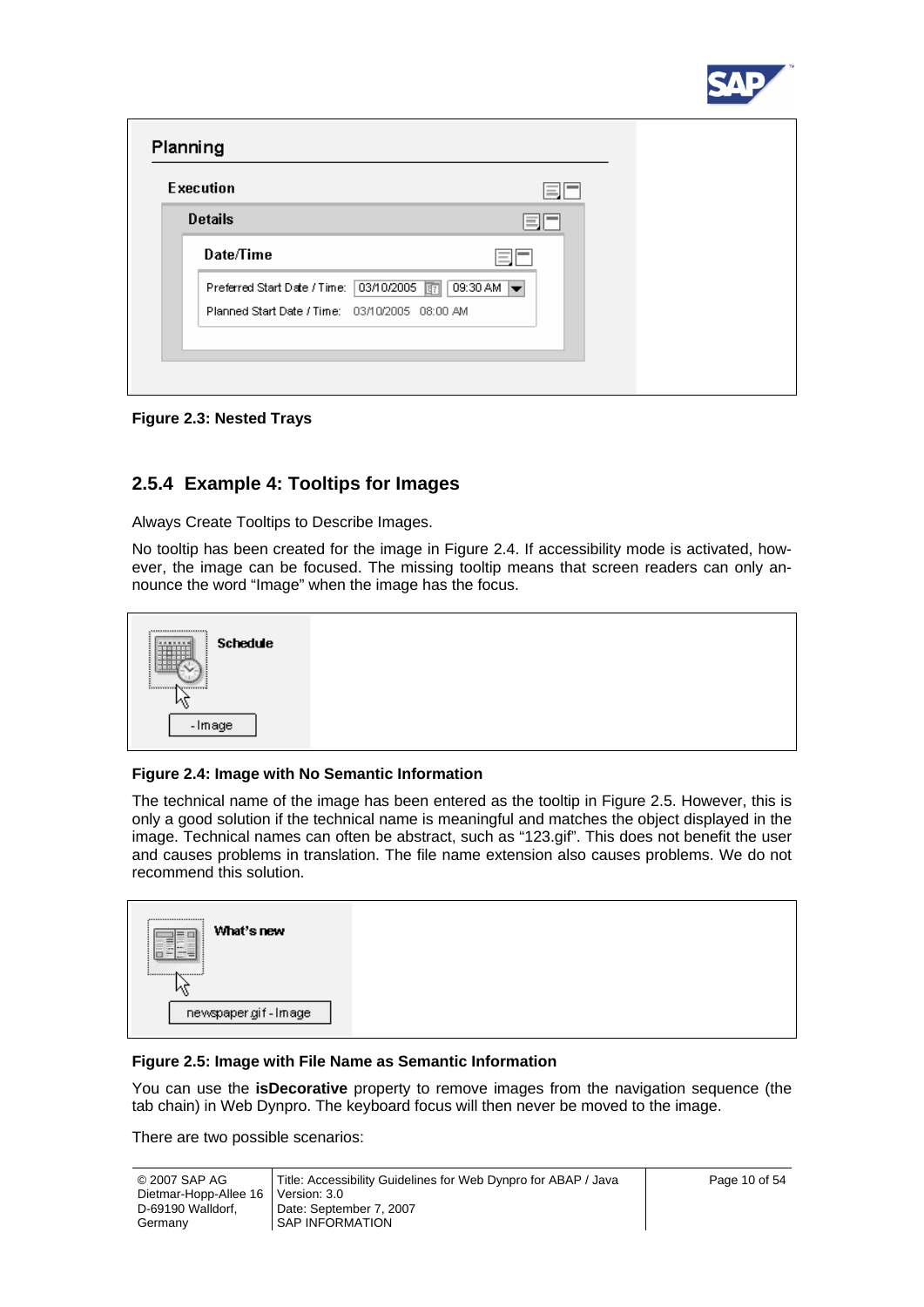

- The image has a descriptive purpose or is a functional image.
	- Descriptive images may need to be given the focus. One example is when the items in a bill of material are illustrated by images of goods, and the layout does not indicate explicitly that an image is being displayed.
	- o One example of a functional image is the visualization of a state (such as a red traffic light) that is linked to an event. The user could then activate the image of the red light to determine its cause. In this case, the image must be given the focus to enable it to be activated. Also, the tooltip text of the image must be associated with the semantics of the image (such as "Critical State" for a red light) and to navigation instructions (such as "Press the space bar for details."). Refer also to the notes in Chapter [2.12.2](#page-35-2) about the Image element). A better choice here would be to use the **LinkToAction element** with an image and no text (but a full tooltip). This is because the **LinkToAction element** already provides an appropriate text describing the activation information. This example demonstrates that you can use a different element to achieve the same function.
- The image is only for decorative purposes.
	- Set the **isDecorative** property for the Image element and place it next to a text used in the same semantic context. For assistive technologies, you must enter a short description of the image in the **tooltip** property. This is also important if the program cannot find the image at runtime.

### **2.5.5 Example 5: Column Headers in Table Elements**

Always use column headers in your Table elements.

[Figure 2.6](#page-10-0) shows a table where the column header is missing from the second column. When navigating, blind users cannot identify which column they are in, or whether they have moved to a new column.

| Sales Orders Overview             |                  |                          |
|-----------------------------------|------------------|--------------------------|
| Open:                             |                  | Link                     |
| Sales Orders                      |                  |                          |
| US Region Northeast / East Coast  | <b>Wholesale</b> |                          |
| US Region Southeast / South Coast | <b>Wholesale</b> |                          |
|                                   |                  |                          |
|                                   |                  |                          |
|                                   |                  | $\overline{\phantom{a}}$ |

<span id="page-10-0"></span>**Figure 2.6: Missing Column Header** 

## **2.5.6 Example 6: Text in Visible Group Titles**

If you use visible group titles, you must always create texts for them.

[Figure 2.7](#page-11-2) shows a Group element where the title is missing (from the top line). It would not be immediately obvious to blind users why the elements are grouped in this way.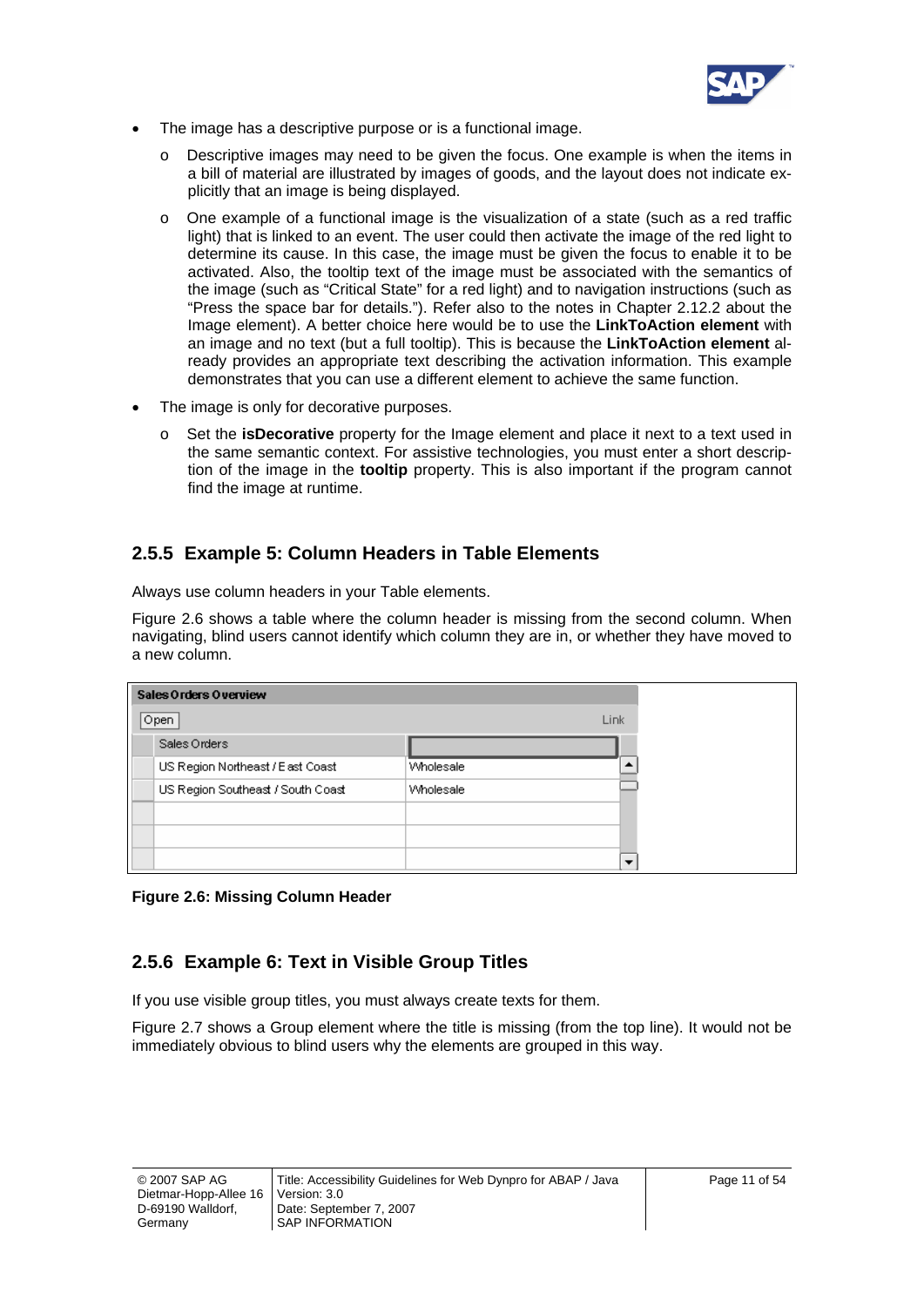

<span id="page-11-0"></span>

| <b>Find</b>                            | in Marketing | Go.       |  |
|----------------------------------------|--------------|-----------|--|
| File Name                              |              | File Size |  |
| Product HT-1001 Presentation Long.ppt  |              | 2,489 KB  |  |
| Product HT-1001 Presentation Short.ppt |              | 16,894 KB |  |
| Product HT-1000 Series.pdf             |              | 2,300 KB  |  |
| Product HT-1001 Series.pdf             |              | 108 KB    |  |
| Product HT-1002 Series.pdf             |              | 2,467 KB  |  |
| Product HT-1003 Series.pdf             |              | 620 KB    |  |

#### <span id="page-11-2"></span>**Figure 2.7: Group Element Without Group Title**

### **2.5.7 Example 7: Do not Construct a Text from Different TextView Elements**

Do not construct a single text from different TextView elements. TextView elements contain tab stops in accessibility mode.

[Figure 2.8](#page-11-3) contains five TextView elements, which means it also has five tab stops (numbered 1-5). In this case, the simplest method for the developer was to create the display in a declarative fashion by using the context assignment of the content. This is because the program gets the information from various different sources. The style template also forced the developer to display the text with different TextViews. This is because only one style can be realized using the TextView at any one time.

| Physical Landscape – Active Servers | Data captured at Wed Sep 29 11:57:08 CEST 2004 |
|-------------------------------------|------------------------------------------------|
| $1 \t 7 \t 3$                       |                                                |

#### <span id="page-11-3"></span>**Figure 2.8: Too Many TextView Elements**

How could the example above be improved? At the very least, the number of tab stops could be reduced to two here, using one TextView element for 1-3 and one for 4-5. To make this possible, the developer must combine the texts for the relevant object in advance in the code. In Web Dynpro ABAP, a developer could also use a FormattedTextView element. This allows the developer to format the text in other ways.

## <span id="page-11-1"></span>**2.6 Accessibility Mode**

There are some check points for which the Web Dynpro framework cannot specify accessibility. In these cases, the application developer must intervene and implement a query about whether the correct appropriate mode of the framework is active at runtime.

The class **IWDFApplication** provides an appropriate method in Web Dynpro Java [\(Listing 2.1:](#page-11-4)  [Method for Querying Accessibility Mode\)](#page-11-4). If the result is **true**, the program can react accordingly.

```
Boolean wdThis.wdGetAPI().getComponent().getApplication().isAccessi-
bilityModeRequested()
```
<span id="page-11-4"></span>*Listing 2.1: Method for Querying Accessibility Mode* 

In Web Dynpro ABAP, the class **IF WD APPLICATION** provides the corresponding method **GET\_IS\_ACCESSIBLE**.

| © 2007 SAP AG                        | Title: Accessibility Guidelines for Web Dynpro for ABAP / Java | Page 12 of 54 |
|--------------------------------------|----------------------------------------------------------------|---------------|
| Dietmar-Hopp-Allee 16   Version: 3.0 |                                                                |               |
| D-69190 Walldorf.                    | Date: September 7, 2007                                        |               |
| Germany                              | SAP INFORMATION                                                |               |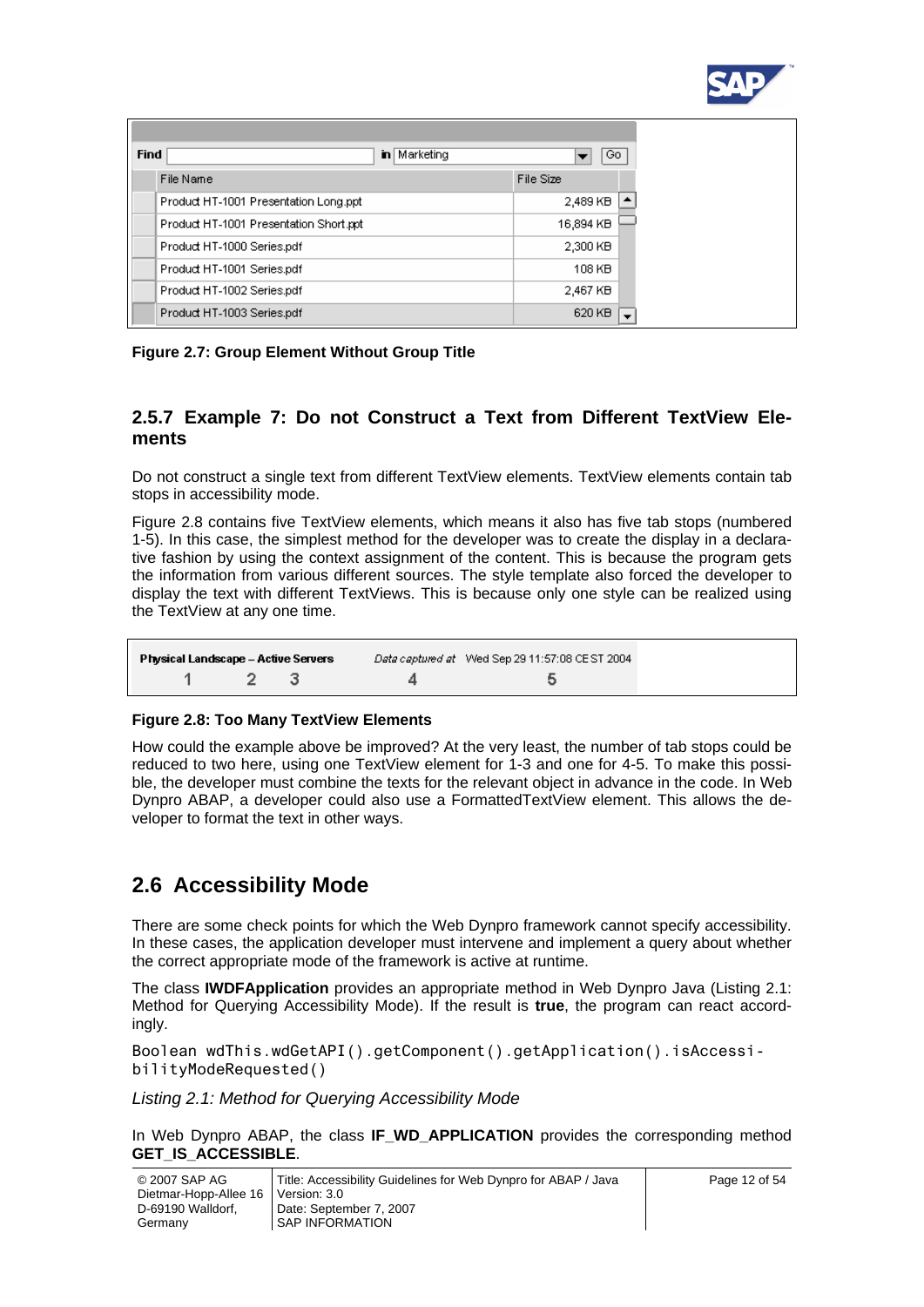

<span id="page-12-0"></span>We recommend that you query these methods as rarely as possible and that you create a solution that looks the same whether in accessibility mode or not. Remember that accessibility mode is also used by users without visual impairments. Users with motor impairments, for example, enable accessibility mode for its additional keyboard.

An accessibility mode also requires extra programming work, since it needs to be implemented, tested, and maintained.

If you use the function module **GET\_ACCESSIBILITY\_MODE** to replace graphics with tables in accessibility mode, users with motor impairments then have no way of viewing these graphics. We can assume that this group of users would prefer to have the information displayed in a graphic and not a table.

We recommend that you design your solution so that it offers both the graphic and a text alternative, such as a table. You can also implement a Button element that allows the user to toggle between the graphic and the text alternative.

Another alternative is to let the user decide whether to display the information as a graphic or as table by making a personalized setting in the application. This requires you to integrate an appropriate dialog into the application.

## **2.7 Text Elements**

This chapter explains each of the UI elements in the standard library of **Text Elements**, and the programming rules. It discusses the following UI elements:

- **Caption**
- **Explanation**
- FormattedTextEdit
- FormattedTextView
- InputField
- **Label**
- **TextEdit**
- **TextView**

## **2.7.1 Caption**

The **Caption** UI element (as shown in [Figure 2.9](#page-12-1)) is used by some elements (such as Group, Tab, Table, TableColumn, and Tray) to display a header or a title.

#### **图 Caption Text**

#### <span id="page-12-1"></span>**Figure 2.9: Caption Element**

#### **Dos for Caption Elements**

• Use the **tooltip** property of the element to add semantic information.

#### **Don'ts for Caption Elements**

• If any important information is not included in the **text** or **tooltip** properties of the Caption element, you must not convey it solely in the image of the Caption element. Instead, include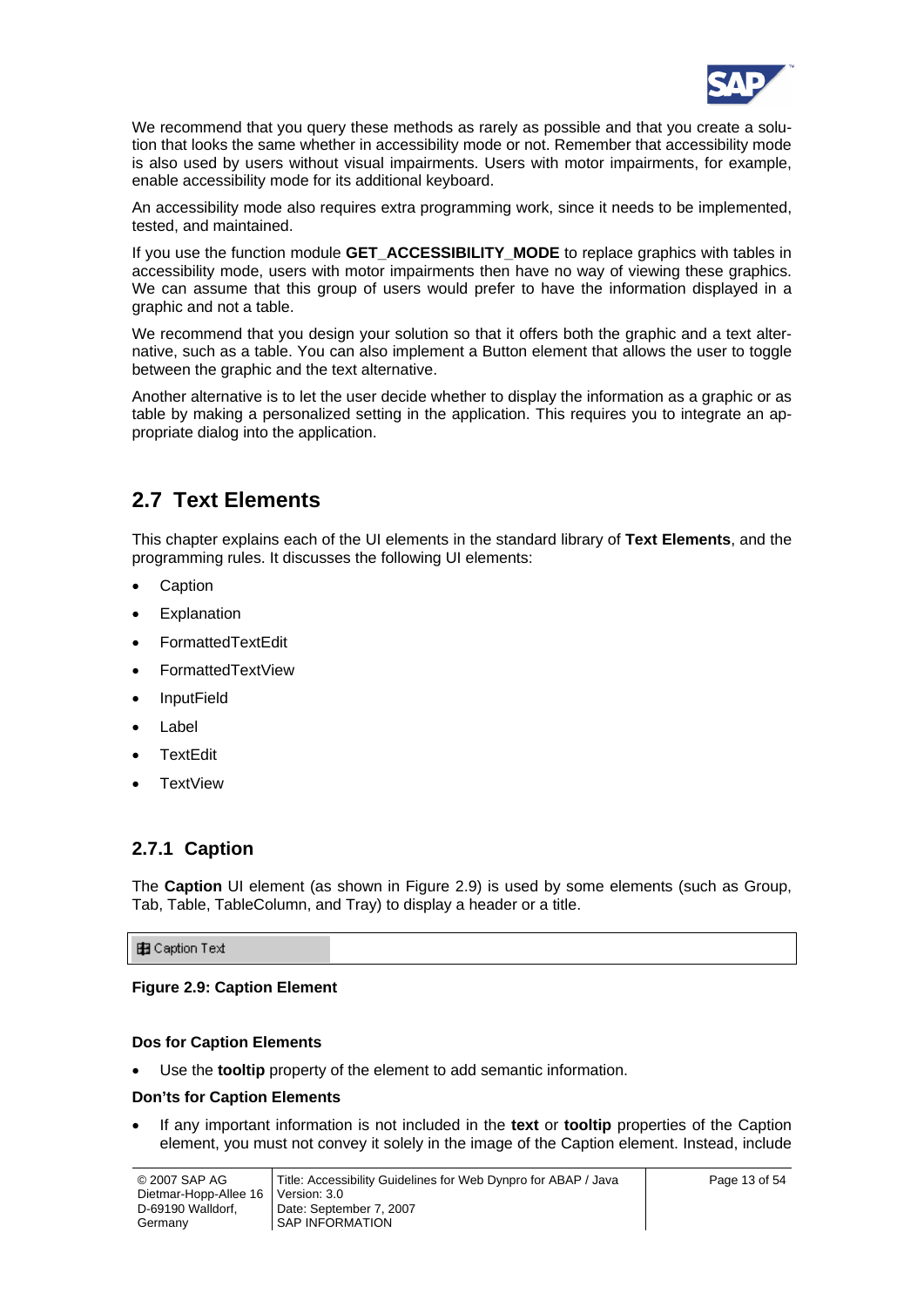

this information in the **text** or **tooltip** property. An image on a Caption element cannot be focused and is intended only as a visual aid.

• Do not use the element property **imageAlt** since it will not be read by screen readers in accessibility mode.

## **2.7.2 Explanation**

The **Explanation** UI element (shown in [Figure 2.10](#page-13-0)) is a primary help element. It is visible only when help mode is activated.

#### **Note:**

Note that in Release **NetWeaver 7.1** this element is available only in Web Dynpro ABAP.

Explanation Text (primary help)

#### <span id="page-13-0"></span>**Figure 2.10: Explanation Element**

The user can activate or deactivate the help texts. The relevant URL parameters are as follows:

- Primary help on: ?sap-explanation=x
- Primary help off: ?sap-explanation=

#### **Don'ts for Explanation Elements**

• Do not use the Explanation element to convey any important information about how to use the View element. This is because the **Explanation** element is used for primary help and can be deactivated.

•

### **2.7.3 FormattedTextView**

The **Formatted Text View** UI element (as shown in [Figure 2.11\)](#page-13-1) is used to display formatted text

**Note:** 

Note that in Release **NetWeaver 2004s** this element is available only in Web Dynpro ABAP.

```
This is a FormattedTextViewshowing formatted text:
```

```
1. List item1
2. List item 2
3. List item3
```
#### <span id="page-13-1"></span>**Figure 2.11: FormattedTextView Element**

No additional descriptions are generally required for the FormattedTextView element. Depending on the context, however, you may need to enter a text in the tooltip of this element. Too much text can be confusing, so use this option with care.

#### **Dos for FormattedTextView Elements**

- Use the **tooltip** property of the element to add semantic information.
- An additional label for the element is optional.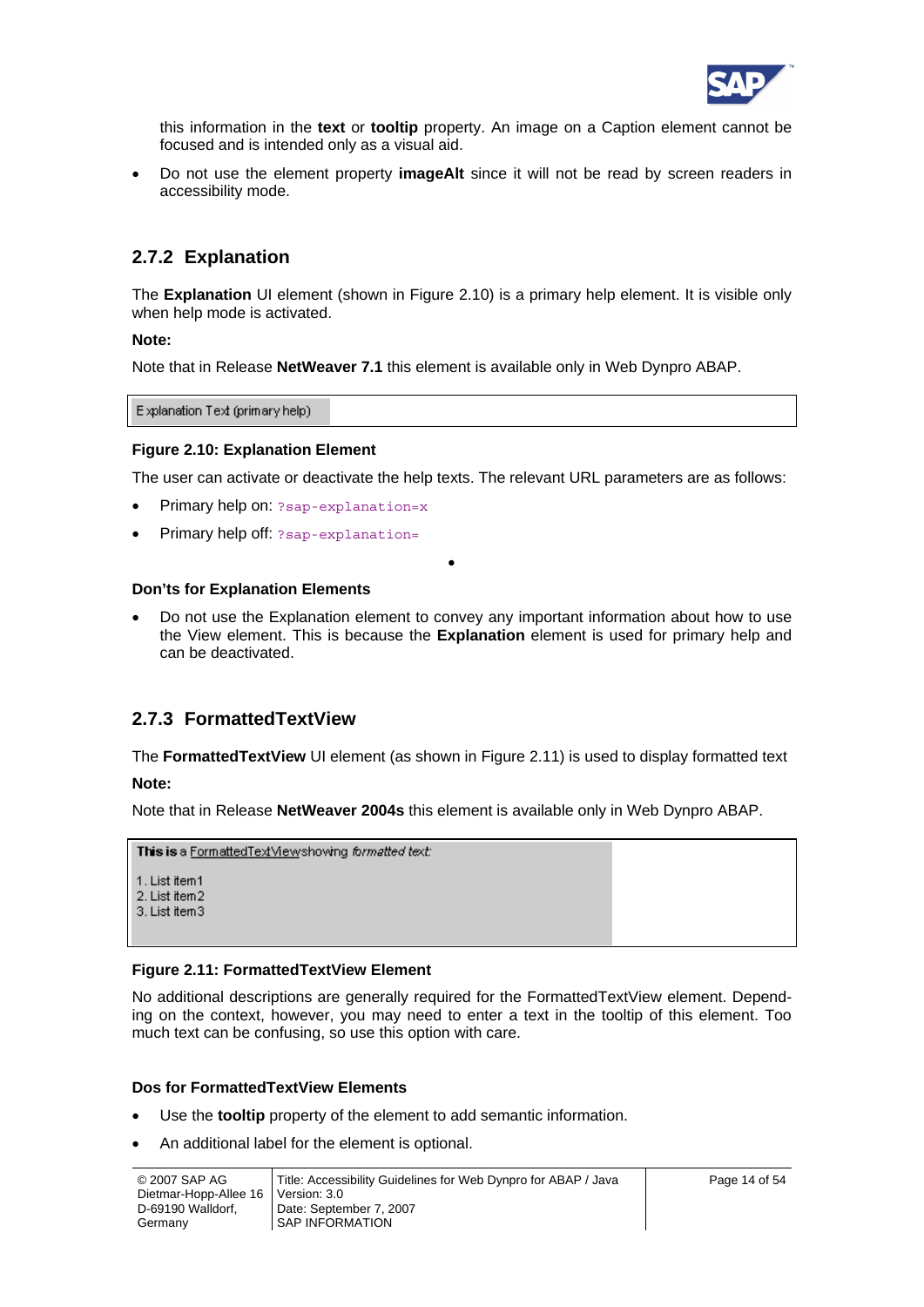

#### **Don'ts for FormattedTextView Elements**

• Do not place any important information in the tooltip of the label since it will not be read by screen readers in accessibility mode.

## **2.7.4 InputField**

The **InputField** UI element (as shown in [Figure 2.12\)](#page-14-1) must always be used in combination with the Label element. This ensures that screen readers can identify the relationship between the two elements. It also ensures that they read the correct label text when the keyboard focus moves to the InputField element.

|--|--|--|

#### <span id="page-14-1"></span>**Figure 2.12: InputField Element**

Labels are generally mandatory, but there are certain situations where the InputField element cannot have a Label element. In this case, the InputField element is specified more exactly by ABAP/Java Data Dictionary (DDIC), as long as the appropriate data type is specified there.

#### **Dos for InputField Elements**

- Always create labels with meaningful texts for InputField elements.
- Use the **tooltip** property of the element to add semantic information.

#### **Don'ts for InputField Elements**

- Do not use the **explanation** property of the element to convey any important information about how to use the View element. This is because the **explanation** element is used for primary help and can be deactivated.
- Do not place any important information in the tooltip of the label since it will not be read by screen readers in accessibility mode.

## <span id="page-14-0"></span>**2.7.5 Label**

The **Label** UI element (as shown in [Figure 2.13\)](#page-14-2) is used to describe the content of many other elements, such as InputField, Dropdown, ListBox, TextEdit, RadioButton, and CheckBox. A label is never used in isolation. It is always combined with other elements. The screen reader reads the label text when the focus moves to the element associated with the label.

Label Text:

#### <span id="page-14-2"></span>**Figure 2.13: Label Element**

Associating a label with an element simplifies keyboard and mouse interaction, especially for smaller elements such as checkboxes. This is because:

- The user can identify the current focus more easily, since the label is enclosed in the focus rectangle (as is the case for checkboxes and radio buttons, for example).
- The user can click the label to activate the field or move the focus to the field.

Never use Label elements on their own, for example as a description for a View element. Always use the **TextView** element instead.

| © 2007 SAP AG         | Title: Accessibility Guidelines for Web Dynpro for ABAP / Java | Page 15 of 54 |
|-----------------------|----------------------------------------------------------------|---------------|
| Dietmar-Hopp-Allee 16 | Version: 3.0                                                   |               |
| D-69190 Walldorf.     | Date: September 7, 2007                                        |               |
| Germany               | SAP INFORMATION                                                |               |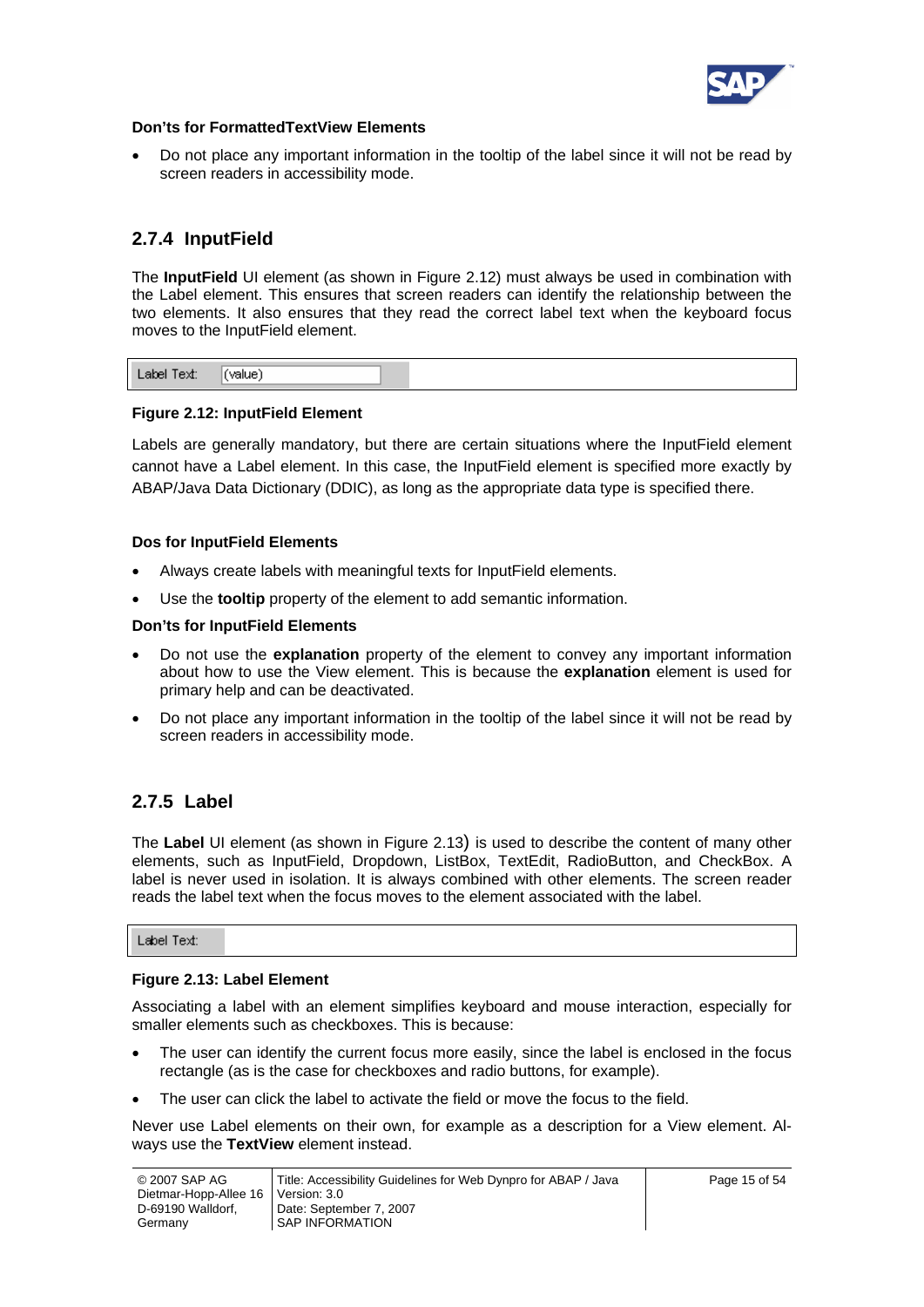

#### **Dos for Label Elements**

Label association with elements:

- Always use the **labelFor** property to associate Label elements with other elements. This is particularly important if you use Label elements for typical field elements, such as InputText or DropDownByIndex/DropDownByKey.
- You can use Label elements with complex elements such as RoadMaps, but this is optional. The use of labels for elements that already have a descriptive **text** property (such as Checkboxes or TextViews) is also optional.
- Row headers and column headers replace the label in field elements contained in the cells of Table elements. This means that labels are not required in Table elements.

Alternatives for Label elements

If you cannot use a label with a field element, for example because there is not enough space, you must create an appropriate label text in the **tooltip** property of the field element. The tooltip text must contain at least the label text.

Multiple Label elements with a single element

• In Web Dynpro, you cannot assign more than one Label element to a field. If you require multiple texts around an InputField element, then you can use a combination of **InputField** with **Label** and **TextView**.

Multiple elements with a single Label element

- In Web Dynpro, you cannot associate a single Label element with more than one other element. If multiple identical label texts exist, use multiple Label elements with the same label text.
- If multiple field elements require a common label, put the field elements in a **Transparent-Container** and associate it with a **Label** element. Handle the individual elements in the **TransparentContainer** element as described in the relevant sections about this element below.

#### **Don'ts for Label Elements**

- Do not place any important information in the tooltip of the Label element since it will not be read by screen readers in accessibility mode.
- Never use Label elements in isolation. Always associate them with other elements.

## **2.7.6 Special Cases for Label Elements**

This chapter discusses some special cases for the use of Label elements.

**Preselection field** (also known as a label shuffler)

In [Figure 2.14,](#page-16-0) the first Dropdown element is used as a label for the second Dropdown element. The content of the second element changes depending on which item is selected in the first Dropdown element. This type of assignment is also possible for text fields. The first Dropdown element is known as a *preselection field*. More information on assigning a preselection field is available in the sections on the elements **DropdownByIndex** and **ByKey.**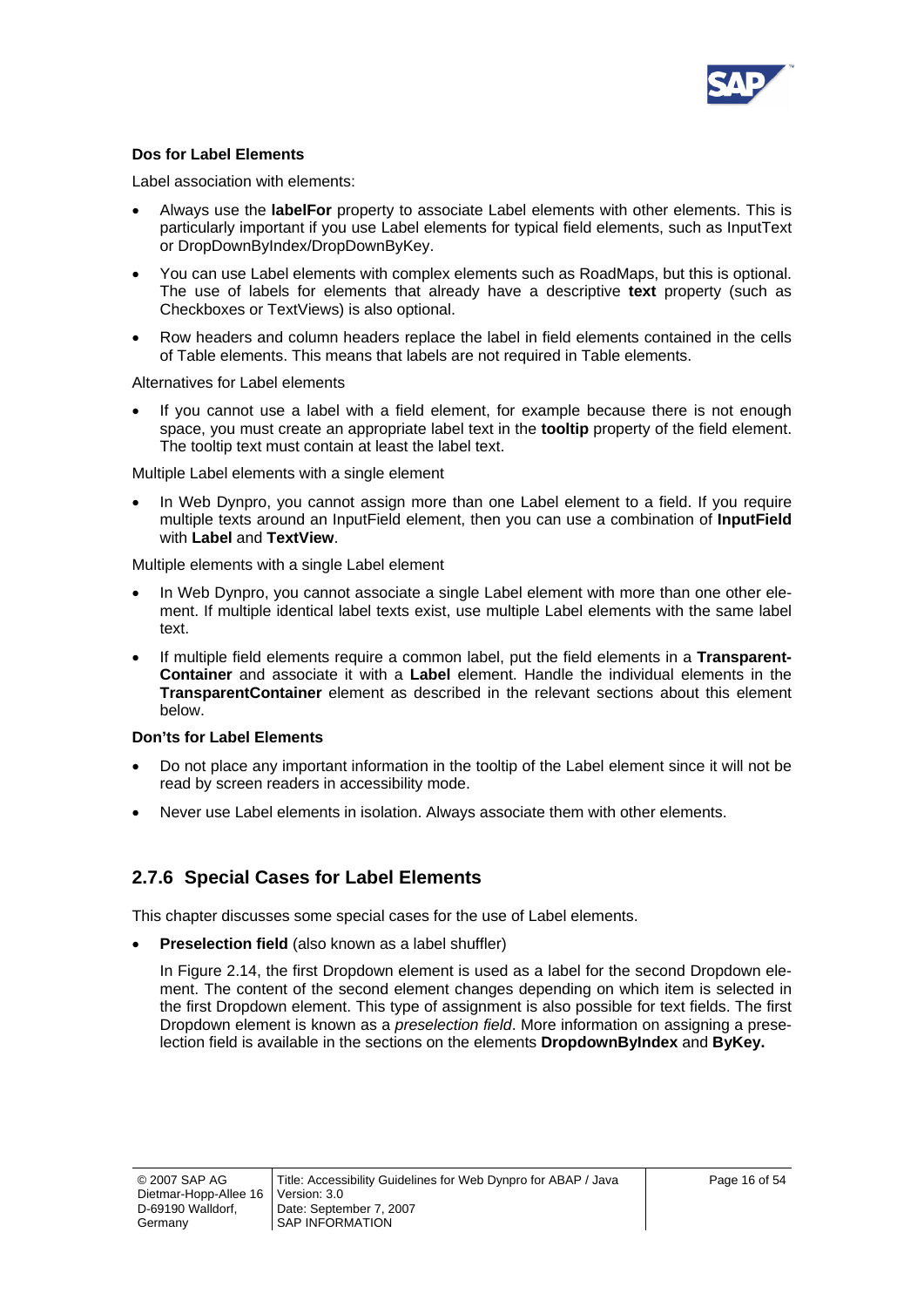

| Get<br>Predefined View | $ \blacktriangledown $ SAP Logs |  |
|------------------------|---------------------------------|--|
| labelFor               | labelFor                        |  |

#### **Figure 2.14: Preselection Field**

#### <span id="page-16-0"></span>• **Field elements as a label**

If you use a field element (or a TextView element) to display additional information about preceding or succeeding fields, the field element does not require a label. Specify its purpose in the tooltip of the field.

#### • **InputFields followed by buttons**

If you combine field elements with Button elements, always assign a Label element to the field element. If the purpose of the Button element is not immediately obvious from the text, then it requires a tooltip that explains its relationship with the preceding field. A good example of this is a "Search" field followed by a "Start" button. In this case, the tooltip of the Button element could contain the text "Start searching".

### **2.7.7 TextEdit**

The **TextEdit** UI element (as shown in [Figure 2.15\)](#page-16-1) is used to enter and display multi-line text.



#### <span id="page-16-1"></span>**Figure 2.15: TextEdit Element**

#### **Dos for TextEdit Elements**

- Always create a label with a meaningful text for a TextEdit field.
- Use the **tooltip** property of the element to add semantic information.

#### **Don'ts for TextEdit Elements**

• Do not place any important information in the tooltip of the label since it will not be read by screen readers in accessibility mode.

### **2.7.8 TextView**

The **TextView** UI element (as shown in [Figure 2.16\)](#page-16-2) is used to display text only.

A TextMew showing a descriptive additional text for the actual viewcontent

#### <span id="page-16-2"></span>**Figure 2.16: TextView Element**

| © 2007 SAP AG                        | Title: Accessibility Guidelines for Web Dynpro for ABAP / Java |
|--------------------------------------|----------------------------------------------------------------|
| Dietmar-Hopp-Allee 16   Version: 3.0 |                                                                |
| D-69190 Walldorf.                    | Date: September 7, 2007                                        |
| Germany                              | I SAP INFORMATION                                              |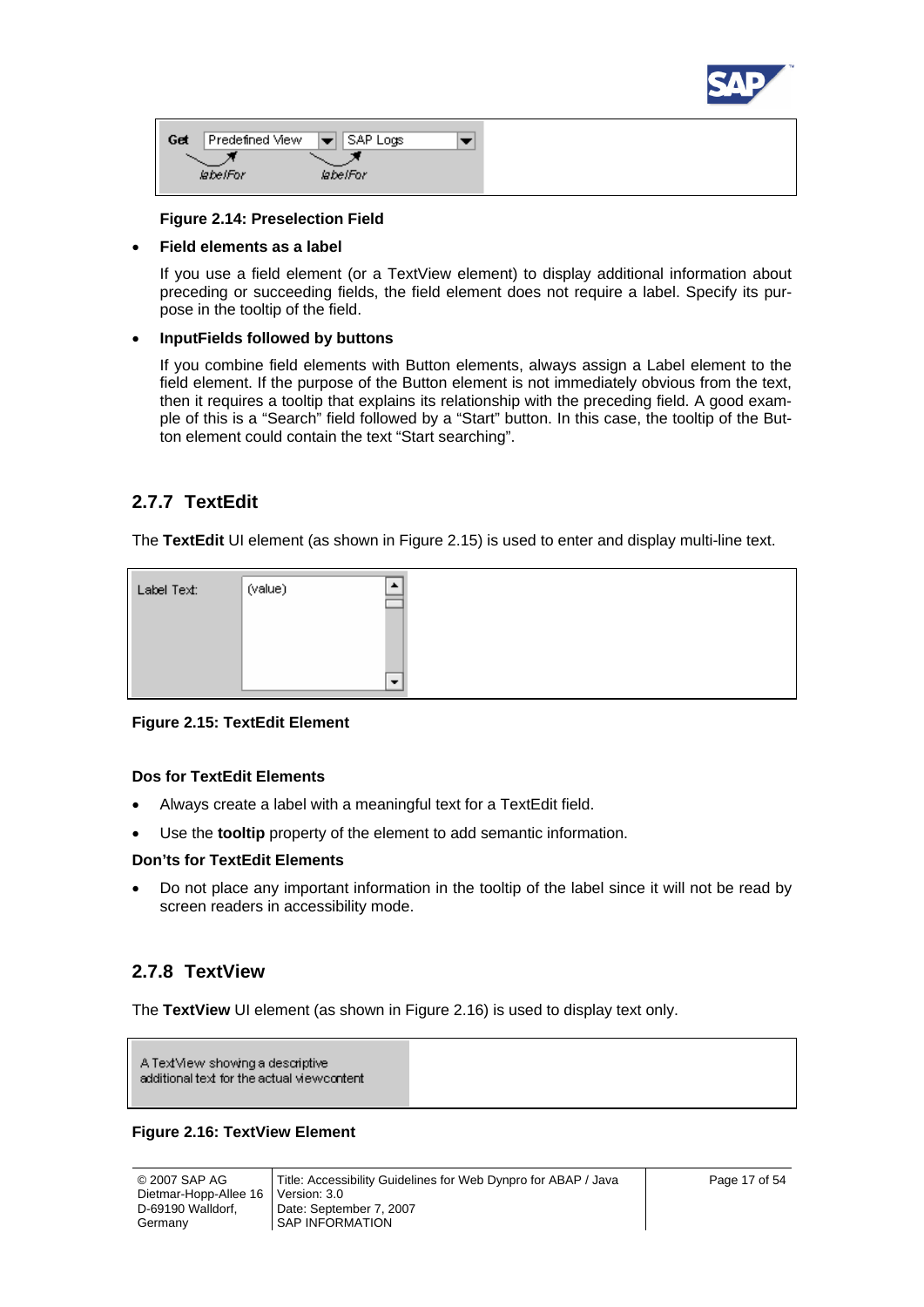

<span id="page-17-0"></span>You do not generally need to provide additional descriptions for TextView content. However, it can sometimes be necessary to place additional information in a tooltip, depending on the context in which a TextView element is used. Take care not to confuse the user by creating texts that are too long.

#### **Dos for TextView Elements**

- Always create a label if you use the **TextView** element as a visual replacement for Input-Field elements with the **readOnly** property.
- A label is optional if you use the TextView element as an additional explanation text.
- Use the **tooltip** property to provide information about the semantic context. This is particularly important if there is no content at runtime. If you know that there will never be content at runtime, query the fill status, and hide the TextView element using the property **visible=none**.

#### **Don'ts for TextView Elements**

• Do not place any important information in the tooltip of the label since it will not be read by screen readers in accessibility mode.

#### **Further comments**

A **TextView** element with an empty **text** property has a tab stop in accessibility mode when the user moves the keyboard focus to the element. If you associate a label with the **TextView** element, the screen reader can read the label text and announces the text as being "empty".

## **2.8 Action Elements**

This chapter explains each of the UI elements in the standard library of **Action Elements**, and the programming rules. It discusses the following UI elements:

- **Button**
- **ButtonChoice**
- LinkToAction/LinkToURL
- **TimedTrigger**

### **2.8.1 Button**

The **Button** UI element (as shown in [Figure 2.17\)](#page-17-1) represents a pushbutton on the screen. The user can execute statements and actions by activating the button element.

#### **團** Save

#### <span id="page-17-1"></span>**Figure 2.17: Button Element**

#### **Dos for Button Elements**

Make sure that the meaning of a button element is obvious to the user. When you create labels for button elements, use verbs such as **Display** or **Print**.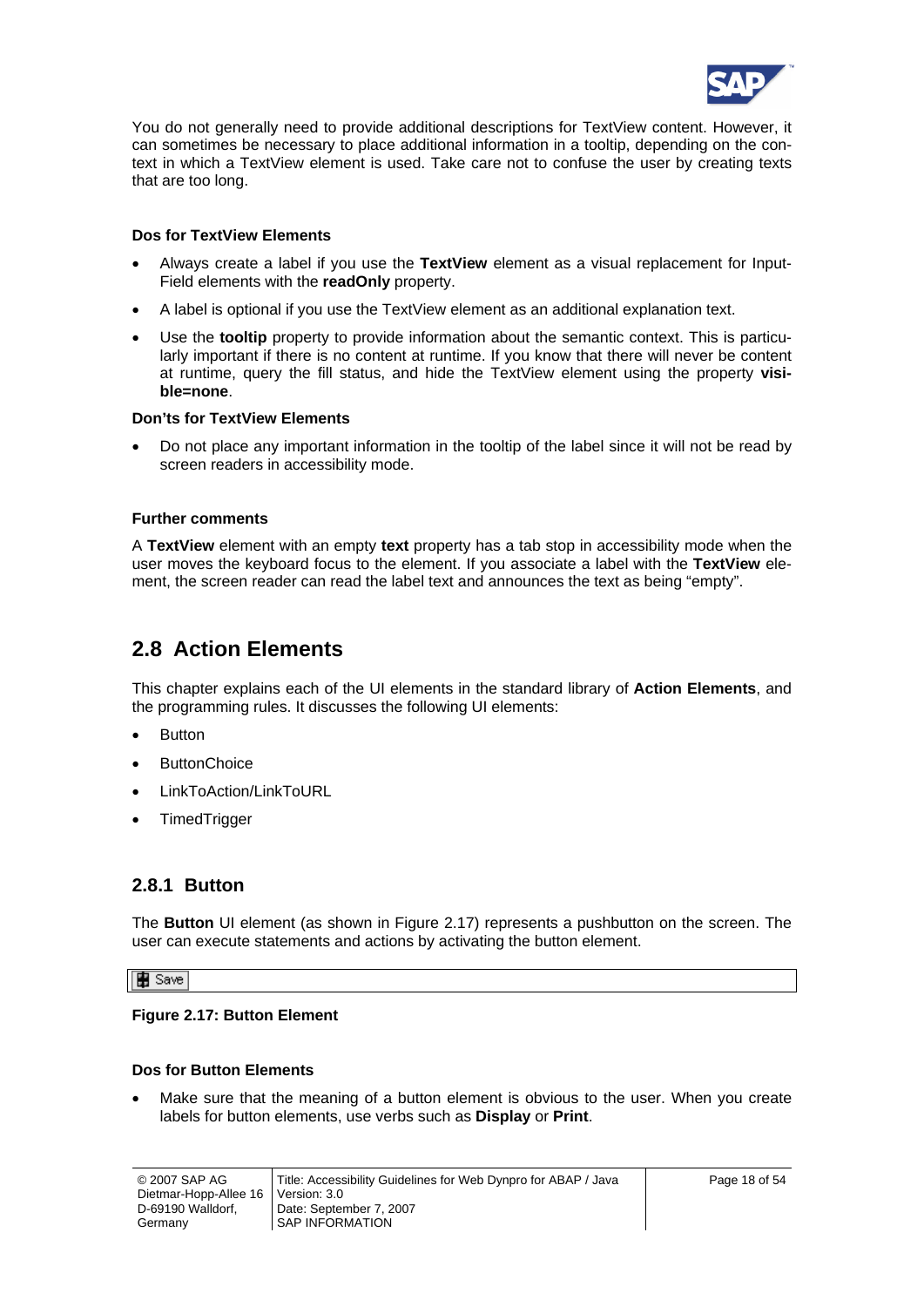

- If the Button element makes significant changes to the screen content or the state of the application, you must indicate this in the text of the element. A Button element that opens a new window should have the text "New Window", for example.
- If the meaning of a Button element is not immediately obvious to the user, you must create a tooltip. This could be the case if the button text is an abbreviation or a single word.
- Always create a tooltip if the Button element only has a graphical symbol and no text.
- If you have placed both a graphical symbol and a text on your Button element, and the graphical symbol contains additional information not included in the text, provide this information in a tooltip for the Button element.
- If you have specified a Button element as the default Button element, a user can choose [Enter] to press this button even when it does not have the focus. Include this information in the tooltips of any buttons you classify as default buttons.
- To improve usability, important Button elements can be given a graphical symbol as well as a text. Make these important Button elements large enough to include both the symbol and the text. This makes these Button elements easier to see and access with the mouse pointer for users without visual impairments as well.
- Arrange multiple Button elements so that the most important Button element is farthest left (in western countries). You can use the ButtonRow element to do this. The Web Dynpro framework reverses the order of the buttons automatically for countries where the reading direction is right to left.

#### **Don'ts for Button Elements**

- Do not use the **text** or **tooltip** properties of the element to convey any important information about how to use the View element. This is because the **Explanation** element is used for primary help and can be deactivated.
- Do not use the **imageAlt** property since it will not be read by screen readers in accessibility mode.

## **2.8.2 LinkToAction/LinkToURL**

The **LinkToAction/LinkToURL** UI element (as shown in [Figure 2.18\)](#page-18-0) is a hypertext link. When the user activates the link, either a Web Dynpro action is executed (LinkToAction) or a new page is displayed (LinkToURL).

 $E$  Text #1

#### <span id="page-18-0"></span>**Figure 2.18: LinkToAction/LinkToURL Element**

#### **Dos for LinkToAction/LinkToURL Elements**

• Use the **tooltip** property of the element to add semantic information.

#### **Don'ts for LinkToAction/LinkToURL Elements**

- Do not convey important information solely in the image of a link element. Always place this information in the text or tooltip of the link. Link images must only be used as an additional illustration of the link's function.
- Never use links that have no text or icon. Screen readers interpret links without text as inactive links. In these cases, make the link invisible or create a text that indicates the inactive state (such as "Not assigned" or "No information available").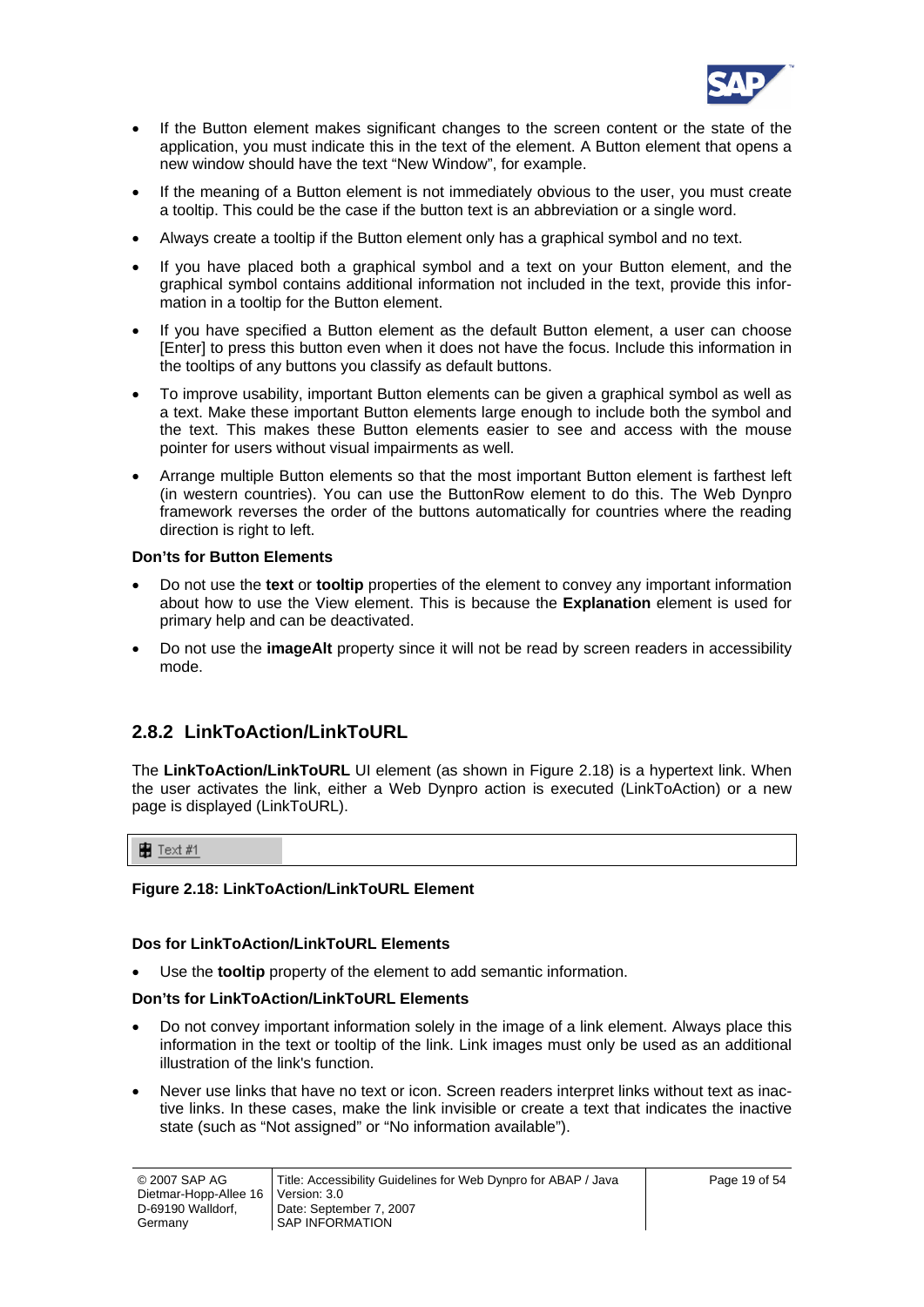

<span id="page-19-0"></span>• Do not use the **imageAlt** property since it will not be read by screen readers in accessibility mode.

## <span id="page-19-1"></span>**2.8.3 TimedTrigger**

The **TimedTrigger** UI element automatically and periodically triggers an event with a specified delay. TimedTrigger elements are not displayed on the user interface and therefore ignore the tooltip and the **visibility** property. However, they do take up space in certain layouts, such as matrix layouts.

#### **Dos for TimedTrigger Elements**

If you use a **TimedTrigger** element (for example, to query the server load at periodic intervals), you must implement one of the following solutions:

- Enable the user to define the length of the periodic interval.
- Provide an option for deactivating the automatic query and switching to manual queries.

In these situations, it may be helpful to implement a query about whether the user is in accessibility mode, and then proceed accordingly (refer also to the information about querying accessibility mode at runtime in Chapter [2.6\)](#page-11-1).

## **2.9 Selection Elements**

This chapter explains each of the UI elements in the standard library of **Selection Elements**, and the programming rules. It discusses the following UI elements:

- CheckBox
- **CheckBoxGroup**
- DropDownByIndex/DropDownByKey
- ItemListBox
- **RadioButton**
- RadioButtonGroupByIndex/RadioButtonGroupByKey
- **ToggleButton**
- **ToggleLink**
- TriStateCheckBox

### **2.9.1 CheckBox**

You use the **CheckBox** UI element (as shown in [Figure 2.19\)](#page-19-2) to implement a single on/off switch as a checkbox. A checkbox enables the user to select a Boolean value (TRUE/FALSE). The UI element consists of a graphic with text. The checkmark in the box indicates that the option is selected and the value is set to TRUE.

 $\exists$  Text #1

#### <span id="page-19-2"></span>**Figure 2.19: CheckBox Element**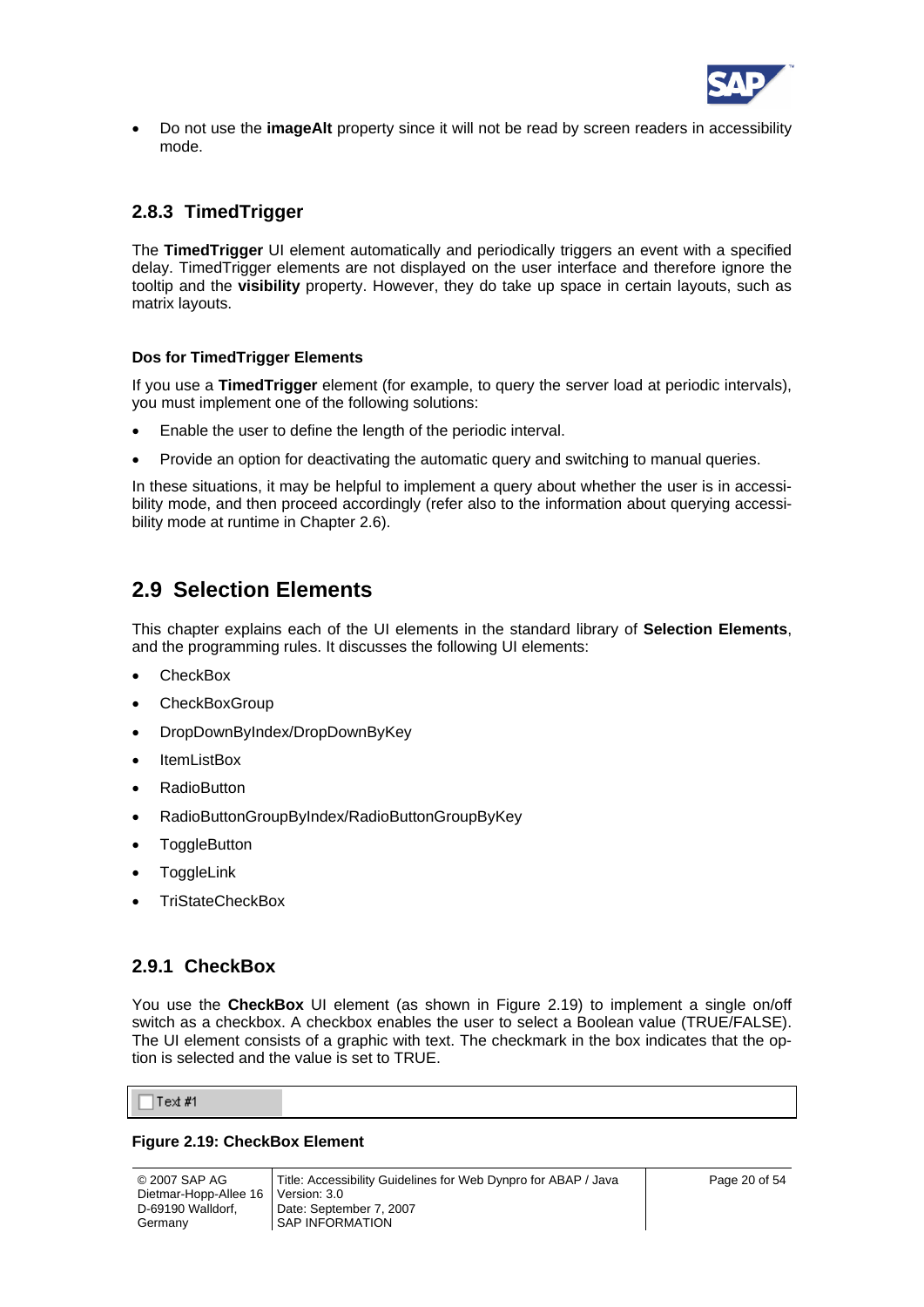

#### **Dos for CheckBox Elements**

- Additional labels are optional. Either use the checkbox label intended for explanatory text or the **text** property of the checkbox. If you use both options, a screen reader will only read the label text.
- Use the **tooltip** property of the element to add semantic information. Information on creating individual tooltips within a group is available under *CheckBoxGroup* below.

#### **Don'ts for CheckBox Elements**

- Do not use the **text** or **tooltip** properties of the element to convey any important information about how to use the View element. The **Explanation** element is used for primary help and can be deactivated.
- Do not place any important information in the tooltip of the optional label since it will not be read by screen readers in accessibility mode.

### **2.9.2 CheckBoxGroup**

The **CheckBoxGroup** UI element (as shown in [Figure 2.20\)](#page-20-0) enables the user to select one element out of multiple options by marking it with a checkmark. **CheckBoxGroup** arranges the individual CheckBox elements in single-column or two-column tables.

 $\exists$  Text #1  $\sqrt{ }$  Text #2  $\Box$ Text #3  $\sqrt{ }$  Text #4  $\exists$  Text #5

<span id="page-20-0"></span>**Figure 2.20: CheckBoxGroup Element** 

#### **Dos for CheckBoxGroup Elements**

- Use the **accessibilityDescription** property to create a short description (as a replacement for a title). A screen reader will then read this text when the focus moves to the element.
- To create a different tooltip for a given CheckBox element, associate the **tooltip** property with an attribute of the context node with which the **text** property of this CheckBox element is associated. Otherwise, the same tooltip is used for all CheckBox elements in the group.
- You have the option of using an additional label.

#### **Don'ts for CheckBoxGroup Elements**

- Do not use the **text** or **tooltip** properties of the element to convey any important information about how to use the View element. The **Explanation** element is used for primary help and can be deactivated.
- Do not place any important information in the tooltip of the label since it will not be read by screen readers in accessibility mode.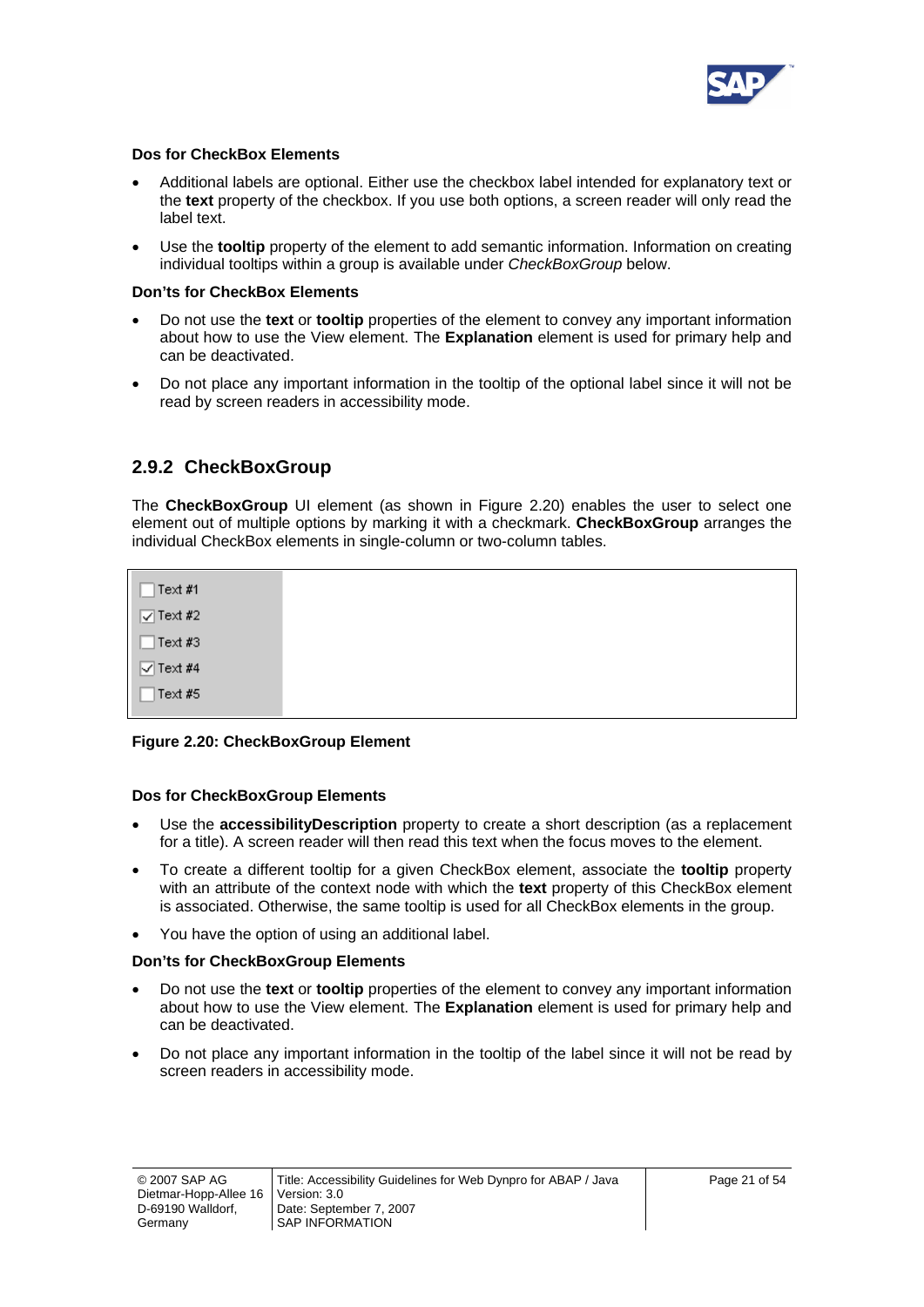

## **2.9.3 DropDownByIndex/DropDownByKey**

The **DropDownByIndex/DropDownByKey** UI element (as shown in [Figure 2.21](#page-21-0)) provides the user with a dropdown list box. The user cannot select more than one item from the selection list. The UI element consists of a text field, a button, and a selection list. Any list item already selected is displayed in the text field. When the user presses the pushbutton, the element displays a list of all possible values.

Label Text: (value)  $\overline{\phantom{a}}$ 

#### <span id="page-21-0"></span>**Figure 2.21: DropDownByIndex/DropDownByKey Element**

#### **Dos for DropDownByIndex/DropDownByKey Elements**

- Always create a label with a filled **text** property for the DropDownByIndex/DropDownByKey element In situations where you cannot assign a label, a replacement label text is taken from ABAP/Java Data Dictionary (DDIC), as long as the text is specified there.
- The DropDownByIndex/DropDownByKey element can also be used as a label for another field (refer also to *Preselection Field* in the special cases for the Label UI element). Associate another element with the dropdown element by using the **labelFor** property of the dropdown element. The item currently selected by the user in the dropdown element is then used as the label text for the associated element.
- Use the **tooltip** property of the element to add semantic information.

#### **Don'ts for DropDownByIndex/DropDownByKey Elements**

- Do not position a dropdown element used as a label (a preselection field) behind another associated element.
- Do not use the **text** or **tooltip** properties of the element to convey any important information about how to use the View element. The **Explanation** element is used for primary help and can be deactivated.
- Do not place any important information in the tooltip of the label since it will not be read by screen readers in accessibility mode.

### **2.9.4 ItemListBox**

The **ItemListBox** UI element (as shown in [Figure 2.22\)](#page-22-0) is similar to the classical GUI concept of a selection list with simple and multiple selection (also known as a list box). The element displays a list of text entries in a box of a fixed size. The user can scroll through these entries. The element displays one or two columns of values. There may also be a column of symbols before the value columns.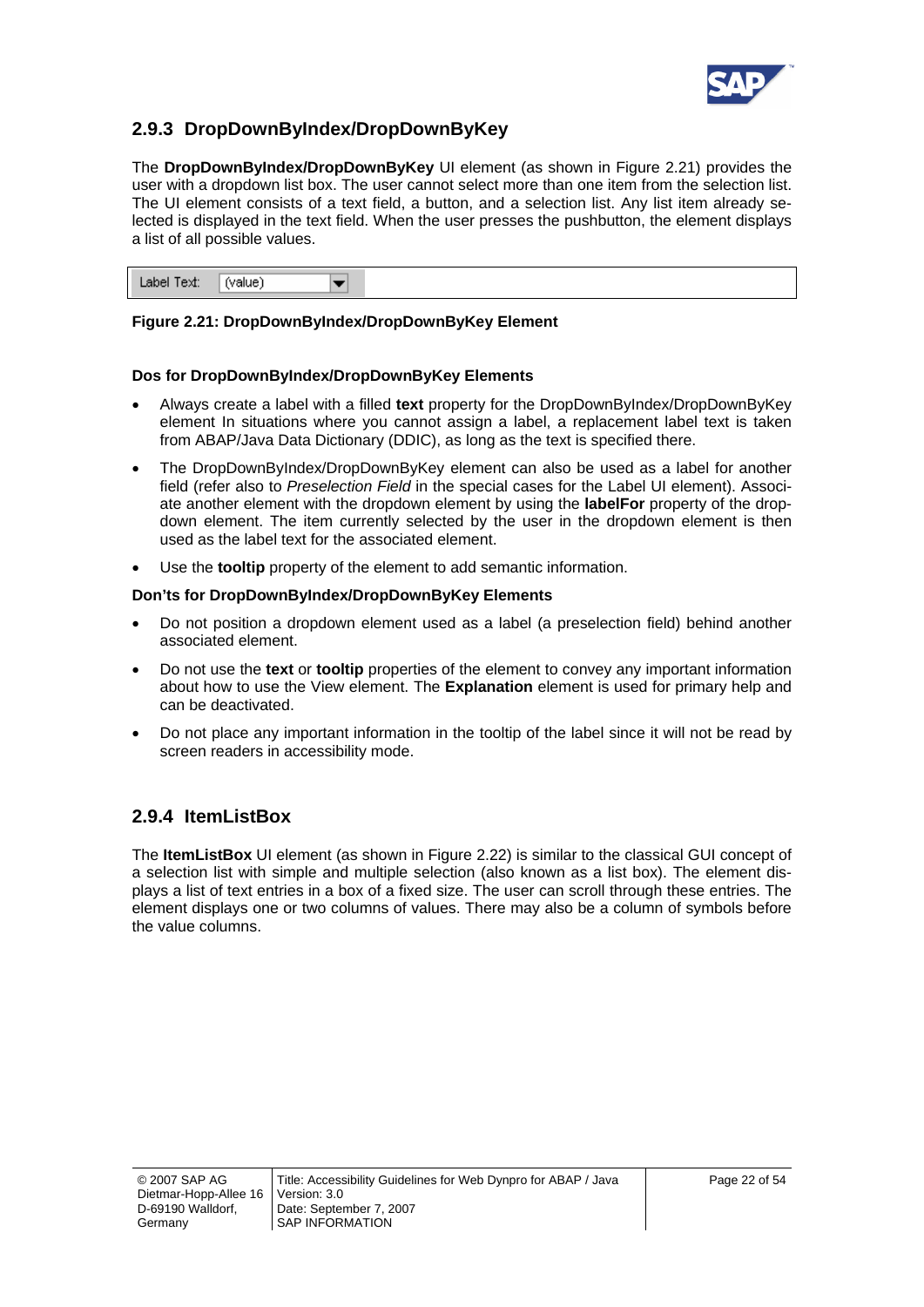

| Label Text: | Item 1                             |
|-------------|------------------------------------|
|             | Item 2                             |
|             | Item 3                             |
|             | Item 4                             |
|             | Item 5                             |
|             | Item 6                             |
|             | Item 7                             |
|             | Item 8<br>$\overline{\phantom{a}}$ |
|             |                                    |

#### <span id="page-22-0"></span>**Figure 2.22: ItemListBox Element**

#### **Dos for ItemListBox Elements**

- Always create a label with a filled **text** property for this element
- Use the **tooltip** property of the element to add semantic information. To create a different tooltip for a given item element, associate the **tooltip** property with an attribute of the **dataSource** context node.

#### **Don'ts for ItemListBox Elements**

• Do not place any important information in the tooltip of the label since it will not be read by screen readers in accessibility mode.

### **2.9.5 RadioButton**

Like the Checkbox element, the **RadioButton** UI element (as shown in [Figure 2.23\)](#page-22-1) represents a two-state on/off switch. However, it is only intended for use in a group of RadioButton elements since it enables the user to make an exclusive selection from various options. The selected option is assigned by associating the RadioButton elements in a group with the same context property. This property is then given the value of the selected RadioButton element.

 $\cap$  Text #1

#### <span id="page-22-1"></span>**Figure 2.23: RadioButton Element**

#### **Dos for RadioButton Elements**

An additional label is optional. Either use the radio button label intended for explanatory text or the **text** property of the RadioButton element. If you use both options, a screen reader will only read the label text.

Use the **tooltip** property of the element to add semantic information. Information on creating individual tooltips within a group is available under *RadioButtonGroupByIndex/RadioButtonGroupByKey* below.

#### **Don'ts for RadioButton Elements**

• Do not place any important information in the tooltip of the label since it will not be read by screen readers in accessibility mode.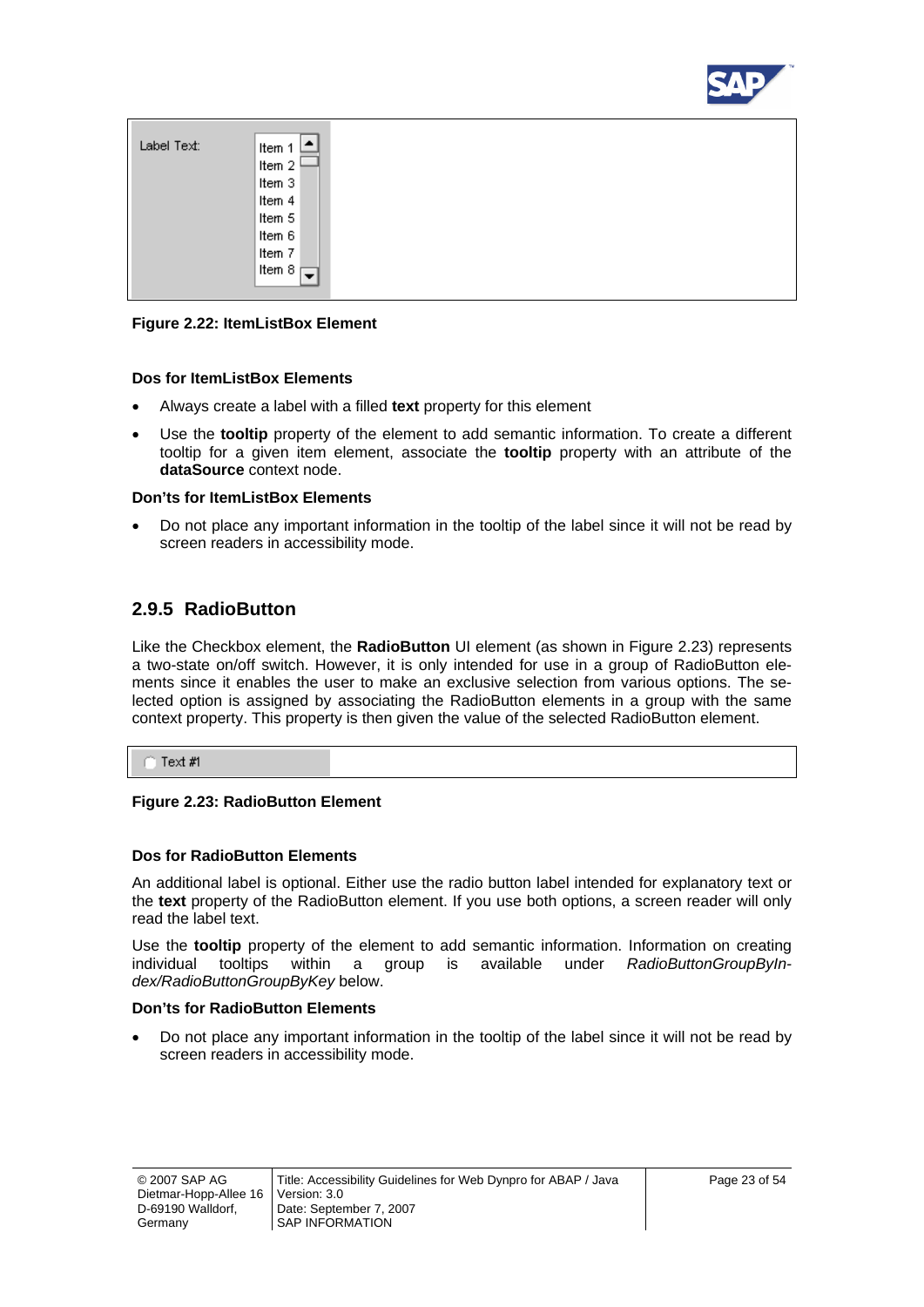

## **2.9.6 RadioButtonGroupByIndex/RadioButtonGroupByKey**

The **RadioButtonGroupByIndex/RadioButtonGroupByKey** UI element (as shown in [Figure](#page-23-0)  [2.24\)](#page-23-0) displays radio buttons grouped in columns and rows. Unlike the **CheckBoxGroup** UI element, this UI element allows the user to select no more than one element within the **RadioButtonGroup** element.

| $\Box$ Text #1        |  |  |
|-----------------------|--|--|
| $\bullet$ Text #2<br> |  |  |
| $C$ Text #3           |  |  |
| $\Box$ Text #4        |  |  |

#### <span id="page-23-0"></span>**Figure 2.24: RadioButtonGroupByIndex/RadioButtonGroupByKey Element**

#### **Dos for RadioButtonGroupByIndex/RadioButtonGroupByKey Elements**

- Use the **accessibilityDescription** property to create a short description (as a replacement for a title). A screen reader will then read this text when the focus moves to the element.
- To create a different tooltip for a given RadioButton element, associate the **tooltip** property with an attribute of the context node with which the **text** property of this RadioButton element is associated. Otherwise, the tooltip of the RadioButtonGroup element is used for all RadioButton elements.

#### **Don'ts for RadioButtonGroupByIndex/RadioButtonGroupByKey Elements**

• Never set the properties **enabled=false** and **readOnly=true** for the group. **readOnly** elements always have the property **enabled=true**.

## **2.9.7 ToggleButton**

The **ToggleButton** UI element (as shown in [Figure 2.25](#page-23-1)) is a pushbutton for toggling between states. The user can execute statements and actions by activating the ToggleButton element. A ToggleButton element is a visual variant of the CheckBox element. Its state can be TRUE or FALSE.

 $\sqrt{\mathbf{r}}$  Text #1

#### <span id="page-23-1"></span>**Figure 2.25: ToggleButton Element**

#### **Dos for ToggleButton Elements**

- Use the **tooltip** property of the element to add semantic information.
- If the element triggers an action that is not immediately obvious to a blind user, you must provide semantic information for this element. One example of this is when a new area is suddenly opened within the current view.

#### **Don'ts for ToggleButton Elements**

• Do not convey important information solely in the image of a ToggleButton element. Always place this information in the text or tooltip of the ToggleButton element as well. Images in a ToggleButton element must only be used as an additional illustration of the button's function.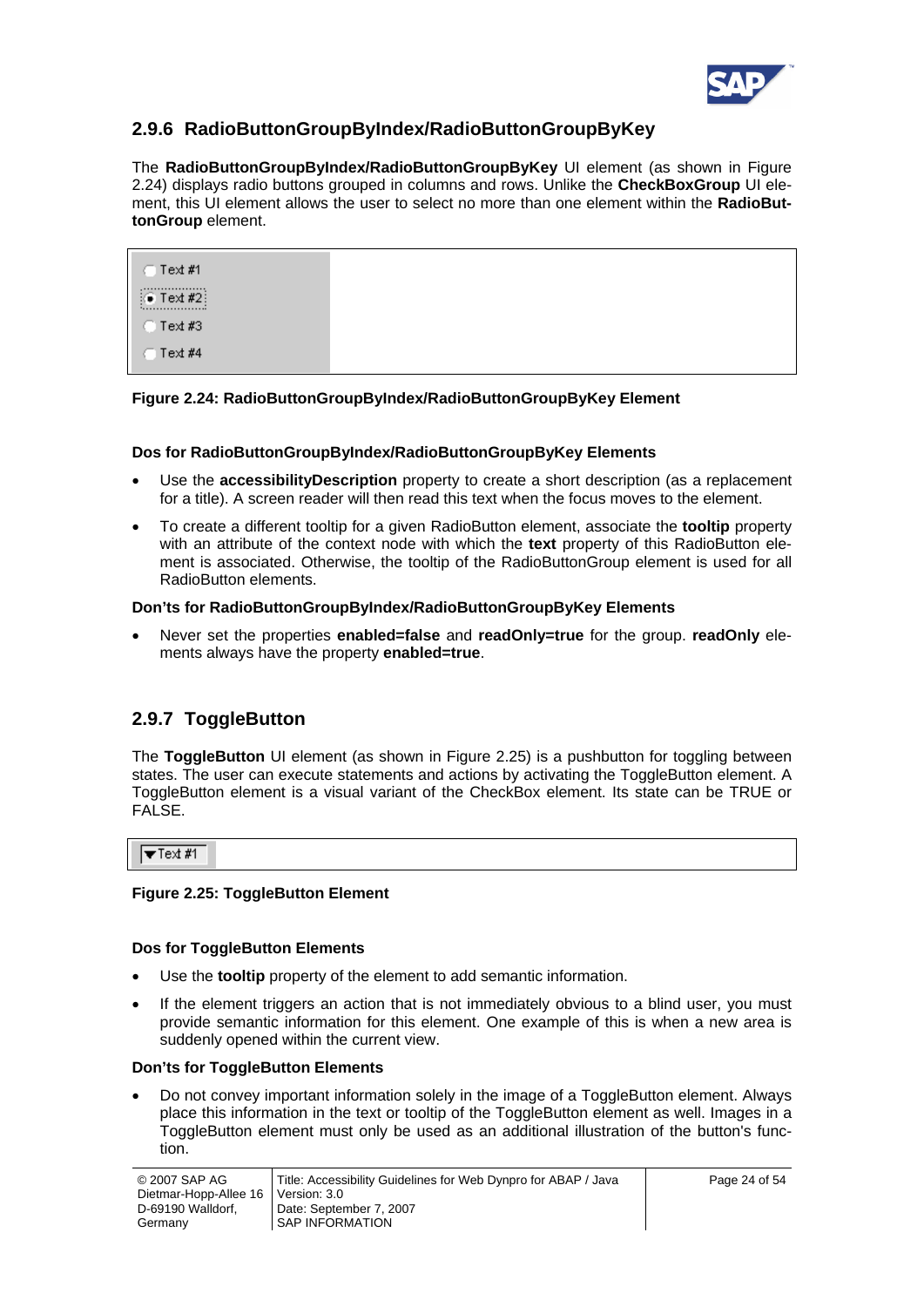

- Do not add any status information, such as "pressed" or "opened". The framework provides the necessary status information.
- Do not use the **imageAlt** property since it will not be read by screen readers in accessibility mode.

### **2.9.8 ToggleLink**

The **ToggleLink** UI element (as shown in [Figure 2.26](#page-24-0)) is used to display a hypertext link for an extended search. A ToggleLink element is a visual variant of the CheckBox element. Its state can be TRUE or FALSE.

Toggle Link Text #1

#### <span id="page-24-0"></span>**Figure 2.26: ToggleLink Element**

#### **Dos for ToggleLink Elements**

- Always fill the **text** property.
- Use the **tooltip** property of the element to add semantic information.
- If the element triggers an action that is not immediately obvious to a blind user, you must provide semantic information for this element. One example of this is when a new area is suddenly opened within the current view.

#### **Don'ts for ToggleLink Elements**

- Do not add any status information, such as "pressed" or "opened". The framework provides the necessary status information.
- Do not use the **imageAlt** property since it will not be read by screen readers in accessibility mode.

## **2.9.9 TriStateCheckBox**

The **TriStateCheckBox** UI element (as shown in [Figure 2.27\)](#page-24-1) is similar to a CheckBox element, but it can have one of three states:

- An option can be activated and selected.
- An option can be deactivated and selected.
- An option is not defined.

Label Text: 图 Text #1

#### <span id="page-24-1"></span>**Figure 2.27: TriStateCheckBox Element with Associated Label**

#### **Dos for TriStateCheckBox Elements**

- An additional label is optional. Either use theTriStateCheckBox label intended for explanatory text or the **text** property of the TriStateCheckBox element. If you use both options, a screen reader will only read the label text.
- Use the **tooltip** property of the element to add semantic information.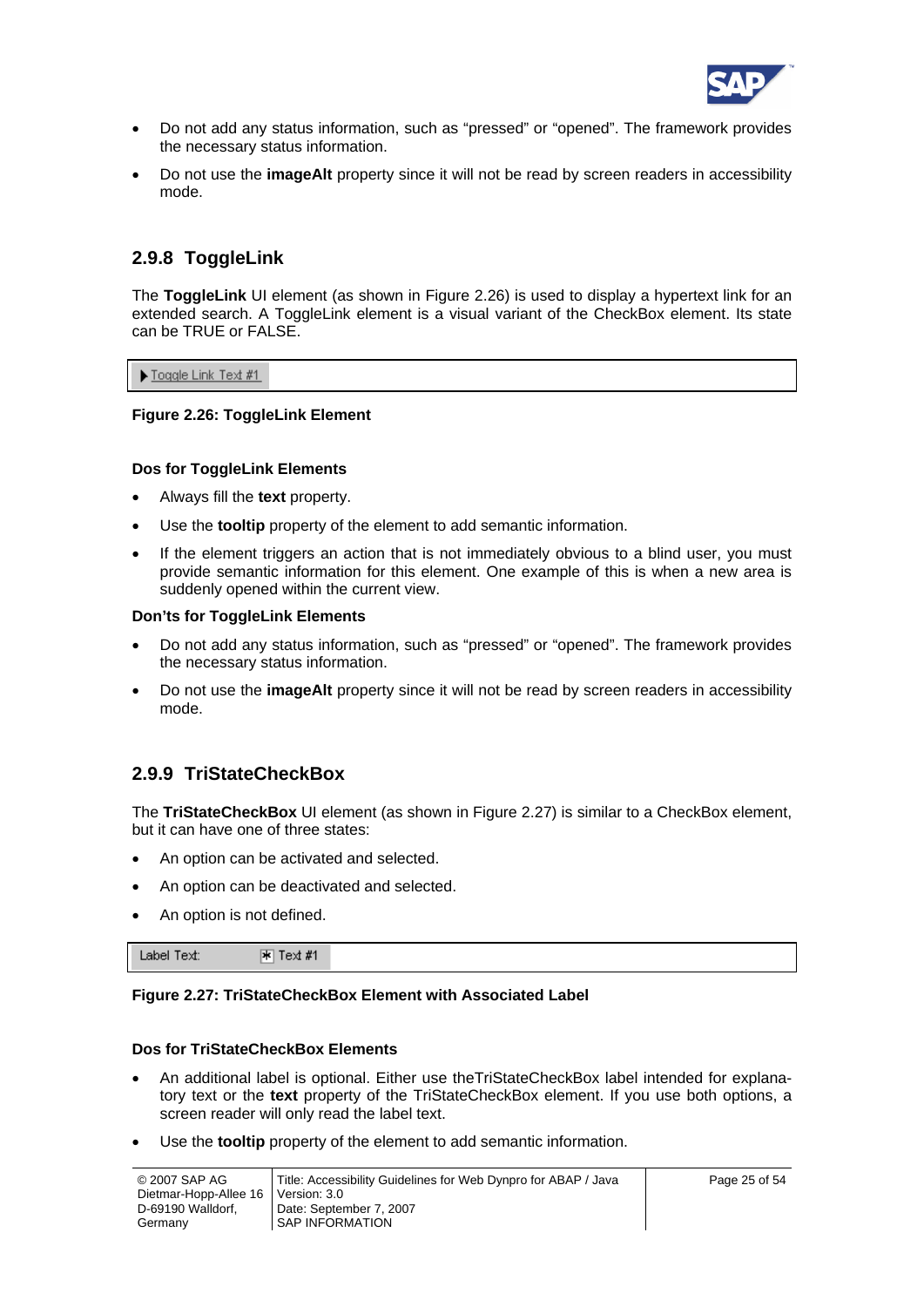

#### <span id="page-25-0"></span>**Don'ts for TriStateCheckBox Elements**

• Do not place any important information in the tooltip of the label since it will not be read by screen readers in accessibility mode.

## **2.10 Complex Elements**

This chapter explains each of the UI elements in the standard library of **Complex Elements**, and the programming rules. It discusses the following UI elements:

- **BreadCrumb**
- **DateNavigator**
- Legend, LegendItem
- RoadMap
- **PhaseIndicator**
- **Table**
- Tree

## **2.10.1 BreadCrumb**

The **BreadCrumb** UI element displays the current page in the context of a navigation path. You can use the BreadCrumb element to display a history of the pages last visited or to visualize the structure of information. A BreadCrumb element can consist of a single link or multiple links.

In **Single Link** mode (as shown in [Figure 2.28\)](#page-25-1), the tooltip of the BreadCrumb element is displayed for all steps (BreadCrumbSteps) of the element.

Start Order > Select products > Select payment method > Enter address information > Send order

#### <span id="page-25-1"></span>**Figure 2.28: BreadCrumb Element in Single Link Mode**

In **Multiple Link** mode (as shown in [Figure 2.29](#page-25-2)), the tooltip of the BreadCrumb element is displayed for the last (selected) step of the element.

Start Order > Select products > Select payment method > Enter address information > Send order

#### <span id="page-25-2"></span>**Figure 2.29: BreadCrumb Element in Multiple Link Mode**

#### **Dos for BreadCrumb Elements**

- In **Single Link** mode, use the tooltip of the BreadCrumb element to provide semantic information for the entire element.
- In **Multiple Link** mode, use the tooltip of a single BreadCrumbStep element to provide semantic information for the current step. (Single Link mode ignores the tooltips of the individual steps.)

#### **Don'ts for BreadCrumb Elements**

• Do not add any important information to the **separatorText** property. Screen readers do not read this property in accessibility mode. **separatorText** is used to separate the individual links. The default separator character is ">".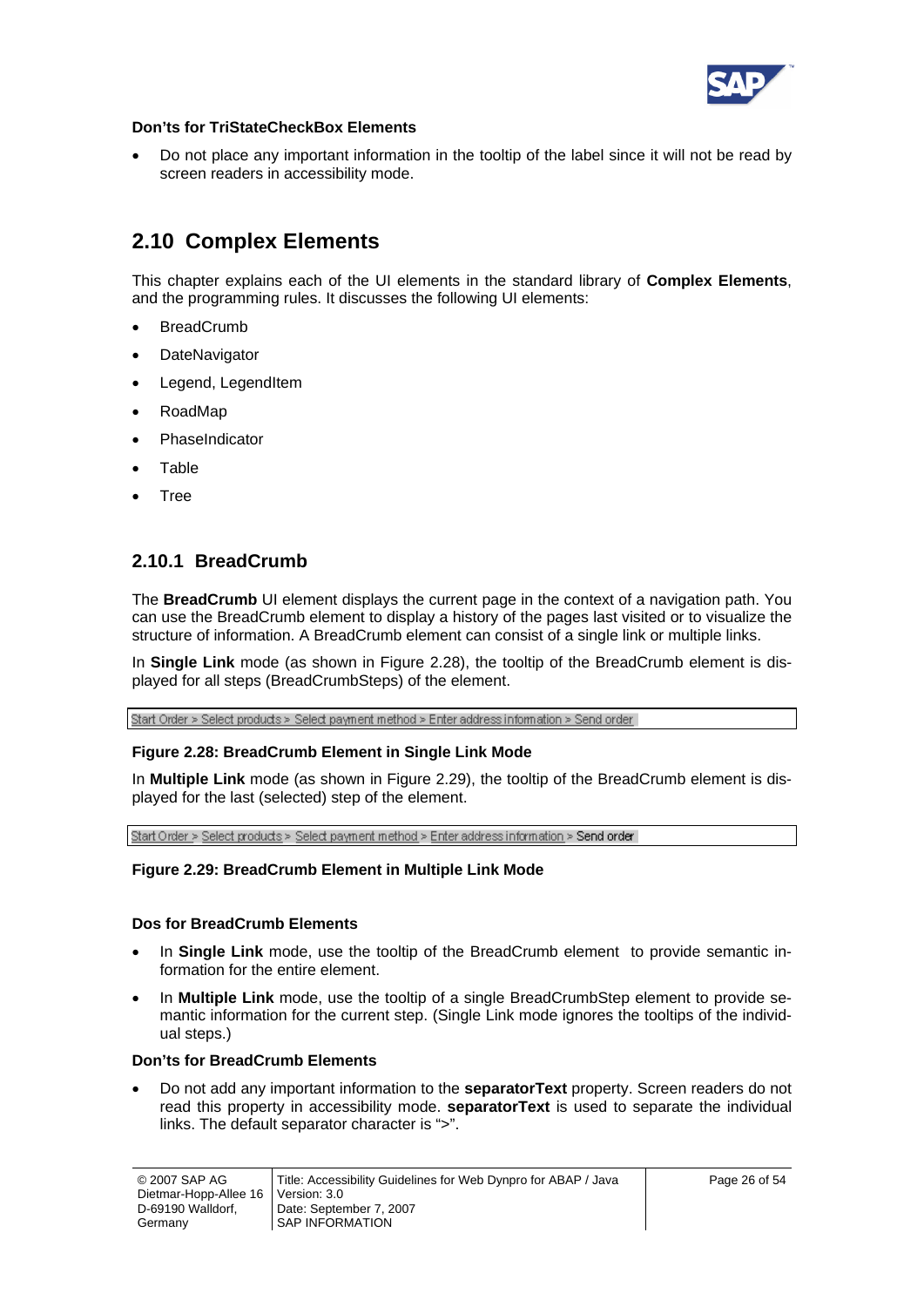

## **2.10.2 DateNavigator**

The **DateNavigator** UI element (as shown in [Figure 2.30](#page-26-0)) enables users to display and enter dates. Its features include the ability to navigate in a calendar and select a day, month, year, or range of dates. However, its main role is to help users enter dates in the correct format.

|     | February 2005 |    |                      |         |        |                |     |     | March 2005 |    |                        |                 |    |    |                 |
|-----|---------------|----|----------------------|---------|--------|----------------|-----|-----|------------|----|------------------------|-----------------|----|----|-----------------|
|     |               |    | Mo Tu We Th Fr Sa Su |         |        |                |     |     |            |    | Mo Tu We Th Fr Sa Su   |                 |    |    |                 |
| 5   | -31.          | 1. | 2                    | 3.      | 4      | 5              | 6.  | 5.  | 28         |    | 2                      | з.              | 4  | 5  | 6               |
| 6   | 7.            | 8  | 9                    | $10-10$ |        | $11 \ 12 \ 13$ |     | 6.  | 7.         | 8  | 9                      | 10 <sup>1</sup> | 11 | 12 | 13              |
|     |               |    | 14 15 16 17 18 19    |         |        |                | 20  |     |            |    | 14   15   16   17   18 |                 |    | 19 | 20              |
| 8   |               |    | 21 22 23 24 25 26 27 |         |        |                |     | 8.  | 21.        |    | 22 23 24 25 26         |                 |    |    | $\overline{27}$ |
| 9   | 28.           |    | 2                    | 3       | 4      | 5.             | 6   | 9   |            |    | 28 29 30 31            |                 |    | 2  | 3               |
| 10. | 7             | 8  | 9                    | $10 -$  | 11  12 |                | 113 | 10. | 4          | 5. | 6                      | 7               | 8  | 9  | 10              |

<span id="page-26-0"></span>**Figure 2.30: DateNavigator Element** 

#### **Dos for DateNavigator Elements**

- Use the **accessibilityDescription** property to create a short description (as a replacement for a title). A screen reader will then read this text when the focus moves to the element.
- Use the tooltip of the DateNavigator element for all days that do not have the **dateNavigatorMarking** property assigned to them. You can use the **dateNavigatorMarking** property to create a separate tooltip for a specific date.
- Use the **Legend** UI element (as discussed in the section below) to assign semantic colors. Specify the ID of the **Legend** element in the **legendId** property of the DateNavigator element. The text of the **Legend** item is added to the calendar automatically.

## **2.10.3 Legend, LegendItem**

The **Legend** UI element (as shown in [Figure 2.31](#page-26-1)) allows you to display a descriptive text for the colors used in an assigned UI element.

Today Team Meeting Vacation **Business Trip Birthday** 

#### <span id="page-26-1"></span>**Figure 2.31: Legend Element with LegendItem Elements**

You can place the Legend element anywhere in the View object. You can then assign this element to a Table element or a DateNavigator element.

#### • **Assigning the Legend element to the DateNavigator element:**

Insert a Legend element after the DateNavigator element in the View object. Then assign the Legend element to the DateNavigator element by setting the ID of the Legend element as the **legendId** property of the DateNavigator element.

#### • **Assigning the Legend element to the Table element:**

Insert a Legend element after the Table element and use the legendId property to assign it to the Table element. To position the Legend element at the bottom of the table, you can use the **LegendPopin** aggregation. Insert a **LegendPopin** aggregation in the Table ele-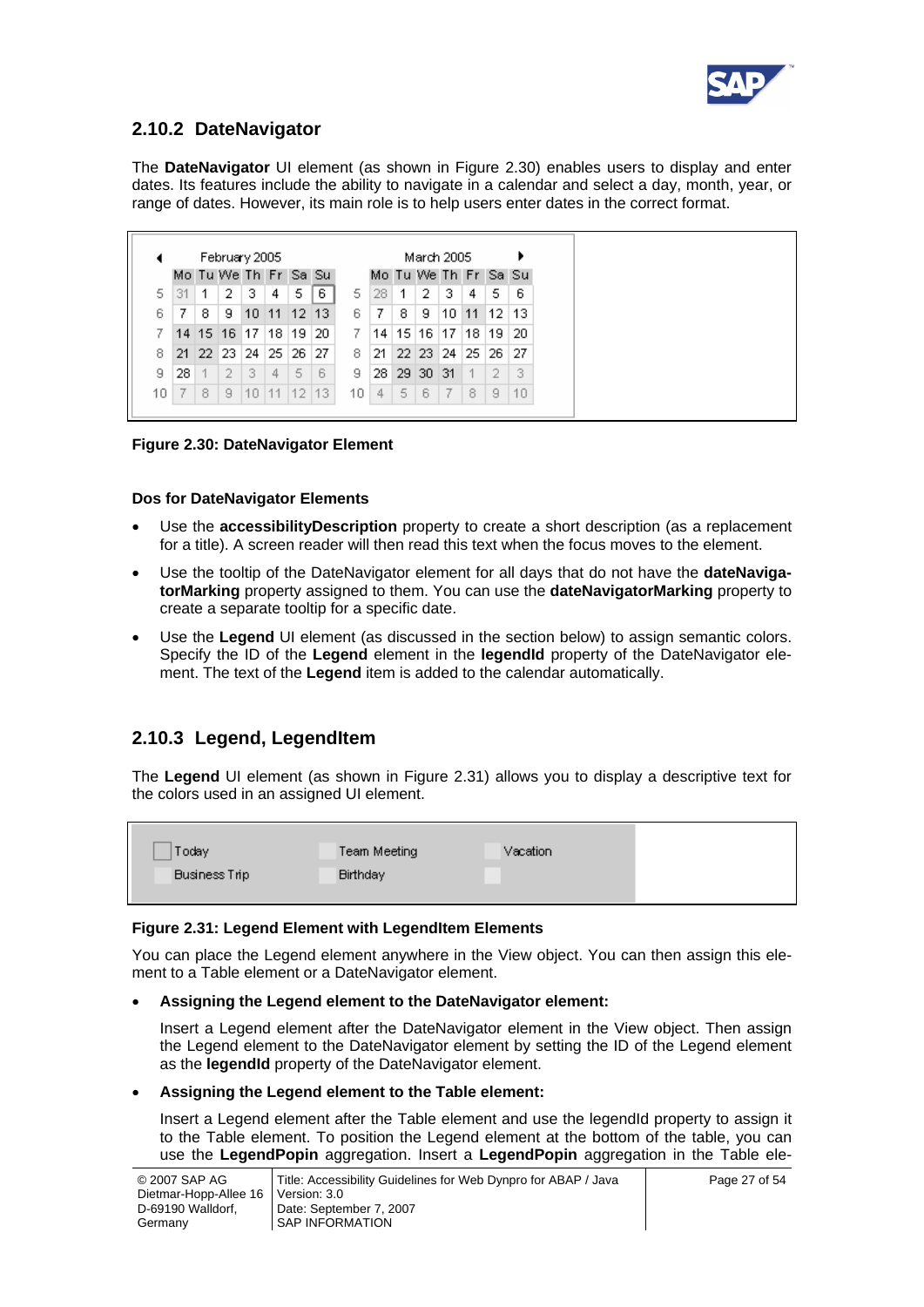

ment. Then create content in **LegendPopin**. You can then insert a Legend element into the content.

#### • **Color assignment of the LegendItem element:**

The **tableCellDesign** property is used to assign colors in the **LegendItem** UI element. The following properties are of this type:

- o The **semantics** property for LegendItem elements
- o The **daySemantics** property for the **dateNavigatorMarking** property.
- o The **cellDesign** property of TableColumn for Table elements

#### **Dos for Legend and LegendItem Elements**

- Use the **Legend** UI element to assign semantic colors. Use the **FrameworkLegendItem** element to describe any special semantics (such as a special indicator for today's date).
- Use the tooltip of the **LegendItem** or **FrameworkLegendItem** element to add semantic information.

#### **Don'ts for Legend and LegendItem Elements**

• Do not use the **tooltip** property for the **Legend** and **LegendItem** elements. Screen readers will not read the tooltip of the **LegendItem** element from the associated UI element. Screen readers also never read tooltips created for the **Legend** element.

### **2.10.4 RoadMap**

The **RoadMap** UI element (as shown in [Figure 2.32\)](#page-27-0) visualizes the steps of a wizard. Each step is represented by a separate **RoadMapStep** or **MultipleRoadMapStep** object. You can use various symbols to mark the starting points and end points of this UI element. You can assign the value **more** to the **startPointDesign** or **endPointDesign** property to indicate to the user that there are other steps before the first visible step, or after the last visible step.

|          |                          | a | $\overline{u}$ | -          |  |
|----------|--------------------------|---|----------------|------------|--|
| 1st Step | Round-trip Start Substep |   | Round-trip End | Last Step. |  |

#### <span id="page-27-0"></span>**Figure 2.32: RoadMap Element**

The **RoadMap** UI element is well suited to displaying step-by-step workflows. A team developing an application can use it to visualize small steps in a clearly defined work process.

#### **Dos for RoadMap Elements**

- Use the **accessibilityDescription** property to create a short description (as a replacement for a title). A screen reader will then read this text when the focus moves to the element.
- Use the tooltip of the RoadMap element to add a longer semantic description of the element.
- Use the tooltips of the individual **RoadMapStep** elements to add semantic descriptions for these elements.

#### **Don'ts for RoadMap Elements**

• Do not add any status information to the tooltip, such as "Selected step". The framework provides the necessary status information.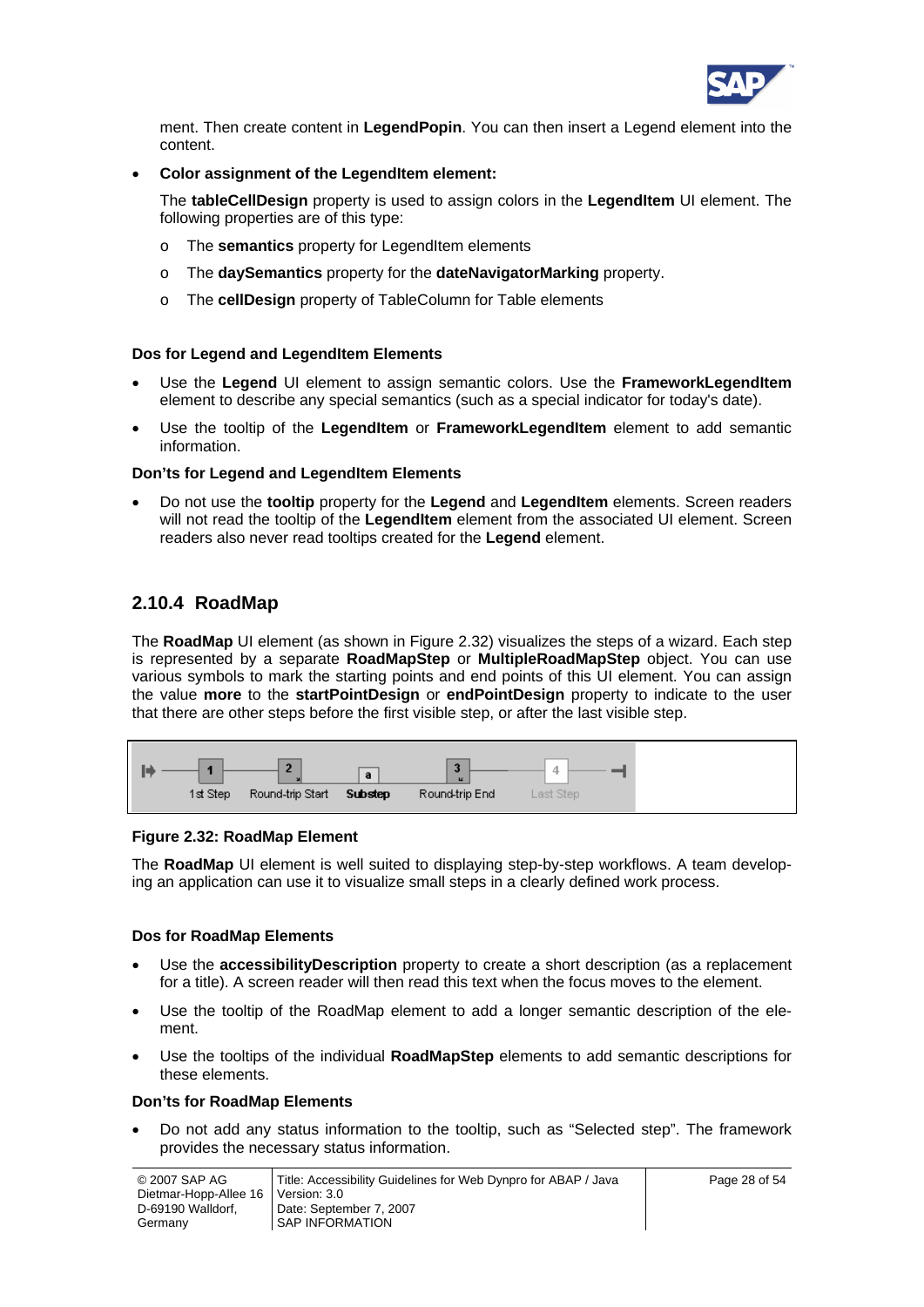

### **2.10.5 PhaseIndicator**

Like the **RoadMap** UI element, the **PhaseIndicator** element (as shown in [Figure 2.33\)](#page-28-0) visualizes the steps of a wizard. Each step is represented by a separate **Phase** object. An application development team can display larger steps using this element than with the RoadMap element. These are steps that may take the user more time to complete.

| $Text #1$ $\rightarrow$ $Text #2$ $\rightarrow$ $Text #3$ |  |
|-----------------------------------------------------------|--|
|                                                           |  |

#### <span id="page-28-0"></span>**Figure 2.33: PhaseIndicator Element**

#### **Dos for PhaseIndicator Elements**

- Use the **accessibilityDescription** property to create a short description (as a replacement for a title). A screen reader will then read this text when the focus moves to the element.
- Use the tooltip of the PhaseIndicator element to add a longer semantic description of the element.
- Use the tooltips of the individual PhaseIndicator elements to add semantic descriptions for these elements.

#### **Don'ts for PhaseIndicator Elements**

• Do not add any status information to the tooltip, such as the selected phase, phase type, or number of phases. The framework provides the necessary status information.

## **2.10.6 Table**

In a Web Dynpro **Table** element, data is displayed two-dimensionally in table cells arranged in rows and columns. The Table UI element in Web Dynpro consists of a parent **Table** (as shown in [Figure 2.34](#page-28-1)) and multiple TableColumn and TableRow elements.

| Orders                  |                      |                 |                    |                     |  |  |  |  |  |  |  |
|-------------------------|----------------------|-----------------|--------------------|---------------------|--|--|--|--|--|--|--|
| ⊡<br>Edit               |                      |                 |                    |                     |  |  |  |  |  |  |  |
| Order Number            | Order Type           | Language        | Created By         | Date / Time         |  |  |  |  |  |  |  |
| 8100001 Inbound Request | Shipping Instruction | GER             | Catherine Kennedy  | 11/12/2005 11:22:33 |  |  |  |  |  |  |  |
| 9100002                 | Shipping Instruction | E <sub>NG</sub> | <b>Bob Frazier</b> | 11/12/2005 11:11:11 |  |  |  |  |  |  |  |
| A-0006 Core Burner      | Customer Wish        | <b>CHN</b>      | April Woo          | 11/02/2005 05:11:11 |  |  |  |  |  |  |  |

#### <span id="page-28-1"></span>**Figure 2.34: Table Element with Title Row and ToolBar Element**

The Table UI element contains properties that apply to the entire element. One example is the property specifying whether the table is read-only. (**readOnly=true** indicates that the Table element is read-only.)

The **TableColumn** UI element has further properties:

- Properties that apply only to the column header
- Properties that apply to the whole column
- Properties that apply to cells and whose values can vary from cell to cell

Column headers are implemented by an aggregation of Caption elements. The second aggregation of the TableColumn element, **TableCellEditor**, contains a UI element that is used to

| © 2007 SAP AG                        | Title: Accessibility Guidelines for Web Dynpro for ABAP / Java | Page 29 of 54 |
|--------------------------------------|----------------------------------------------------------------|---------------|
| Dietmar-Hopp-Allee 16   Version: 3.0 |                                                                |               |
| D-69190 Walldorf.                    | Date: September 7, 2007                                        |               |
| Germany                              | SAP INFORMATION                                                |               |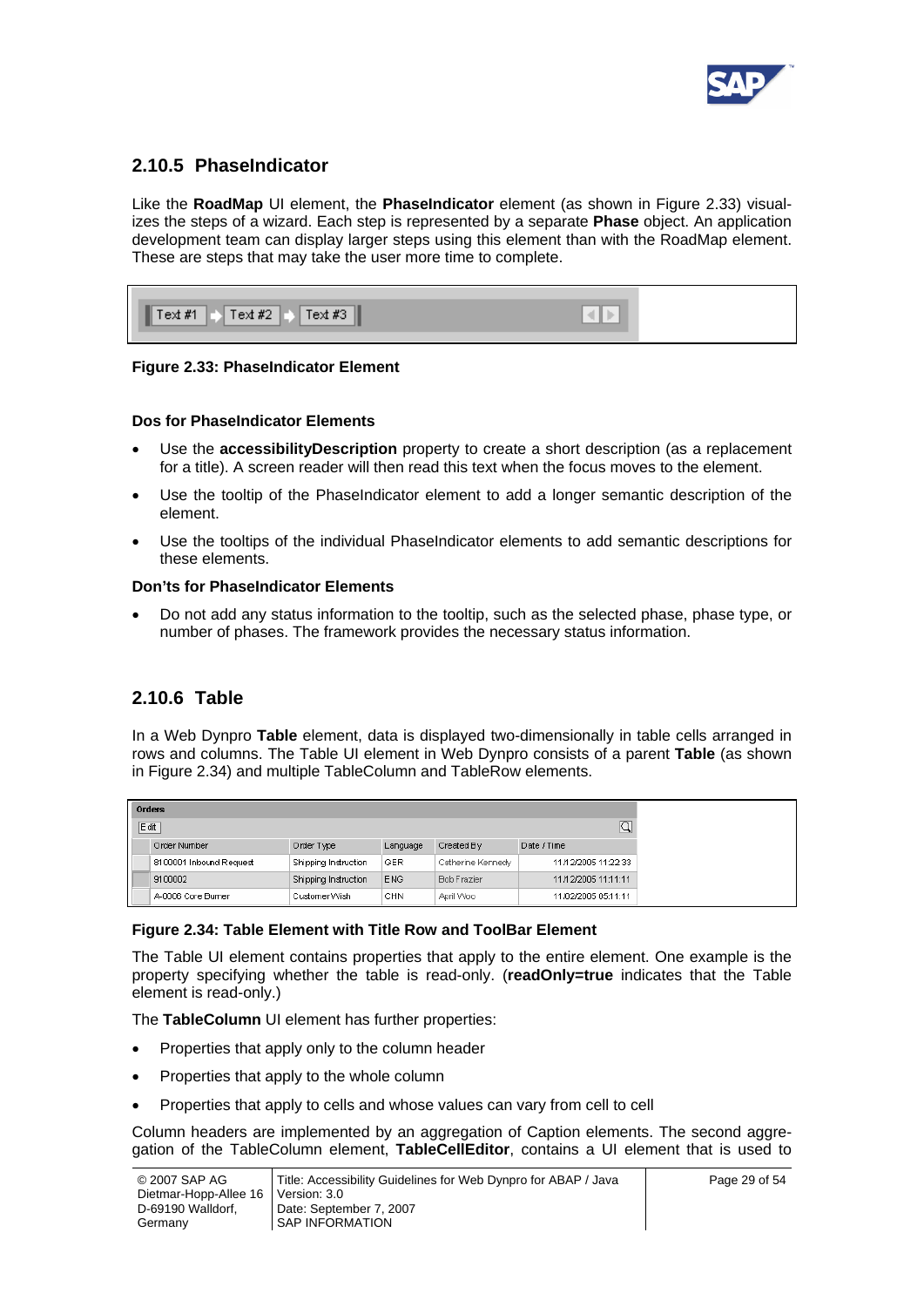

display the cells in the column. In accessibility mode, paginators are used to control movements within data records.

#### **Dos for Table Elements**

- Create a title for each Table element. If the element does not have a title for design reasons, use the **accessibilityDescription** property of the Table element. Screen readers read the **accessibilityDescription** property when the focus is moved to the Table element.
- Use the **tooltip** property of the Table element to add semantic information about the element.
- Use the **tooltip** property of the **TableCellEditor** element to add semantic information. If the column header is too small for its description, you can create a different tooltip for each cell in a column by assigning tooltips to the appropriate context nodes. If you do not use the **RowTablePopin** element to show or hide a **TablePopin** element, for example, and you use a Link element in a cell instead, you must include this information in the tooltip.
- Always create a text for the header cell. If you do not do this, blind users cannot identify which column currently has the focus.
- The above recommendations also apply to the **TableColumn**, **TableColumnGroup**, **Tree-ByKeyTableColumn**, and **TreeByNestingTableColumn** elements.
- Use semantic (named) colors for cell backgrounds (for example, set the property **cellDesign** to the value BADVALUE\_MEDIUM).

#### **Don'ts for Table Elements**

• Do not add any status information to the tooltip, such as the column number or row number. The framework provides the necessary status information. Any status information you include in the tooltip will be redundant.

#### **2.10.7 Tree**

You can use the **Tree** UI element (as shown in [Figure 2.35\)](#page-29-0) to visualize context-defined hierarchies in Web Dynpro.

| Text #1<br>۰t    |
|------------------|
| $\bullet$ Text#2 |
| ► Text #3a       |
| ► Text #3b       |
| ► Text #3c       |
| ► Text #3d       |
| ► Text #3e       |

#### <span id="page-29-0"></span>**Figure 2.35: Tree Element**

Each tree node is given a text and an indicator that can be activated. This indicator is used to open and close the hierarchy levels. The indicator also shows the current status. If a node has no subnodes it is known as a TreeItem and does not have an indicator. Both nodes and items can be activated and the node text can be supplied by an optional additional image.

#### **Dos for Tree Elements**

- You can give the Tree element a (visible) title. If you do not use a title for design reasons, put the information in the tooltip of the element.
- Make sure that each tree node has a text that explains its meaning. If the Tree element is a column-based element, create texts for the header lines (TreeColumnHeader) as well.

| © 2007 SAP AG                        | Title: Accessibility Guidelines for Web Dynpro for ABAP / Java |  |
|--------------------------------------|----------------------------------------------------------------|--|
| Dietmar-Hopp-Allee 16   Version: 3.0 |                                                                |  |
| D-69190 Walldorf.                    | Date: September 7, 2007                                        |  |
| Germany                              | <b>SAP INFORMATION</b>                                         |  |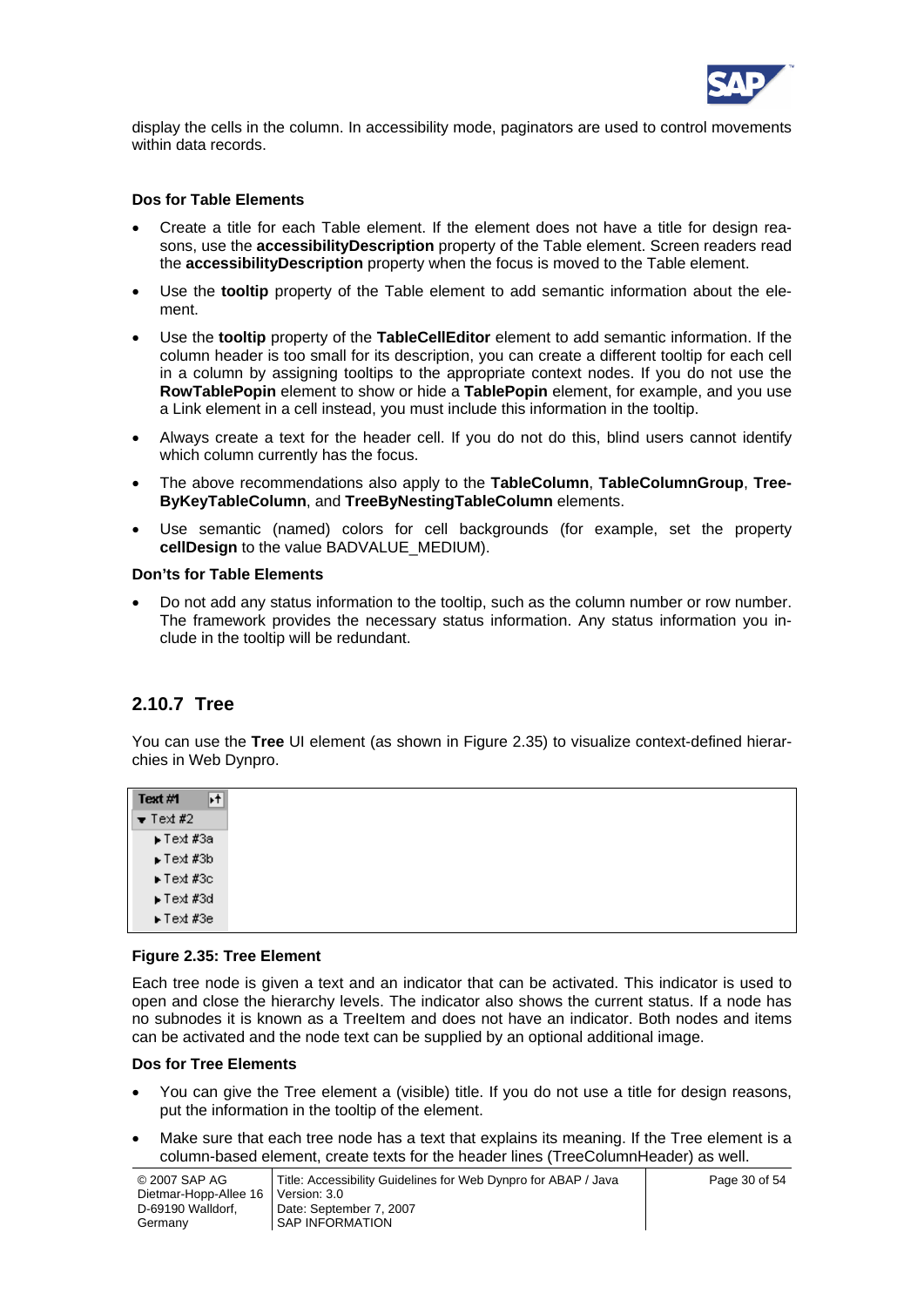

<span id="page-30-0"></span>• Use the tooltips of the tree nodes and TreeItems to add semantic information. To create a different tooltip for a tree node or TreeItem element, assign the tooltip to the appropriate context node.

#### **Don'ts for Tree Elements**

- Do not use the **iconAlt** property for tree nodes and TreeItems since it is ignored in accessibility mode.
- Do not convey important information solely in the image of a tree node or TreeItem element. Always place this information in the text or tooltip of the element. Images are used only as additional illustration for a function.
- Do not add any status information to the tooltip, such as the hierarchy levels. The framework provides the necessary status information. Any status information you include in the tooltip will be redundant.

## <span id="page-30-1"></span>**2.11 Layout Elements**

This chapter explains each of the UI elements in the standard library **Layout** and the programming rules. It discusses the following UI elements:

- **ButtonRow**
- **Group**
- **TabStrip**
- TransparentContainer
- **Tray**

### **2.11.1 ButtonRow**

The **ButtonRow** UI element (as shown in [Figure 2.36](#page-30-2)) is used to create an ordered arrangement of multiple Button elements. You can insert both Button elements and ToggleButton elements in this element. The **ButtonRow** element includes the methods needed to create and manage the Button elements. It has no properties other than this.

|  | BB Save   BB Export to  a   Showlegend |
|--|----------------------------------------|

#### <span id="page-30-2"></span>**Figure 2.36: ButtonRow Element**

#### **Dos for ButtonRow Elements**

- Use the ButtonRow element for layout purposes, for example to arrange a group of Button elements in a row.
- Arrange multiple Button elements so that the most important Button element is farthest left (in western countries).

#### **Don'ts for ButtonRow Elements**

• Do not place any important information in the tooltip of the **ButtonRow** element since it will not be read by screen readers in accessibility mode.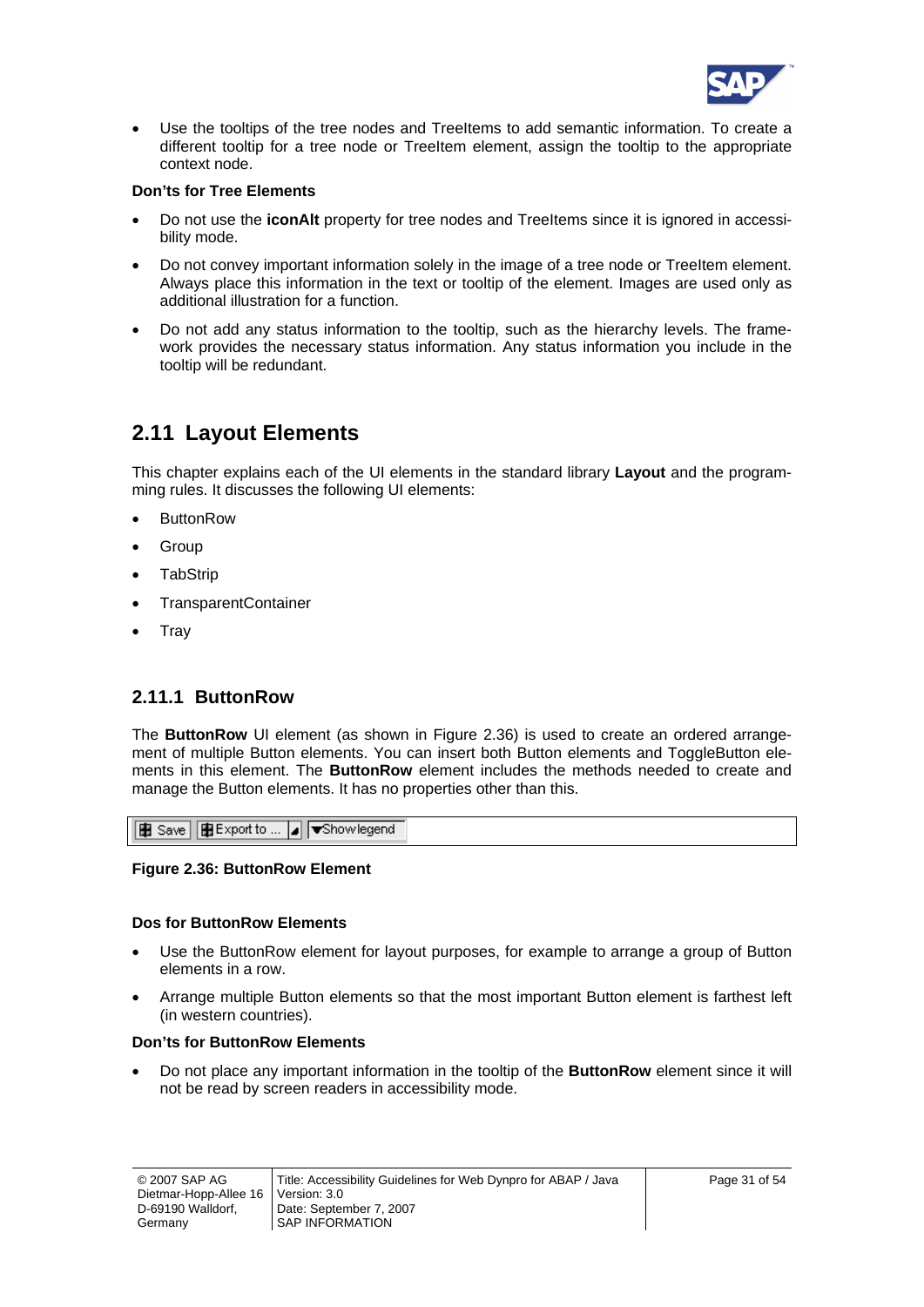

## **2.11.2 Group**

You can use the **Group** UI element (as shown in [Figure 2.37\)](#page-31-0) to group a series of UI elements under the same title. Therefore, it acts as a container. This UI element resembles a display panel with a colored or white background.

<span id="page-31-0"></span>**Figure 2.37: Group Element with Toolbar Element and Other Elements** 

#### **Note:**

In the **Group** UI element, the **enabled** property has no effect on the elements you insert in the **Container** UI element. If you set the **enabled** property to **false** in the Group UI element, for example, an input field in the group is not deactivated automatically. If you also want to deactivate the elements in this Group element, you must set the relevant property for each UI element *separately*.

#### **Dos for Group Elements**

- Use the **title** property of the group header element if the group title is visible.
- Use the **accessibilityDescription** property to create a short description (as a replacement for a title). A screen reader will then read this text when the focus moves to the element.
- Use the **tooltip** property of the element to add semantic information.

#### **Don'ts for Group Elements**

- Do not nest Group elements within each other. Always use the **TransparentContainer** UI element for nested groups.
- Do not convey important information solely in the image of a group header element. Always place this information in the text or tooltip of the group header element. Images in group header elements are used only as additional illustration for a function.
- Do not use the **imageAlt** and **tooltip** properties for the group header element since they are ignored in accessibility mode.

## **2.11.3 TabStrip**

The **TabStrip** UI element (as shown in [Figure 2.38](#page-32-0)) displays a tabstrip. The user can toggle between tab pages by selecting different tab titles. The user can display the content of a tab by selecting its title. Each of the tab pages in turn uses the same area of the window to display its content.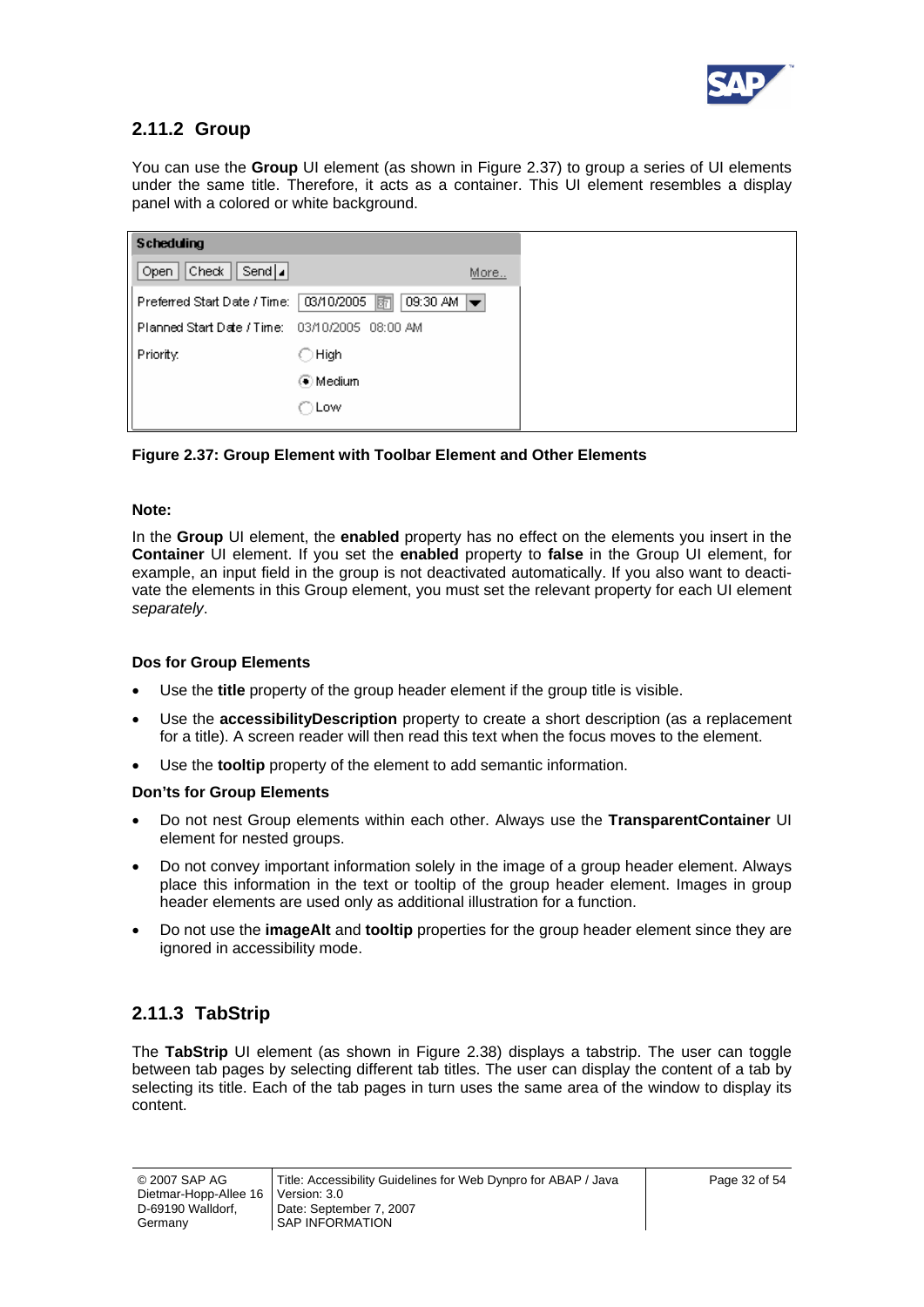

| <b>HB</b> Main<br>Dispatching |                                                         |
|-------------------------------|---------------------------------------------------------|
| Check<br>Send  a<br>Open      | More                                                    |
|                               |                                                         |
| Subject:                      | Boiler temperature is not sufficient                    |
| Status:                       | Open                                                    |
| Processing Team:              | Customer S&S                                            |
| Reporting Date / Time:        | 09:30 AM<br>03/09/2005<br>厨<br>$\overline{\phantom{0}}$ |
|                               |                                                         |

<span id="page-32-0"></span>**Figure 2.38: TabStrip Element with Toolbar Element and Other Elements** 

If no **selectedTab** property is specified for the **TabStrip** element, or if the tab specified in the **selectedTab** property is not visible, Web Dynpro displays the first visible tab instead.

#### **Dos for TabStrip Elements**

- Use the **accessibilityDescription** property to create a short description (as a replacement for a title). A screen reader then reads this text when the focus moves to the element.
- Use the **tooltip** property of the element or of the individual tabs to add semantic information.

#### **Don'ts for TabStrip Elements**

- Do not nest TabStrip elements within each other. Always use the **TransparentContainer** UI element for nested groups.
- Do not convey important information solely in the image of a tab header. Always place this information in the text or tooltip of the element. Images in a tab header element must only be used as an additional illustration of the tab header's function.
- Do not use the **imageAlt** property of the tab header since it will not be read by screen readers in accessibility mode.

## **2.11.4 TransparentContainer**

The **TransparentContainer** UI element (as shown in [Figure 2.39\)](#page-33-0) is a container for UI elements that have no visual display. A TransparentContainer UI element is transparent and can be filled with any number of other UI elements. The TransparentContainer UI element also allows you to use the defined layout to arrange the UI elements inserted in it. [Figure 2.39](#page-33-0) shows some TransparentContainer elements. The frames in this figure (dotted lines) are normally invisible.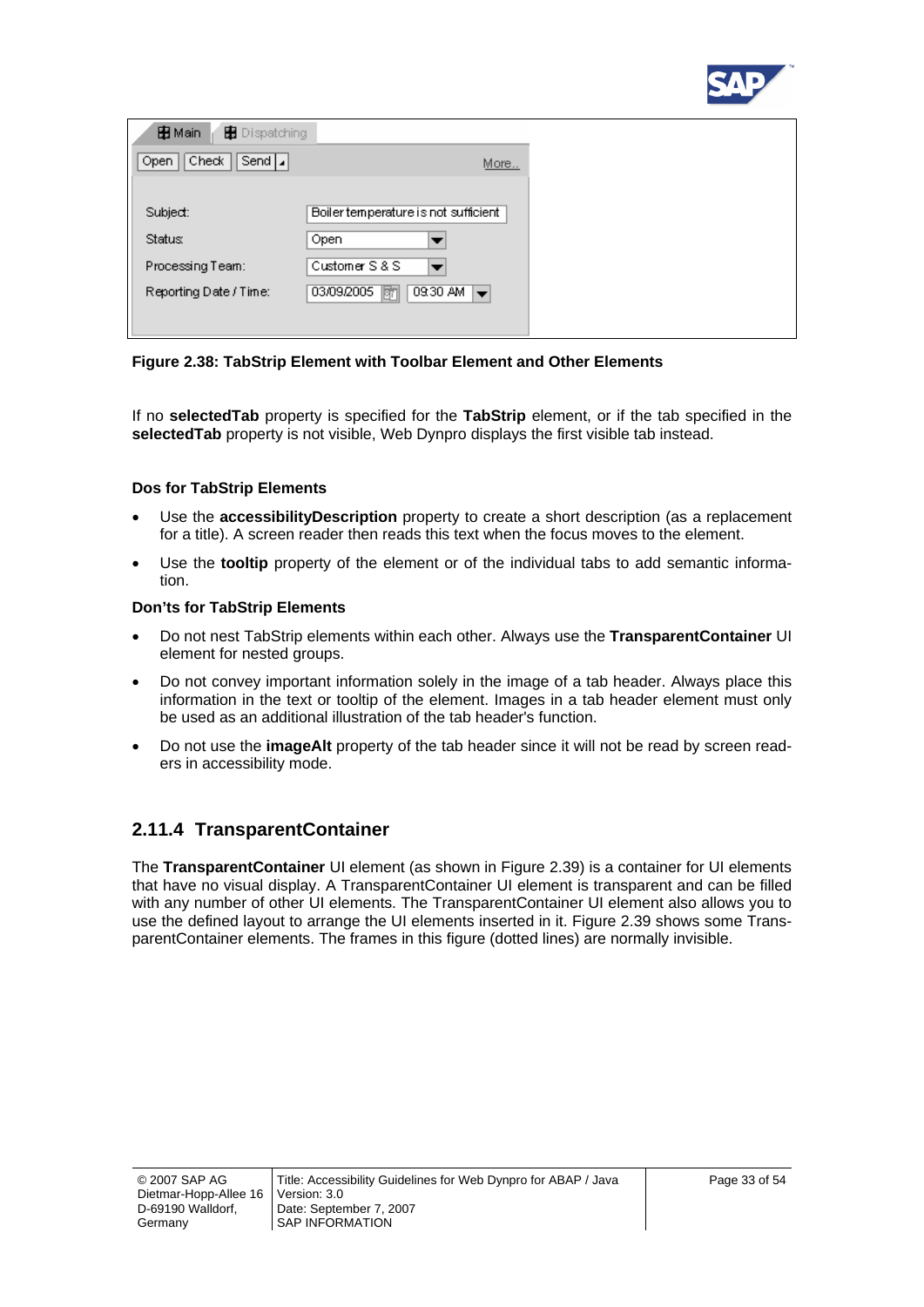

| Main                    |                                                                               |
|-------------------------|-------------------------------------------------------------------------------|
| Subject:                | Boiler temperature is not sufficient                                          |
| Status:                 | Open                                                                          |
| Processing Team:        | Customer S&S                                                                  |
| Reporting Date / Time:  | 03/09/2005 丽<br>09:30 AM $\rightarrow$                                        |
| Dispatching             |                                                                               |
| Assigned Engineer.      | 门<br>Timothy Altermann                                                        |
| Street / No.:           | Main Street<br>26                                                             |
| ZIP Code / City.        | 43215 门<br>Columbus                                                           |
| Global Date / Time:     | 09:30 AM<br>03/09/2005<br>$\parallel$ Cet $\parallel$ $\leftarrow$<br>का<br>u |
| Assignment Date / Time: | 03/09/2005 09:30 AM                                                           |
| Filename:               | Browse                                                                        |
|                         |                                                                               |
| <b>Notes</b>            |                                                                               |
| No Price Agreement      |                                                                               |
|                         |                                                                               |

#### <span id="page-33-0"></span>**Figure 2.39: Some TransparentContainer Elements**

You can use the TransparentContainer element in two different ways:

#### • **As a layout container (property isLayoutContainer=true)**

In this case, you use the element to design the layout of other UI elements. The TransparentContainer element does not have a tab stop and is not displayed in accessibility mode.

#### • **As a grouping container (property isLayoutContainer=false)**

In this case, you use the element to group other UI elements. The TransparentContainer element then has a semantic meaning, like a Group element. It has a tab stop and the **accessibilityDescription** property can be read by a screen reader.

The group title in [Figure 2.39](#page-33-0) is a TextView element with **design=GroupTitle**. Remember that, in accessibility mode, screen readers do not read the group title when the focus is on the TextView element. If you have filled the **accessibilityDescription** property of the Transparent-Container element, the screen reader reads this property instead.

If you use the TransparentContainer element as a grouping container for accessibility reasons, you can create a title for this group in one of two ways:

• Use the **accessibilityDescription** property of the TransparentContainer element as a group title. Do not use a TextView element as a group title element.

We recommend this option if you do not want a visible group title.

• Use the SectionHeader element as a visible group title. This element then replaces the **accessibilityDescription** property.

Proceed as described below in these cases:

#### • **Grouping Without Title**

- 1. Set the property **isLayoutContainer=false**.
- 2. In the **accessibilityDescription** property, create a text to replace the group title.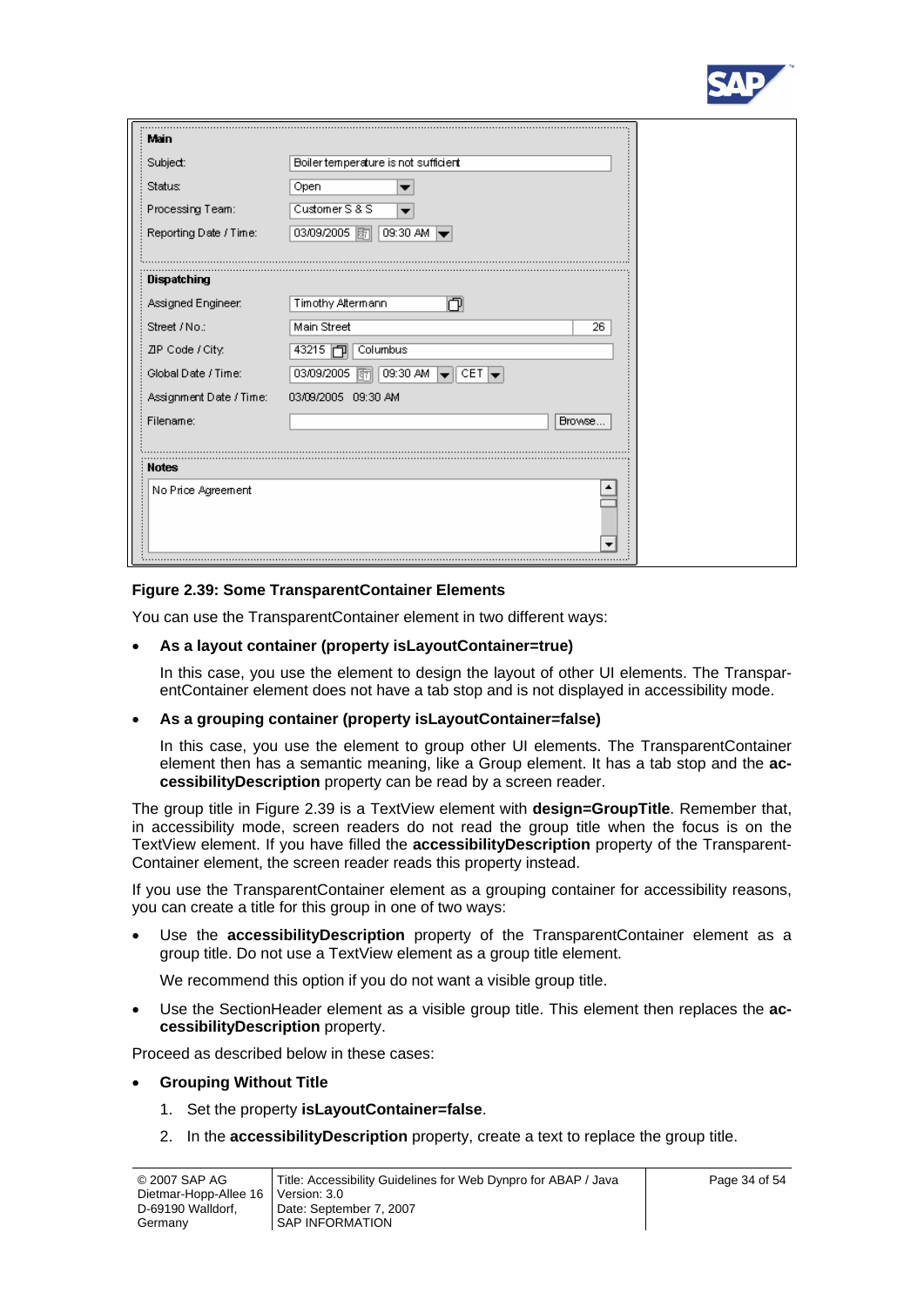

#### • **No Grouping, Layout Only**

- 1. If the TransparentContainer element is used for layout reasons only, and does not contain any relevant information, set the property **isLayoutContainer=true**. Screen readers do not read the **accessibilityDescription** property in this case.
- 2. If you use the elements as layout containers, arrange them so that no unexpected changes are made to the tab chain. Nest TransparentContainer elements in a way that avoids making the tab chain jump backwards and forwards from one group to another.

For example, if you want to display a inspection text in a TextView element after an InputField element, use a TransparentContainer element with **MatrixLayout** (not FlowLayout), to group the InputField and its following text. To make this construction accessible in this context, associate a label with the TransparentContainer element (using the **labelFor** property). Create an additional tooltip for the field and the inspection text. This tooltip is optional for the field, but mandatory for the TextView element.

### **2.11.5 Tray**

You can use the **Tray** UI element (as shown in [Figure 2.40](#page-34-0)) to arrange a set of UI elements under the same header. Like the Group element, this element is a container for other UI elements. However, unlike the Group element the Tray element offers you a range of other functions, such as the ability to open and close the element.

| <b>Scheduling</b>                              |                                           |      |
|------------------------------------------------|-------------------------------------------|------|
| Send $ _{4} $<br>Check<br>Open                 |                                           | More |
| Preferred Start Date / Time:                   | 03/10/2005<br>厨<br>09:30 AM $\rightarrow$ |      |
| Planned Start Date / Time: 03/10/2005 08:00 AM |                                           |      |
| Priority:                                      | ○ High                                    |      |
|                                                | ⊙ Medium                                  |      |
|                                                | ∩Low                                      |      |

#### <span id="page-34-0"></span>**Figure 2.40: Tray Element with ToolBar Element and Other Elements**

#### **Dos for Tray Elements**

- Use the **tooltip** property of the element to add semantic information.
- Use the **accessibilityDescription** property to create a short description (as a replacement for a title). A screen reader then reads this text when the focus moves to the element.

#### **Don'ts for Tray Elements**

- Do not nest Tray elements within each other. Always use the TransparentContainer UI element for nested groups.
- Do not convey important information solely in the image of a tray header. Always place this information in the text or tooltip of the tray header. Images in a tray header must only be used as an additional illustration of the tray header's function.
- Do not use the **imageAlt** and **tooltip** properties of the tray header since they are ignored in accessibility mode.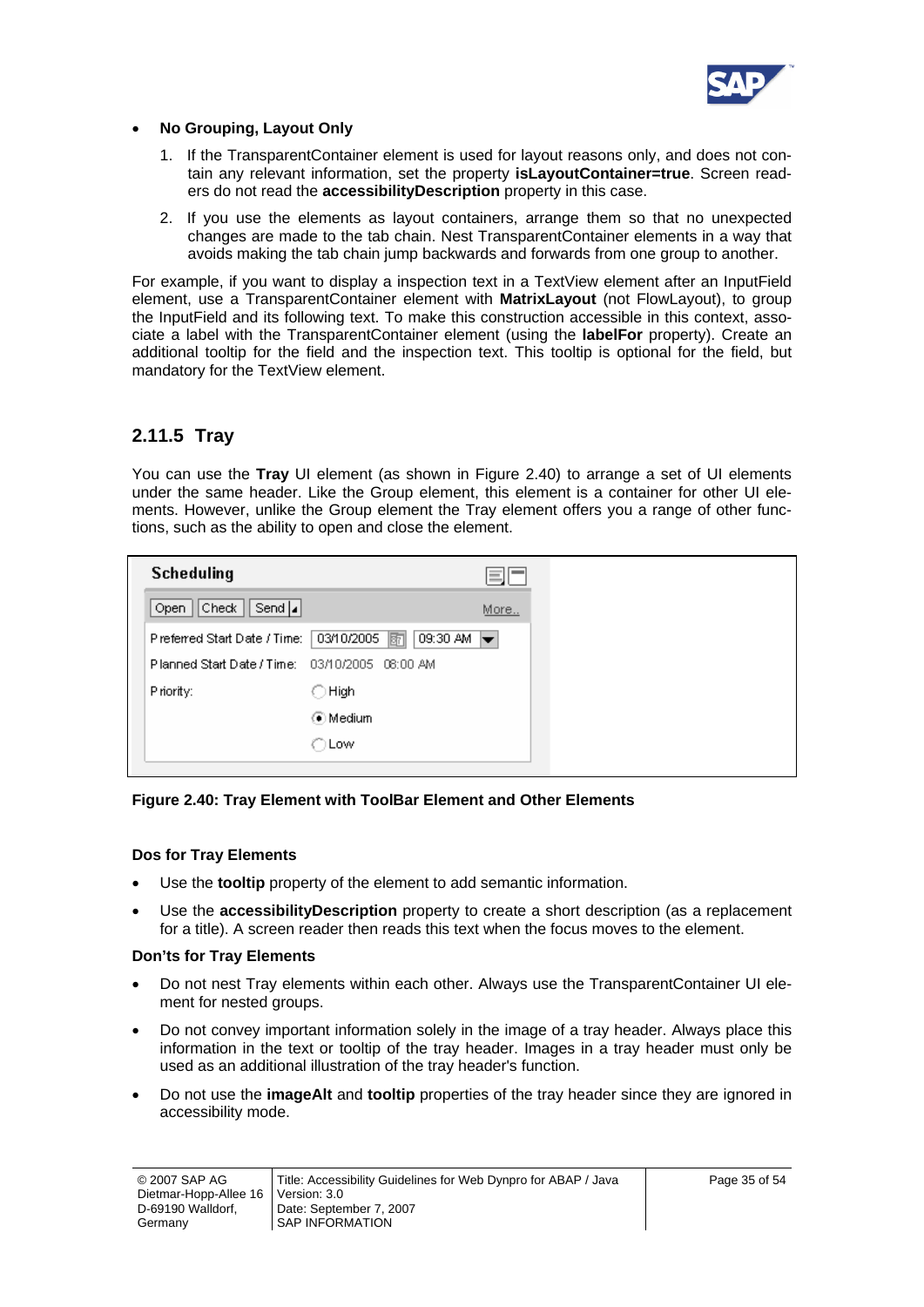

## <span id="page-35-1"></span><span id="page-35-0"></span>**2.12 Graphical Elements**

This chapter explains each of the UI elements in the standard library **Graphics** and the programming rules. It discusses the following UI elements:

- ValueComparison
- Image
- **ProgressIndicator**

## **2.12.1 ValueComparison**

The ValueComparison UI element (as shown in [Figure 2.41\)](#page-35-3) is used for the graphical display of different values within a horizontal bar. Next to a 100% marker, for example, you can show values that go over 100%.

| <b>Profit</b> |  |
|---------------|--|
|               |  |
|               |  |

#### <span id="page-35-3"></span>**Figure 2.41: ValueComparison Element**

#### **Dos for ValueComparison Elements**

- Specify all information about the values of the element in the **tooltip** property of the element. You must do this yourself because the framework does not specify this information.
- You must use the tooltip to explain the values of the element if you use the element in a table cell.
- If you use the element in a separate View element, you can also use other UI elements to explain the values, in addition to the tooltip.

### <span id="page-35-2"></span>**2.12.2 Image**

The **Image** UI element (as shown in [Figure 2.42](#page-35-4)) enables you to integrate graphics and images into a web application in a format that a web browser can process (for example, GIFs, JPGs, and PNGs).

| Stock on hand: | ◇◇■        |  |
|----------------|------------|--|
|                |            |  |
|                | Full Stock |  |
|                |            |  |

#### <span id="page-35-4"></span>**Figure 2.42: Image Element with Meaningful Tooltip**

Accessibility regulations do not forbid the use of graphics and images even though blind users do not benefit directly from the information in them. However, you must always provide additional information about the content of the image, for example in its tooltip. Similarly, you must also make sure that any information conveyed in the colors of images is made accessible to users with color vision deficiencies.

[Figure 2.43](#page-36-0) shows the three states of a traffic light icon. The active light is not just indicated by its color (or the shade of gray used in a printout), but also by its shape and position ("critical" on

| © 2007 SAP AG                        | Title: Accessibility Guidelines for Web Dynpro for ABAP / Java |  |
|--------------------------------------|----------------------------------------------------------------|--|
| Dietmar-Hopp-Allee 16   Version: 3.0 |                                                                |  |
| D-69190 Walldorf.                    | Date: September 7, 2007                                        |  |
| Germany                              | SAP INFORMATION                                                |  |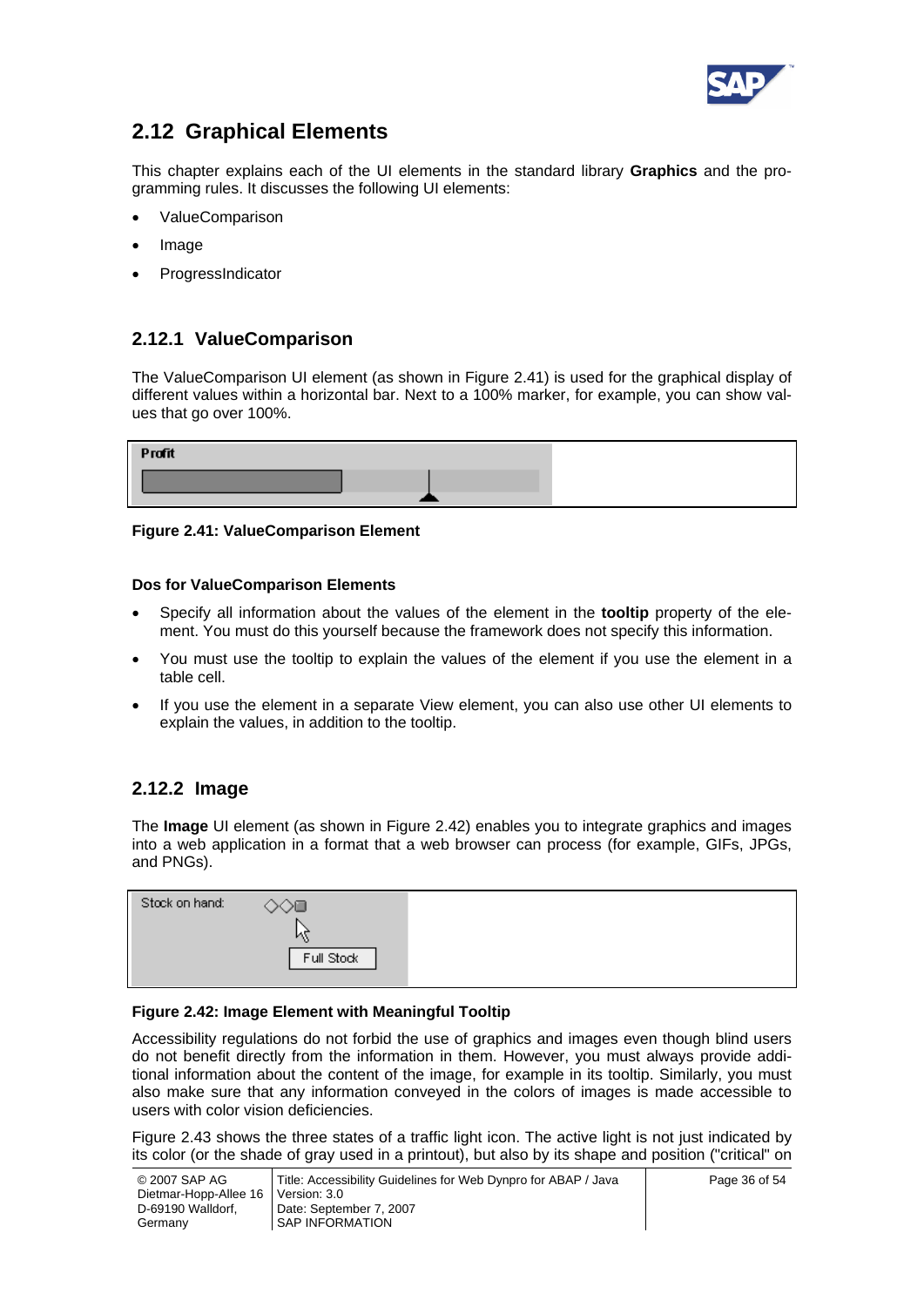

the left, "OK" on the right). This means that no information is lost when the image is displayed in gray.



#### <span id="page-36-0"></span>**Figure 2.43: Traffic Light Example**

#### **Dos for Image Elements**

- A Label element is optional for an Image element
- If you do not create a label for the description of an image, you must use its tooltip instead. The tooltip is displayed directly when the image is not available.
- As shown in [Figure 2.42,](#page-35-4) it may occasionally be a good idea to create a different text in the label than in the tooltip. In the example, the label indicates the semantics of the image ("Warehouse Inventory"), whereas the tooltip gives you information about the current status ("Warehouse is full").
- When you use semantic images (icons), also consider what is conveyed by their color and shape (as shown in [Figure 2.43\)](#page-36-0).
- If you use Image elements to control actions, make sure that images with the same meaning always appear in the same place in the application. Consistency is a major criterion for accessibility.
- If the content of the image is not relevant to the context (for example, because it is only used for decoration) and the information is available in text form elsewhere in the view object, you can remove the image from the tab chain. Also set the Image property **isDecorative=true**.

#### **Don'ts for Image Elements**

• Do not use the **imageAlt** property since it will not be read by screen readers in accessibility mode.

### **2.12.3 ProgressIndicator**

The **ProgressIndicator** UI element (as shown in [Figure 2.44](#page-36-1)) displays the progress of an activity in a scale on a horizontal progress bar. The scale uses the value that you have assigned to the **percentValue** property.

| <b>CALL AND ALL AND THE REAL PROPERTY</b><br>dhess |  |
|----------------------------------------------------|--|
|                                                    |  |

#### <span id="page-36-1"></span>**Figure 2.44: ProgressIndicator Element**

You can use the **displayValue** property to display a text, such as a percentage, in the Progress-Indicator in the UI element. This makes it possible to create descriptions for specific percentage values. You can use the **showValue** property to hide the value of **displayValue**.

You can use the **barColor** property to change the color of the ProgressIndicator element. You can assign the **Menu** property to a ProgressIndicator element.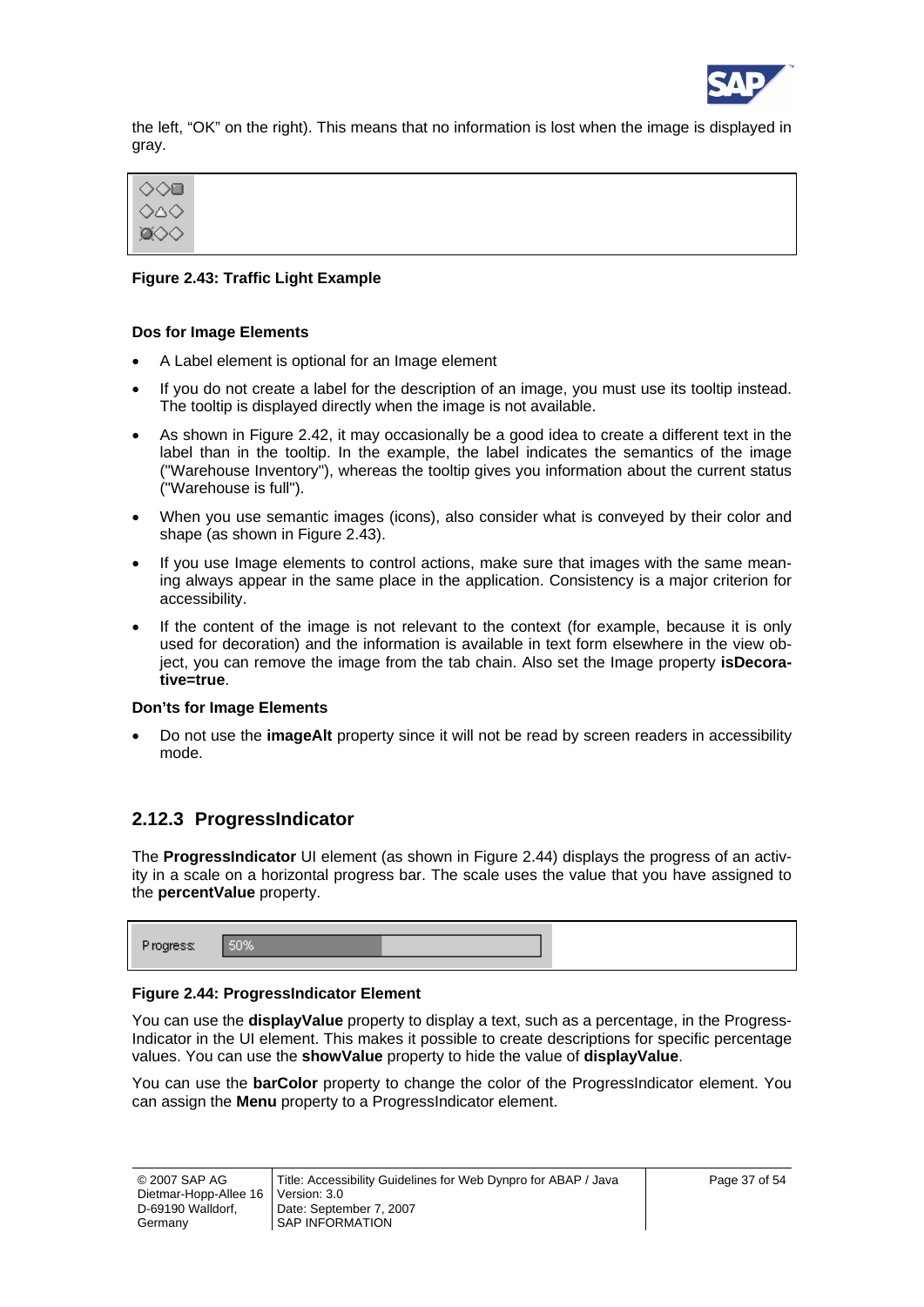

#### <span id="page-37-0"></span>**Dos for ProgressIndicator Elements**

- Use the **tooltip** property of the element to add semantic information.
- You can create a label for the ProgressIndicator element.

#### **Don'ts for ProgressIndicator Elements**

• Do not add any properties such as **barColor**, **percentValue**, or **displayValue** to the tooltip text. The framework provides this information.

## **2.13 Integration Elements**

This chapter explains each of the UI elements in the standard library of **Integration Elements**, and the programming rules. It discusses the following UI elements:

- InteractiveForm
- FileDownload
- **FileUpload**

## **2.13.1 InteractiveForm**

You can use the **InteractiveForm** UI element to insert an interactive or non-interactive *SAP Interactive Form by Adobe* into a view object. This also enables you to create and design a form from scratch.

#### **Dos for InteractiveForm Elements**

- Use the **tooltip** property of the element to add semantic information about its embedded content.
- Make sure that the embedded content is accessible. More information is available in the *Accessibility Guidelines for SAP Interactive Forms by Adobe.*

## **2.13.2 FileDownload**

The **FileDownload** UI element (as shown in [Figure 2.45](#page-37-1)) is visualized as a link and is used to load files from the server to the client. The data of a FileDownload element is accessed when the user requests a specific file by clicking a link.

Store related information

#### <span id="page-37-1"></span>**Figure 2.45: FileDownload Element**

#### **Dos for FileDownload Elements**

- Use the **tooltip** property of the element to add semantic information.
- Additional labels are optional.

#### **Don'ts for FileDownload Elements**

• Do not convey important information solely in the image of a FileDownload element. Always place this information in the text or tooltip of the FileDownload element. Images are used only as additional illustration for the FileDownload element's function.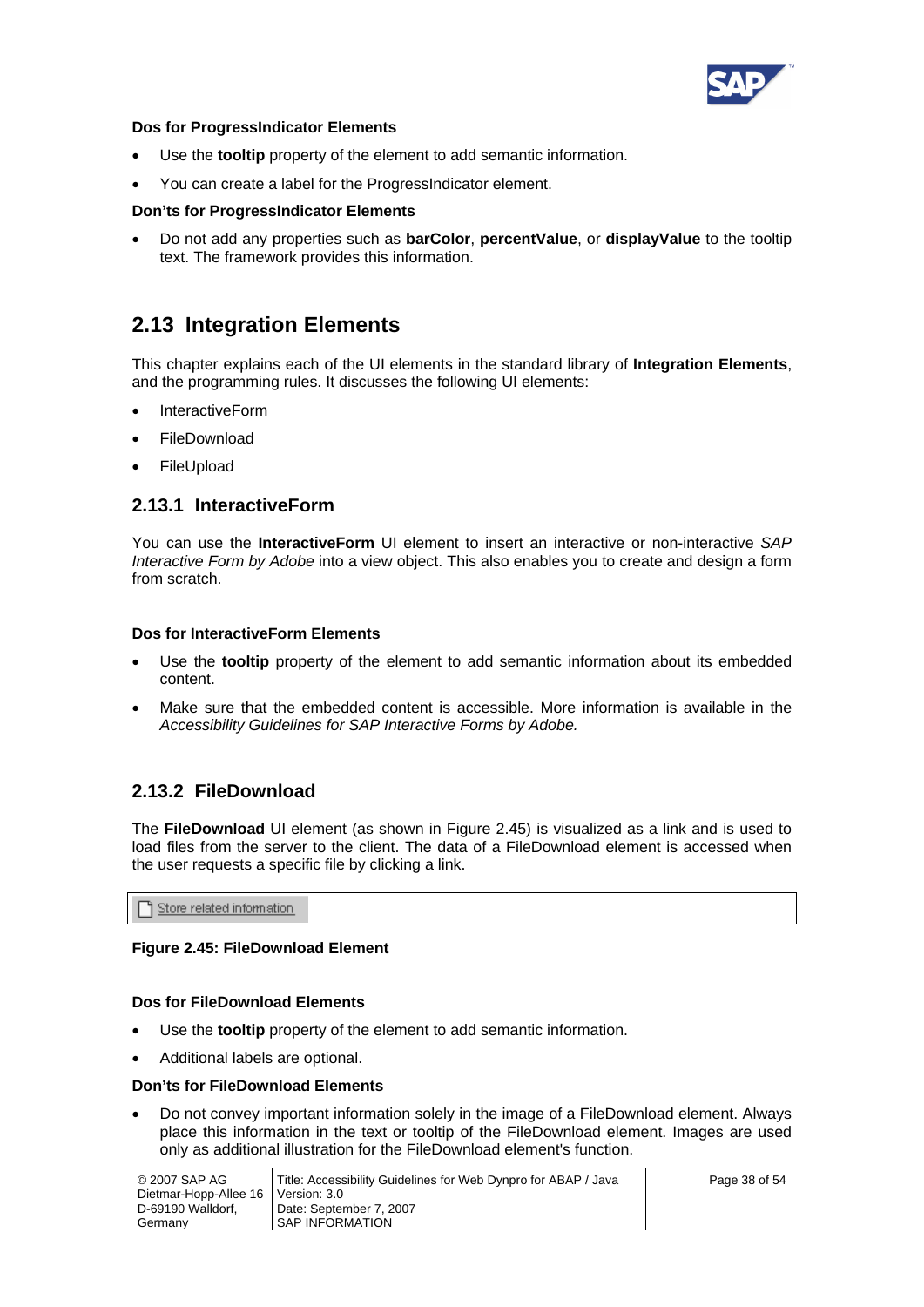

- <span id="page-38-0"></span>• Do not use the **imageAlt** property since it will not be read by screen readers in accessibility mode.
- Do not place any important information in the tooltip of the label since it will not be read by screen readers in accessibility mode.

## **2.13.3 FileUpload**

The **FileUpload** UI element (as shown in [Figure 2.46](#page-38-1)) is used to upload files from the client to the server. The FileUpload element is displayed with an InputField element, in which the directory path and the file name appear. It also has a Button element for searching for the file.

| and the first state of the state of |
|-------------------------------------|
|-------------------------------------|

#### <span id="page-38-1"></span>**Figure 2.46: FileUpload Element**

#### **Dos for FileUpload Elements**

- Use a Label element for this element.
- Use the **tooltip** property of the element to add semantic information.

#### **Don'ts for FileUpload Elements**

- Do not place any important information in the tooltip of the label since it will not be read by screen readers in accessibility mode.
- Do not use the **text** or **tooltip** properties of the element to convey any important information about how to use the View element. The **Explanation** element is used for primary help and can be deactivated.

## **2.14 Other Elements**

This chapter explains each of the UI elements in the standard library **Other Elements**, and the programming rules. It discusses the following UI elements:

- Main window and dialogs
- MenuBar
- **Menu**
- ToolBar
- **SectionHeader**
- **RowRepeater**

### **2.14.1 Main Windows and Dialogs**

The following Dos and Don'ts refer to main windows and dialogs in Web Dynpro applications. (The **Main Window** is generally the window of the web browser.)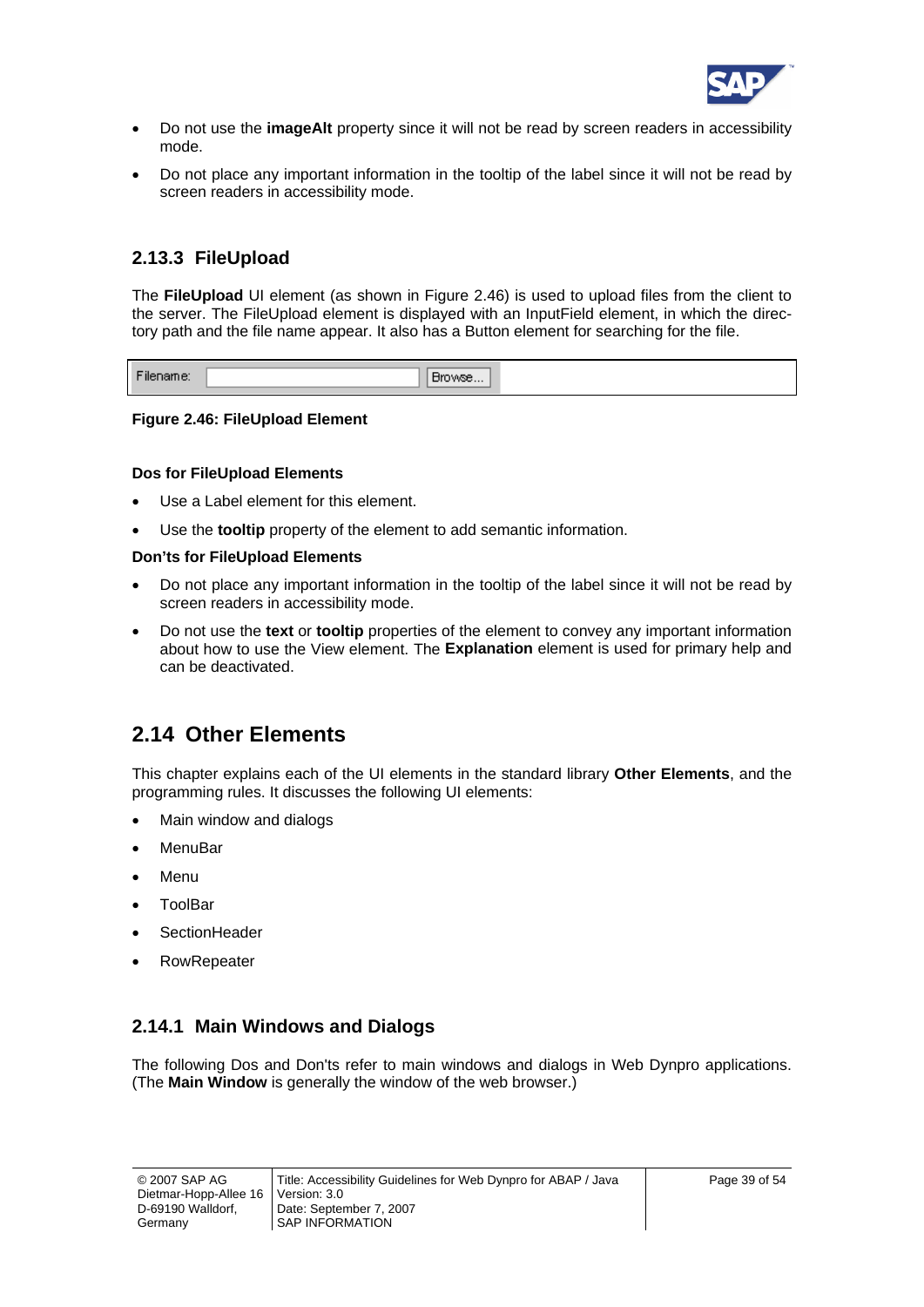

| Nindow Title                                 |                                                                                                         | œ                     |
|----------------------------------------------|---------------------------------------------------------------------------------------------------------|-----------------------|
| Page Title                                   | Personalize 4                                                                                           | Help $\blacktriangle$ |
| <b>Home Corp</b><br>A-Customer (***)         | Contact<br>Status<br>Open<br>Michael Evans<br><b>Customer Product</b><br>AHT Combi 75 v1.0 (F-0001-235) |                       |
| $\blacktriangledown$<br>Example message text |                                                                                                         |                       |
| Cancel<br>Save                               | Print<br>$New_4$<br>Send $\mathbf{a}$<br>You Can Also                                                   |                       |
|                                              |                                                                                                         |                       |
|                                              | $\square$ x<br><b>▼ Reminder</b>                                                                        |                       |
|                                              | Reason for Reminder:<br>▼                                                                               |                       |
|                                              | 面<br>Expiration Date:                                                                                   |                       |
|                                              | Notes:                                                                                                  |                       |
|                                              | $\Box$ ok $\Box$<br>Cancel<br>$\sim$ $\sim$                                                             |                       |
|                                              |                                                                                                         |                       |
|                                              |                                                                                                         |                       |

#### **Figure 2.47: Dialog in Main Window**

#### **Dos for Main Windows and Dialogs**

• Choose a meaningful title for the application. The Web Dynpro framework displays the application title in the title bar of the web browser window. Screen readers can read the application title (for example, when you switch to the application by choosing [Alt] + [Tab] on Microsoft Windows).

#### **Don'ts for Main Windows and Dialogs**

- Keep the number of window elements you use to a minimum. Do not use web browser windows that require the user to consult a background window to complete or understand the window content.
- You can include images in the title bar of a dialog. Do not convey important information solely in the image of a dialog. Always place this information in the dialog title as well.

### **2.14.2 MenuBar**

The **MenuBar** UI element (as shown in [Figure 2.48](#page-39-0)) is used to display actions in a menu. The MenuBar element is a toolbar that can be organized into different blocks called the Menu elements. Under each block, you can create individual menu items or other Menu elements.

|--|

#### <span id="page-39-0"></span>**Figure 2.48: MenuBar Element**

#### **Dos for MenuBar Elements**

• Use the **tooltip** property of the element and the individual top-level menu items to add semantic information.

| © 2007 SAP AG         | Title: Accessibility Guidelines for Web Dynpro for ABAP / Java | Page 40 of 54 |
|-----------------------|----------------------------------------------------------------|---------------|
| Dietmar-Hopp-Allee 16 | Version: 3.0                                                   |               |
| D-69190 Walldorf,     | Date: September 7, 2007                                        |               |
| Germany               | <b>SAP INFORMATION</b>                                         |               |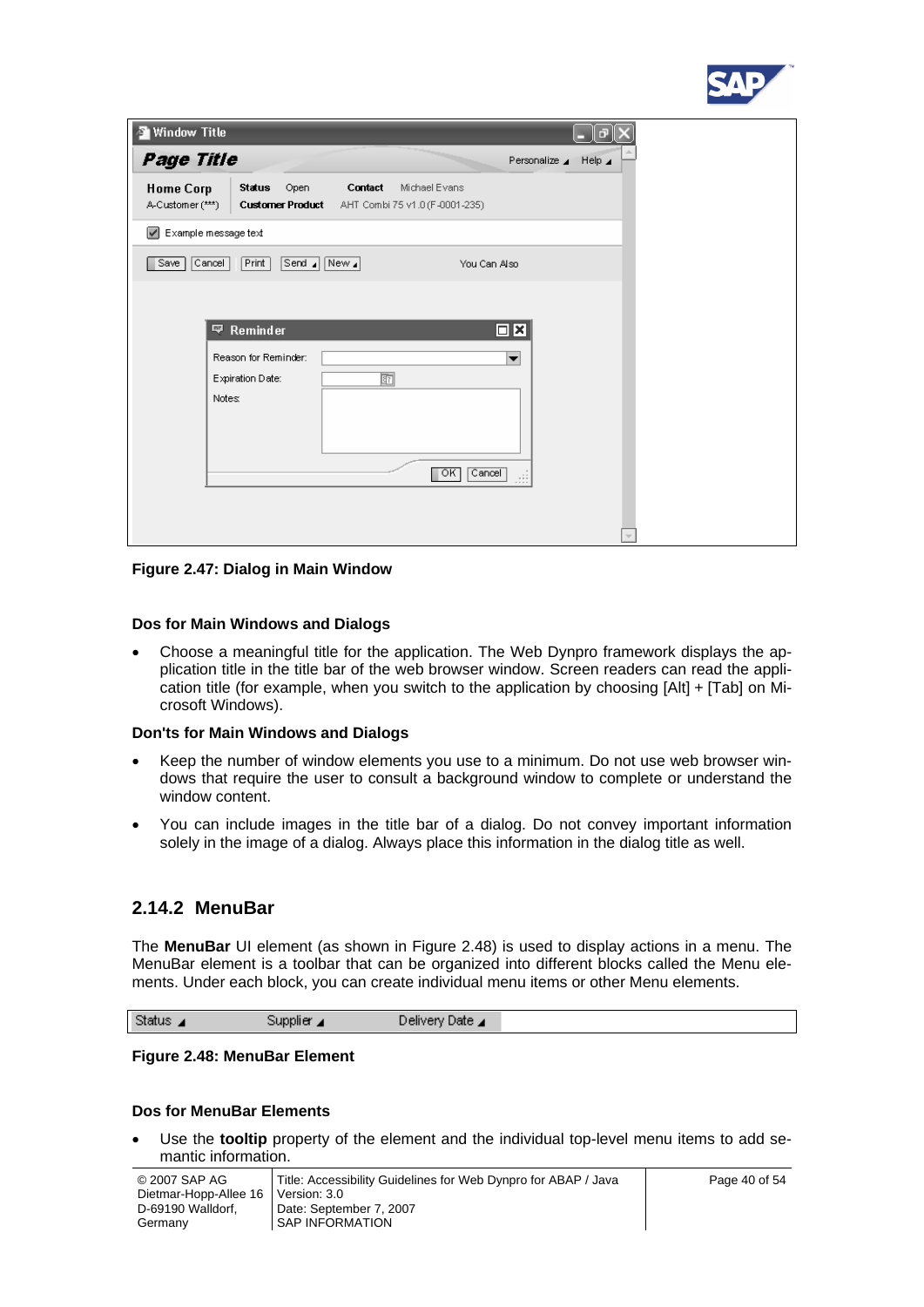

## **2.14.3 Menu**

You can use the **Menu** UI element (as shown in [Figure 2.49\)](#page-40-0) and its related elements (**MenuActionItem**, **MenuRadioButton**, and **MenuCheckBox**) to create a menu for a UI element. This menu can then be used by the MenuItem elements of the MenuBar element.

 $\mathbb{I}$  Item 1 Item 2 Item 3

#### <span id="page-40-0"></span>**Figure 2.49: Menu Element**

#### **Dos for Menu Elements**

- Create meaningful texts for the menu items. You can add an image to illustrate the function.
- Use the **tooltip** property of the element to add semantic information.

### **2.14.4 ToolBar**

The **ToolBar** UI element (as shown in [Figure 2.50\)](#page-40-1) is a collection of tools that can be accessed using other UI elements. Toolbars provide an additional method of grouping UI elements by function.

|--|

#### <span id="page-40-1"></span>**Figure 2.50: ToolBar Element**

A **ToolBar** element is not a user interface element in its own right. It can only be used in the following elements:

- Group
- **TabStrip**
- **Table**
- Tray

#### **Dos for ToolBar Elements**

- Use the **tooltip** property of the element to add semantic information.
- Use the **accessibilityDescription** property to create a short description (as a replacement for a title). A screen reader then reads this text when the focus moves to the element.
- Information about how to use the following toolbar elements in an accessibility context is included in the corresponding section for each standard element. For example, information about the **ToolBarButton** element is found under the **Button** element.
	- o ToolBarButton
	- o ToolBarButtonChoice
	- o ToolBarDropDownByIndex or ToolBarDropDownByKey
	- o ToolBarInputField

| © 2007 SAP AG<br>Dietmar-Hopp-Allee 16 | Title: Accessibility Guidelines for Web Dynpro for ABAP / Java<br>Version: 3.0 | Page 41 of 54 |
|----------------------------------------|--------------------------------------------------------------------------------|---------------|
| D-69190 Walldorf.                      | Date: September 7, 2007                                                        |               |
| Germany                                | SAP INFORMATION                                                                |               |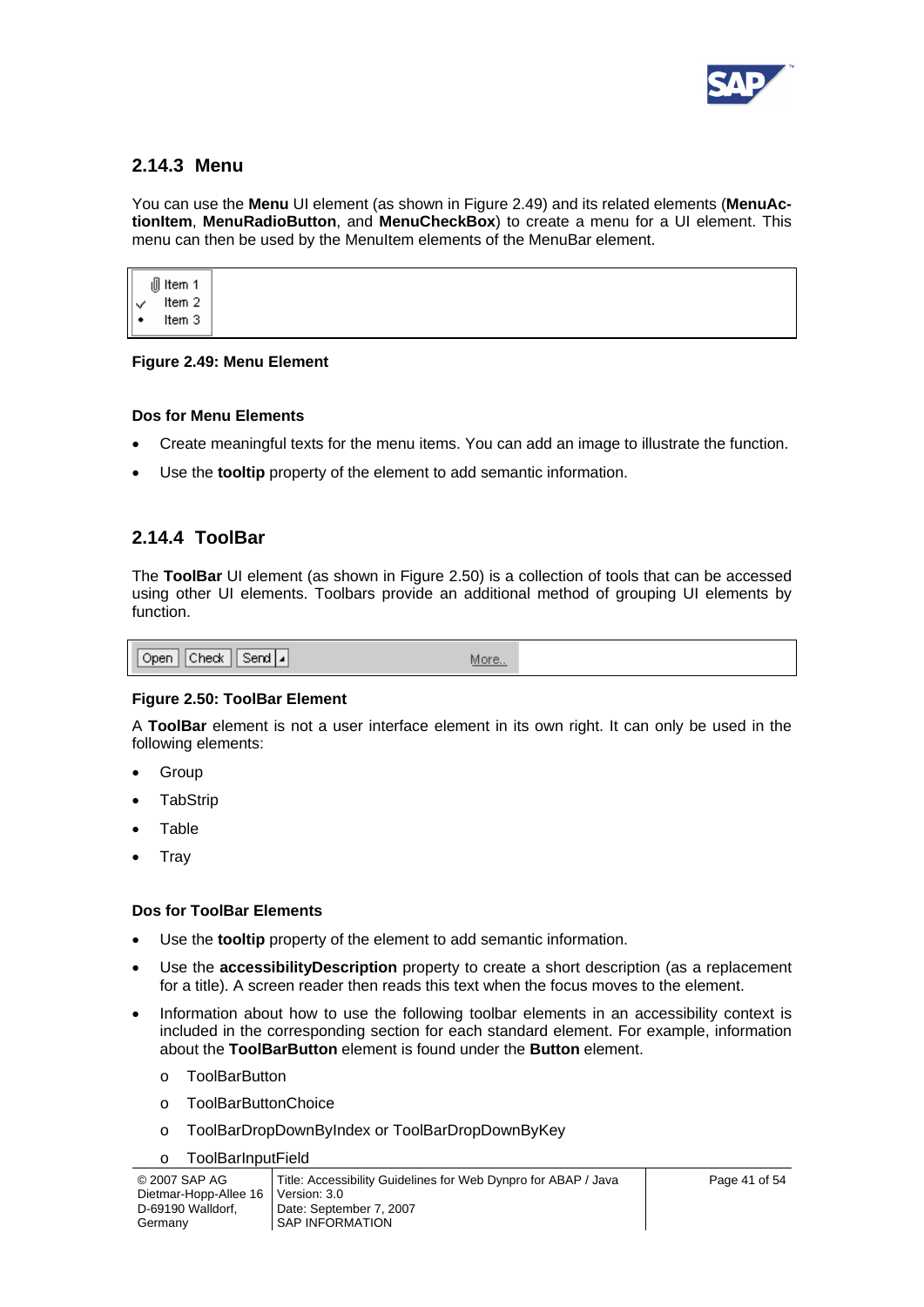

- <span id="page-41-0"></span>o ToolBarLinkToAction or ToolBarLinkToURL
- o ToolBarToggleButton

## **2.14.5 RowRepeater**

The **RowRepeater** UI element is used to display UI elements in a list. The UI elements are specified in an aggregation (called ROW\_ELEMENTS). Each row in a RowRepeater element looks the same because they all consist of the same UI elements. Only the content of each row differs.

#### **Note:**

Note that in Release **NetWeaver 2004s** this element is available only in Web Dynpro ABAP.

You can use the RowRepeater element to display lists of search results, for example. Internally, the Web Dynpro framework handles this element like a table, with the same keyboard navigation and screen reader properties as the Table element.

#### **Dos for RowRepeater Elements**

- Use the **tooltip** property of the element to add semantic information.
- Use the **accessibilityDescription** property to create a short description (as a replacement for a title).

## **2.15 Elements in the Pattern Library**

This chapter explains each of the UI elements in the **Pattern** library, and the programming rules. It discusses the following UI elements:

- ContextualPanel
- FreeContextualArea
- HorizontalContextualPanel
- **MessageArea**
- **NavigationList**
- PageHeader
- PatternTabStrip, PatternTitle, PatternExpandFunction
- **Shuttle**

## **2.15.1 ContextualPanel**

The **ContextualPanel** UI element (as shown in [Figure 2.51](#page-42-0)) can contain the elements **ViewSwitcher**, **NavigationList**, and **FreeContextualArea**. This element was originally developed for launching applications.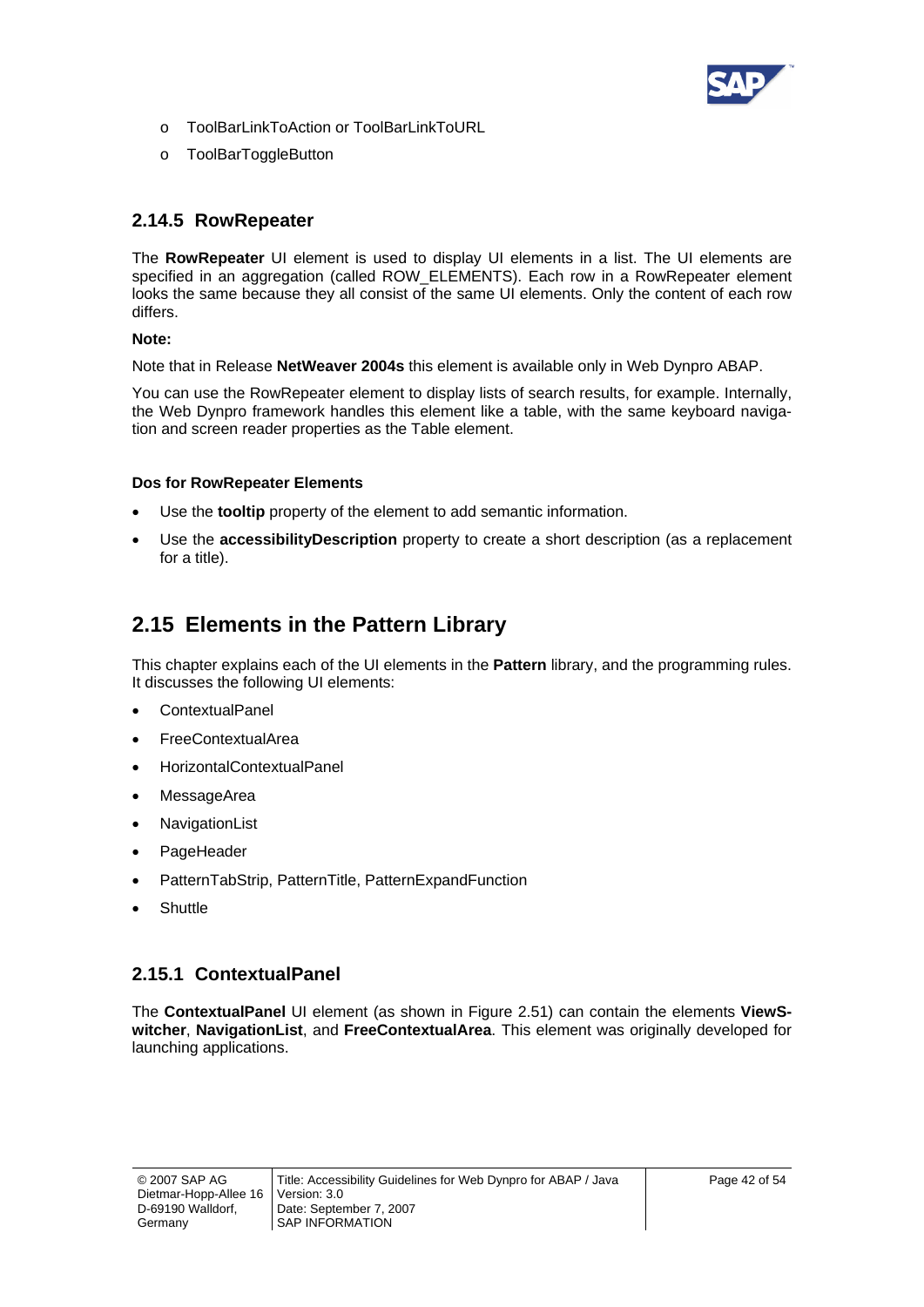

| Overview                           |  |
|------------------------------------|--|
|                                    |  |
| Leads                              |  |
| <b>Opportunities</b>               |  |
| <b>Sales Quotes</b>                |  |
| Reports                            |  |
| ▼ Common Tasks                     |  |
|                                    |  |
| New Opportunity                    |  |
| New Sales Quote<br>New Appointment |  |
| New Task                           |  |
| New E-mail                         |  |
| Search                             |  |
|                                    |  |
| Purchase Order<br>For<br>▼         |  |
| Mueller                            |  |
| Go.<br>Advanced Options            |  |
|                                    |  |

#### <span id="page-42-0"></span>**Figure 2.51: ContextualPanel Element with ViewSwitcher, NavigationList, and FreeContextualArea**

#### **Dos for ContextualPanel Elements**

• Use the tooltip of the element to add semantic information.

## **2.15.2 NavigationList**

The **NavigationList** UI element (as shown in [Figure 2.52\)](#page-42-1) displays a navigation area and is used in the ContextualPanel element.

| $\blacktriangleright$ Common Tasks |
|------------------------------------|
| NewOpportunity                     |
| New Sales Quote                    |
| New Appointment                    |
| NewTask                            |
| NewE-mail                          |

#### <span id="page-42-1"></span>**Figure 2.52: NavigationList Element**

#### **Dos for NavigationList Elements**

• Use the header text as the title of the element.

#### **Don'ts for NavigationList Elements**

• Do not place any important information in the tooltip since it will not be read by screen readers in accessibility mode.

| © 2007 SAP AG<br>Dietmar-Hopp-Allee 16 | Title: Accessibility Guidelines for Web Dynpro for ABAP / Java<br>Version: 3.0 | Page 43 of 54 |
|----------------------------------------|--------------------------------------------------------------------------------|---------------|
| D-69190 Walldorf.<br>Germany           | Date: September 7, 2007<br><b>SAP INFORMATION</b>                              |               |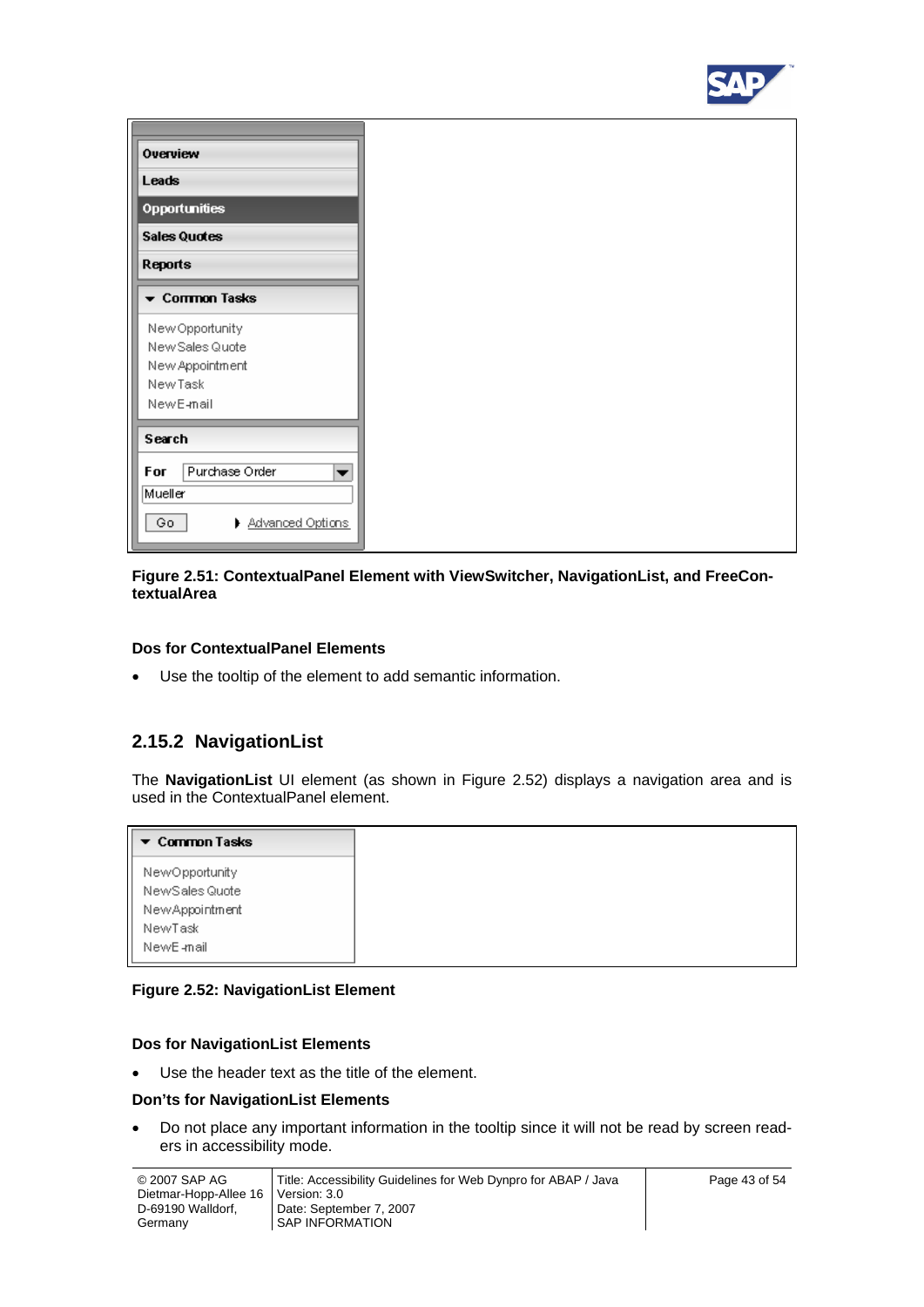

## **2.15.3 FreeContextualArea**

The **FreeContextualArea** UI element (as shown in [Figure 2.53\)](#page-43-0) in the ContextualPanel element is announced as a group in accessibility mode. This element is always a part of the Contextual-Panel element and can contain any Web Dynpro element (the example shows a search function).

| Search  |                         |
|---------|-------------------------|
| For     | Purchase Order          |
| Mueller |                         |
| Go      | <b>Advanced Options</b> |

#### <span id="page-43-0"></span>**Figure 2.53: FreeContextualArea Element**

#### **Dos for FreeContextualArea Elements**

• Use the header text as the group title of the FreeContextualArea element.

## **2.15.4 HorizontalContextualNavigationPanel**

The **HorizontalContextualNavigationPanel** UI element (as shown in [Figure 2.54\)](#page-43-1) displays navigation options in a similar way to the ContextualPanel element, but with the hierarchy restricted to two levels.

#### **Note:**

Note that in Release **NetWeaver 2004s** this element is available only in Web Dynpro ABAP.

|                                                              | Tab <sub>0</sub> | Tab 1 | Tab <sub>2</sub> | Tab <sub>3</sub> | Tab 4 | Tab <sub>5</sub> | Tab 6 | Tab <sub>7</sub> |  |
|--------------------------------------------------------------|------------------|-------|------------------|------------------|-------|------------------|-------|------------------|--|
| Menuttern 31<br>Menultern 3.2<br>Menuitem 30<br>Menultern 33 |                  |       |                  |                  |       |                  |       |                  |  |

#### <span id="page-43-1"></span>**Figure 2.54: HorizontalContextualPanel Element**

The selected entry is specified by the **lead selection** property.

#### **Dos for HorizontalContextualNavigationPanel Elements**

- Use the tooltip of the element to add semantic information.
- Use the tooltip to provide additional information for each tab and subtab. Associate the tooltip with the appropriate dataSource node of the tab or subtab.

### **2.15.5 MessageArea**

The **MessageArea** UI element (as shown in [Figure 2.55\)](#page-44-0) is a free placeholder on the application interface. This placeholder specifies the position of messages (such as errors or warnings) in the View element. Only one MessageArea element is allowed in each View element.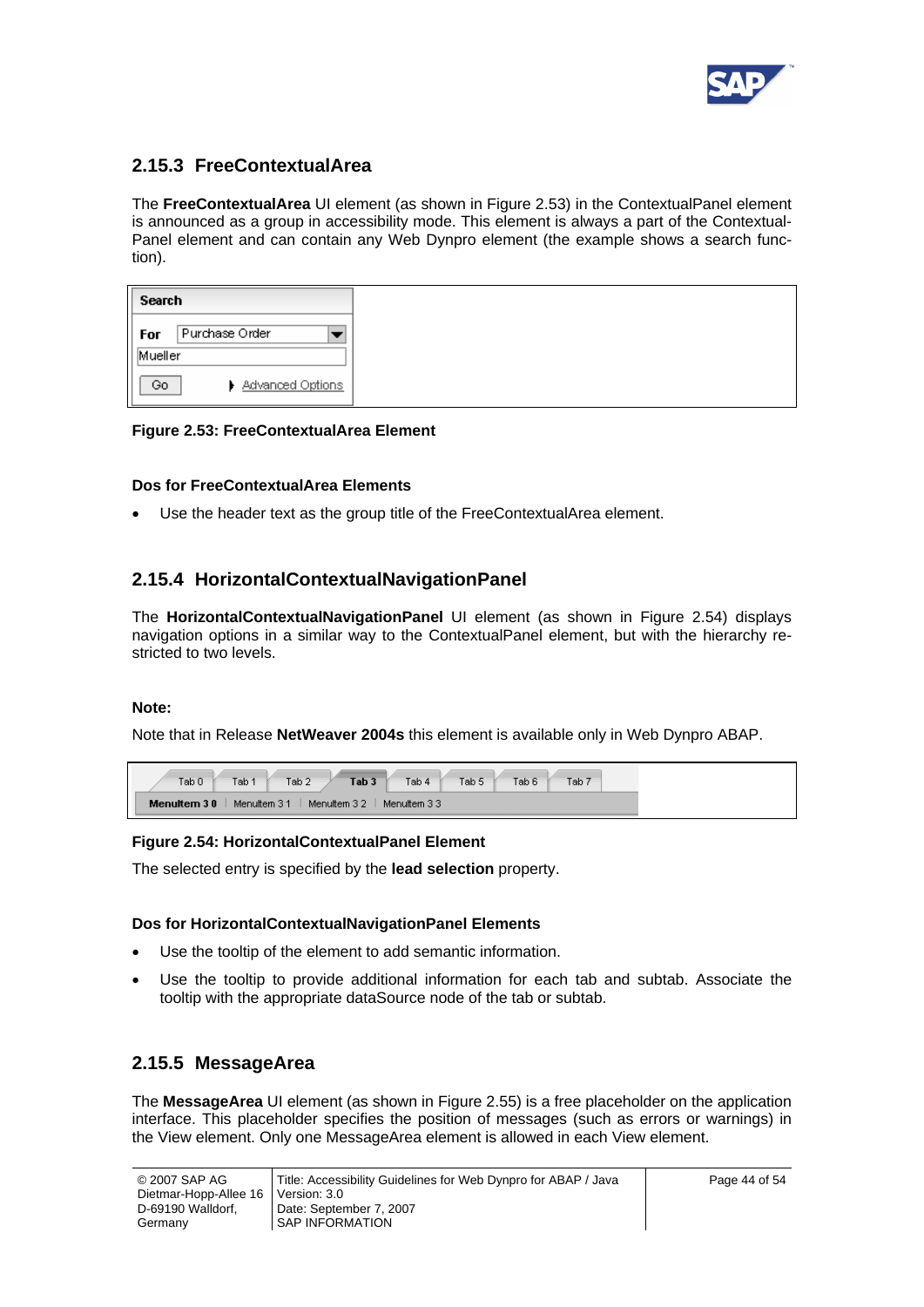

V Your data has been properly saved.

#### <span id="page-44-0"></span>**Figure 2.55: MessageArea Element**

#### **Don'ts for MessageArea**

• Do not place any important information in the tooltip since it will not be read by screen readers in accessibility mode.

### **2.15.6 PageHeader**

You use the **PageHeader** UI element (as shown in [Figure 2.56\)](#page-44-1) to display a header on a page. You can display any number of UI elements in the area under the header.

| <b>Page Title</b>             |                                                                       |                              | Personalize ▲ Help ▲ |  |
|-------------------------------|-----------------------------------------------------------------------|------------------------------|----------------------|--|
| Home Corp<br>A-Customer (***) | Status Open<br><b>Customer Product</b> AHT Combi 75 v1.0 (F-0001-235) | <b>Contact</b> Michael Evans |                      |  |

#### <span id="page-44-1"></span>**Figure 2.56: PageHeader Element**

#### **Dos for PageHeader Elements**

Use the tooltip for any additional semantic information.

### **2.15.7 PatternTabStrip, PatternTray**

The **PatternTabStrip** and **PatternTray** UI elements (not pictured) are used in pattern layouts.

#### **Dos for PatternTabStrip and PatternTray Elements**

- Use the **accessibilityDescription** property of the elements to create a short description (as a replacement for a title).
- Use the tooltip for additional semantic information about the elements **PatternTabStrip** or **PatternTray**.

#### **2.15.8 Elements Not Relevant to Accessibility**

The following UI elements are utilities that cannot be given the screen focus. They are used to group other (accessible) elements visually. They are either not relevant in accessibility contexts or do not support accessibility:

- **ButtonRow**
- **HorizontalGutter**
- InvisibleElement
- **ToolBarSeparator**
- **ScrollContainer**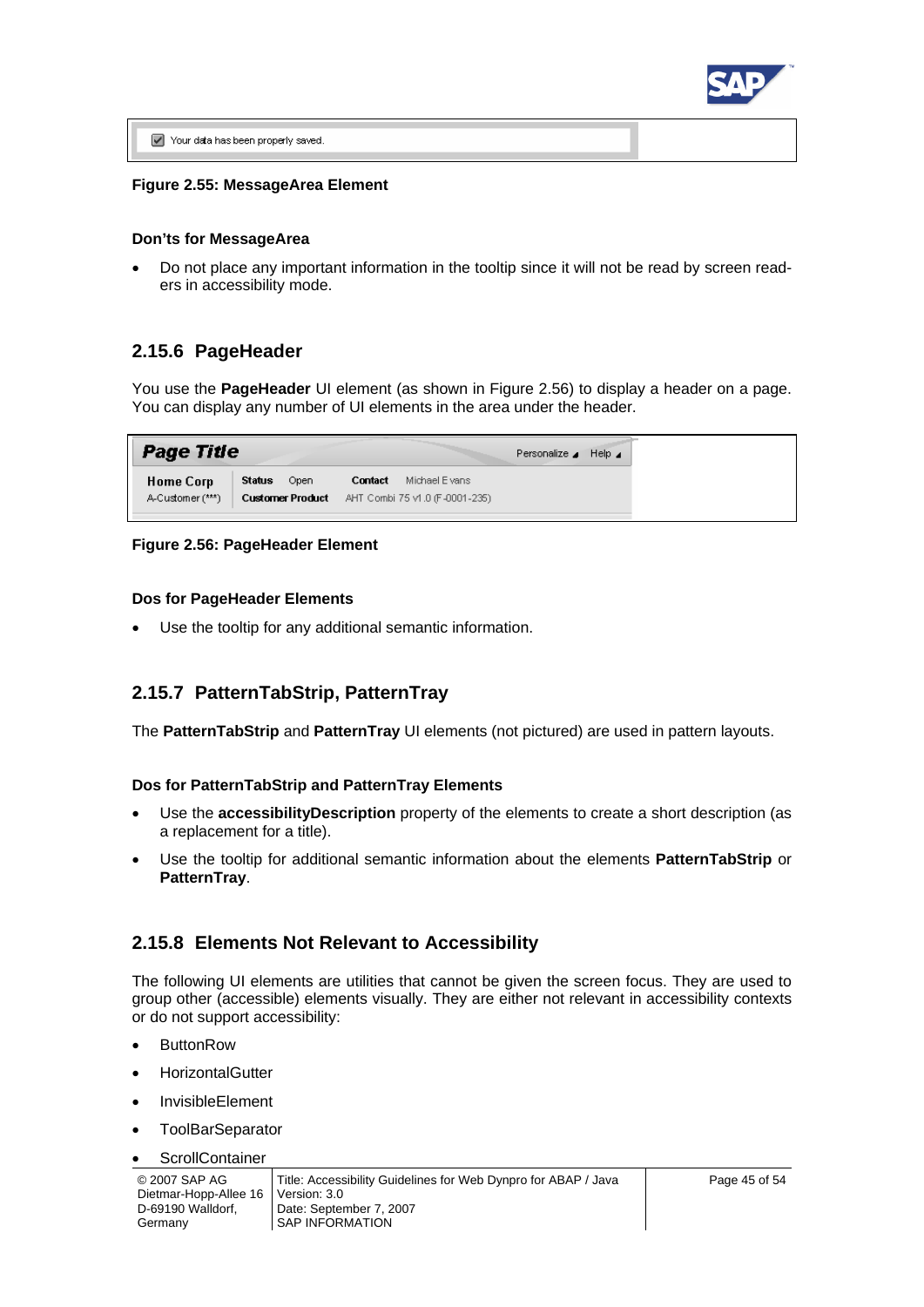

- ViewContainerElement
- **MatrixLayout**
- **RowLayout**
- **FlowLayout**
- GridLayout

#### **Don'ts for Elements Not Relevant to Accessibility**

• Do not use the tooltip or any other properties of these elements for accessibility purposes. The supported assistive technologies ignore these properties.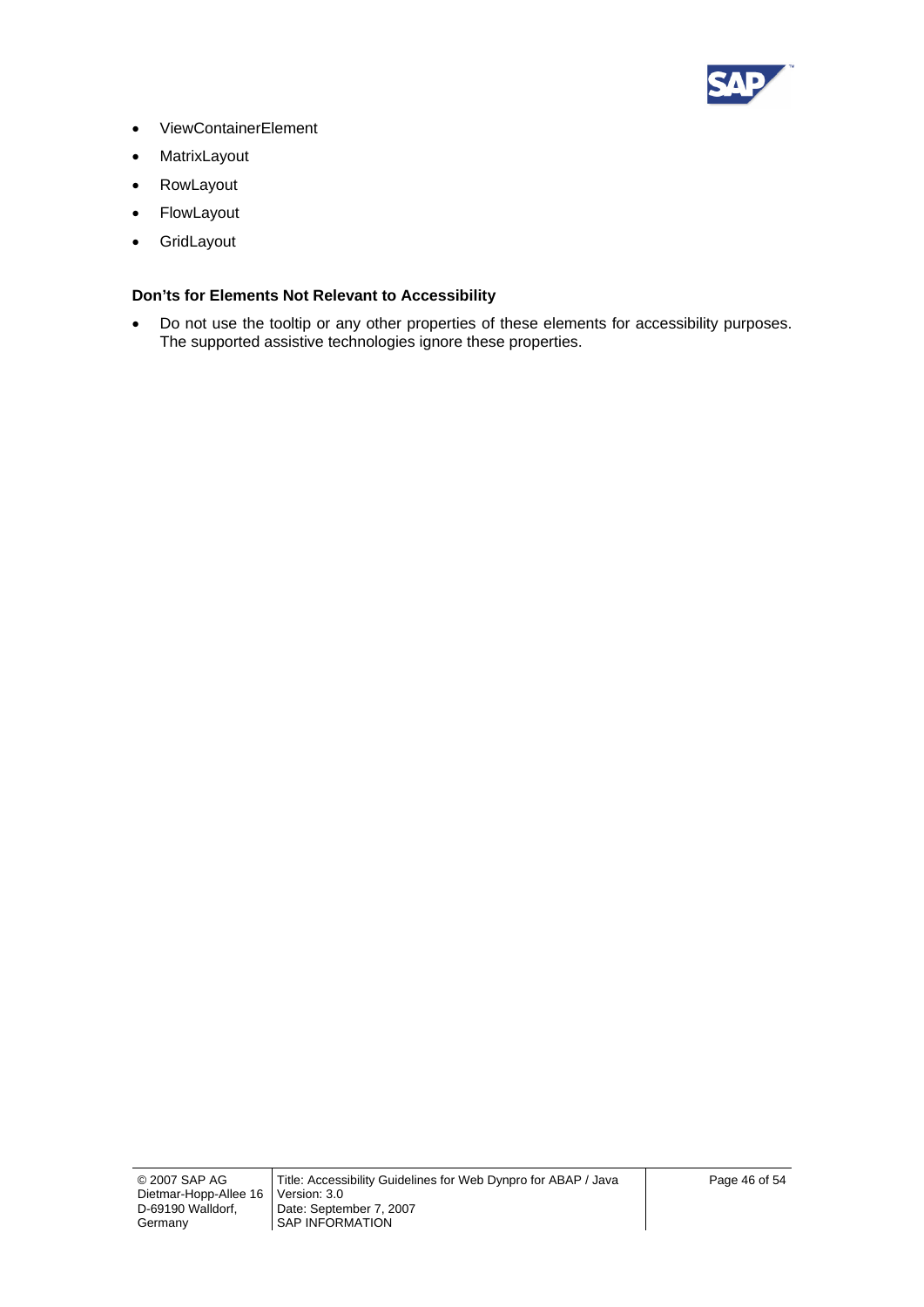

## <span id="page-46-0"></span>**3 Testing Web Dynpro for ABAP and Web Dynpro for JAVA**

## **3.1 Prerequisites for the Test Environment**

For information about the prerequisites for the test environment (settings for Web Dynpro applications and the portal, information about screen reader), see the newest version of the document "[Front-End Requirements and Infrastructure for Accessibility"](http://www.sapdesignguild.org/resources/acc_technical_requirements_V3_1_external_EN.pdf). http://www.sapdesignguild.org/resources/acc\_technical\_requirements\_V3\_1\_external\_EN.pdf

## **3.2 Fundamental Concepts**

In Web Dynpro, keyboard navigation within and between UI elements is defined entirely by the framework. Application developers do not need to worry about most aspects of keyboard navigation, with the exception of layouts based on groups (as discussed in Chapter [3.4\)](#page-50-1).

The framework is also responsible for the description of elements for screen readers. Application developers only need to check that the properties for which they are responsible convey the elements and combinations of elements as intended in the given context.

The general reading order for screen readers when focused on the **InputField** UI element and associated label is implemented as follows:

<*labeltext*> <*type*> <*value*> <*state*> <*tooltip*> <*tutor*>

where

- *labeltext* is the text of the label
- *type* is the type of the element (an input field in this case)
- *value* is the value of the field
- *state* is the state of the current field (such as *not available*, *modifiable*, *read-only*, *inactive*)
- *tooltip* is the tooltip of the field
- *tutor* is additional information about how to use the element.

[Figure 3.1](#page-46-1) shows the texts provided for a screen reader by an InputField element. [Figure 3.2](#page-47-2) shows the texts for a Tray element.

| Material No.: | 4711                                                                        |  |
|---------------|-----------------------------------------------------------------------------|--|
|               | Material No. - InputField - 4711 - readOnly -<br>Material ID - (tutor text) |  |

#### <span id="page-46-1"></span>**Figure 3.1: Properties of an InputField Element for Screen Reader Output**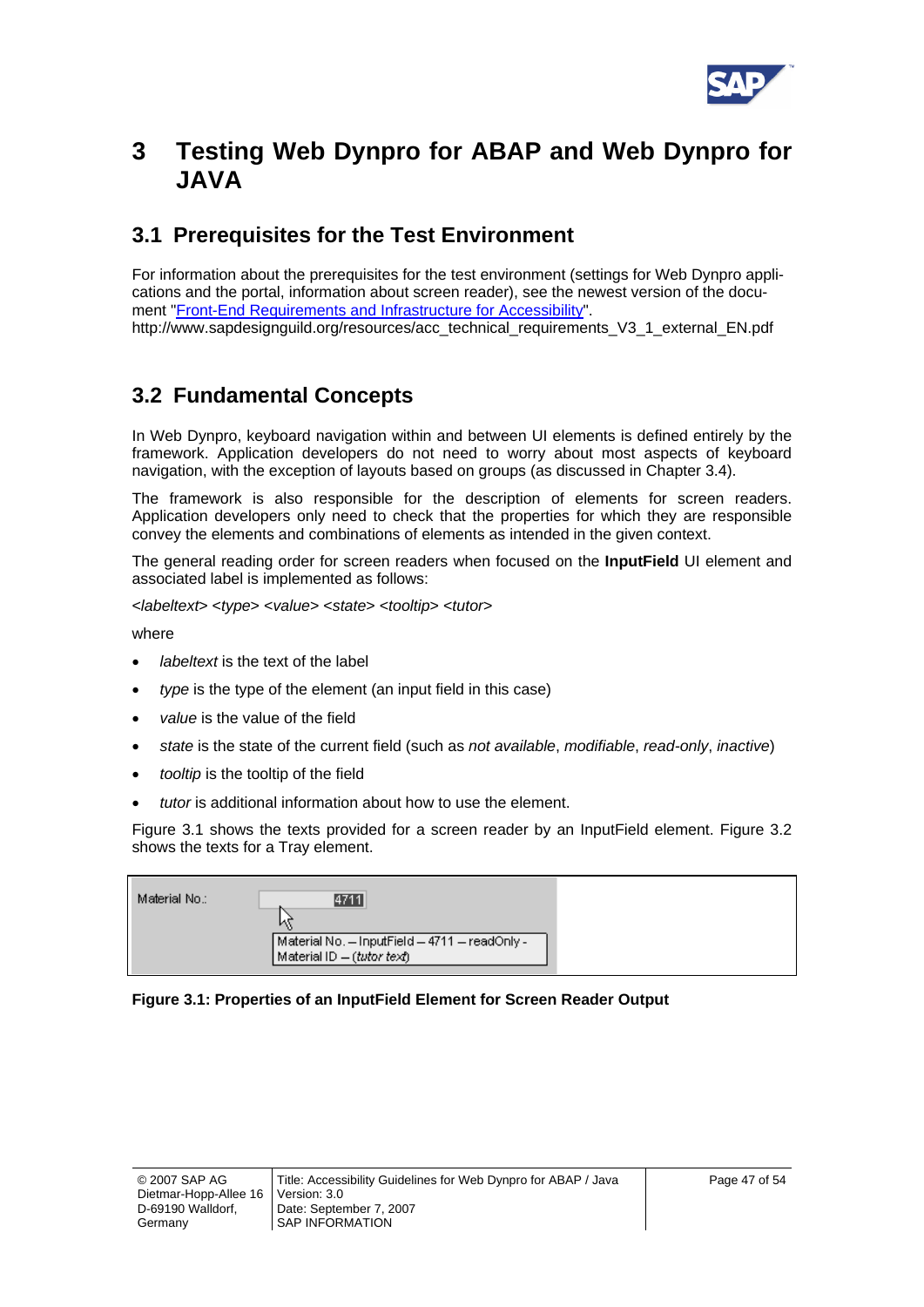

<span id="page-47-0"></span>

#### <span id="page-47-2"></span>**Figure 3.2: Properties of a Tray Element for Screen Reader Output**

The Web Dynpro framework always provides the screen reader with the properties *type*, *value*, *state*, and *tutor*. Application developers are only responsible for the properties **text**, **tooltip**, and **accessibilityDescription**. The texts they create here are added to the full description of the element by the framework, where the screen reader can access them.

There are currently two ways of testing these properties:

- Automated tests in the development environment (design time)
- Manual tests at runtime

The next two chapters describe these two options.

## <span id="page-47-1"></span>**3.3 Automated Tests at Design Time**

The following standard automatic accessibility checks run at design time in the development environments for Web Dynpro Java (*SAP Developer Studio*) and Web Dynpro ABAP (*Object Navigator*, transaction SE80). These checks are implemented as part of the syntax checks. Table 6.2 gives you an overview of these checks. We recommend that you keep these checks enabled during your development work. Any properties that you need to define yourself are indicated as *Required* in the development environments and listed in Table 6.3.

Note the following information about automated tests at design time:

- In *Object Navigator*, the properties of each component include the *Accessibility Checks Active* option. (Double-click a component to display its properties.) If you deactivate this option, the development environment does not carry out any automatic design time accessibility checks for the given component and its views.
- These automatic checks are not possible if the elements are added dynamically at runtime (dynamic UI element programming). In this case, you must run manual accessibility tests.
- Automatic checks only test whether the **text** property contains text or, if it does not, whether the associated properties have been defined. No semantic checks are made. The automatic checks cannot tell whether the texts contain complete and correct information.
- The automatic accessibility checks do not run for **test** applications in Web Dynpro ABAP. These include temporary objects in the package \$TMP and applications in the package SWDP\_TEST.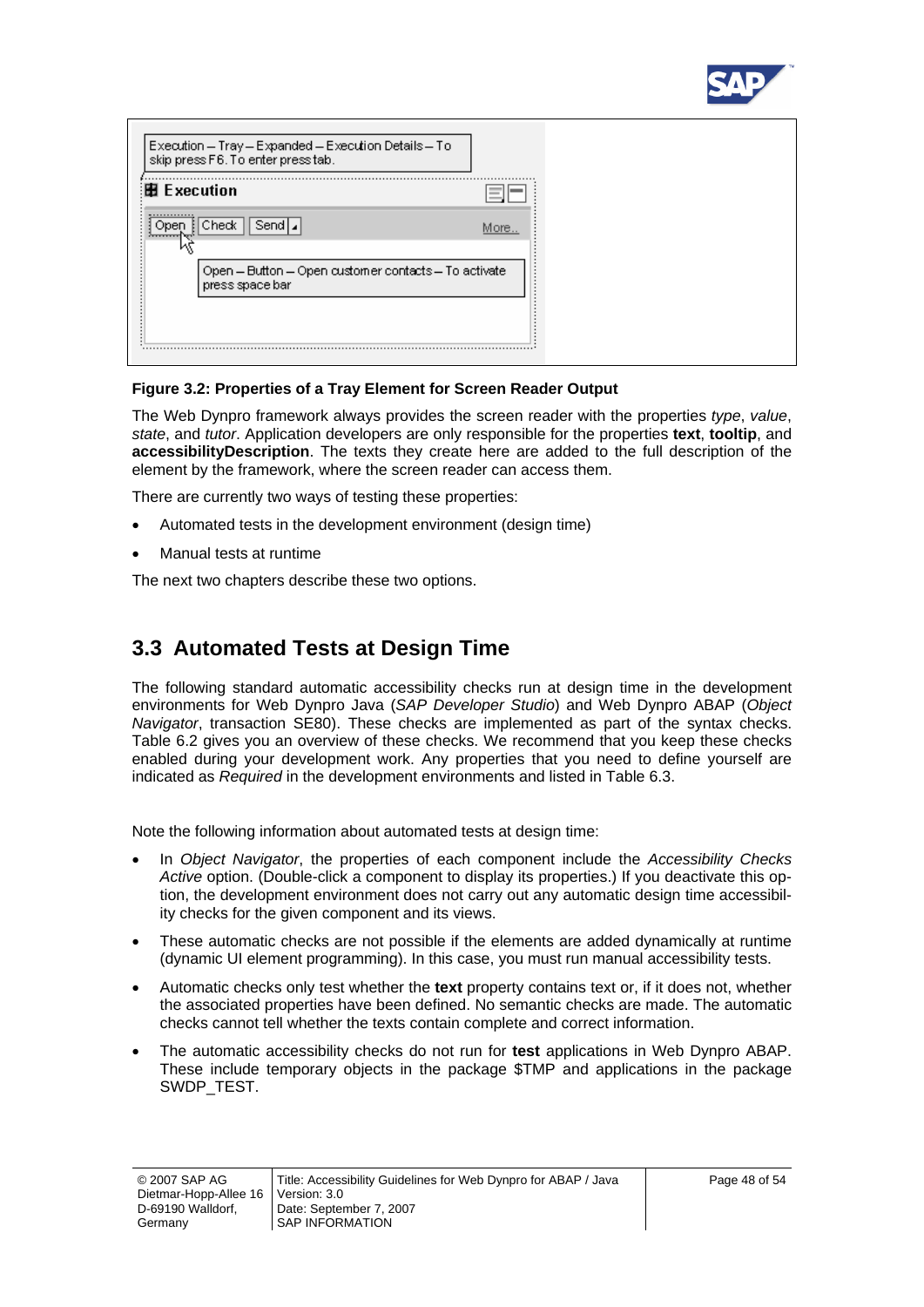

| <b>Elements</b>                                                                                                                                                                                                                                                                                                                           | <b>Type of Check</b>                                                                                                                                                                                                                             |
|-------------------------------------------------------------------------------------------------------------------------------------------------------------------------------------------------------------------------------------------------------------------------------------------------------------------------------------------|--------------------------------------------------------------------------------------------------------------------------------------------------------------------------------------------------------------------------------------------------|
| Button, ButtonChoice,<br>LinkToAction, LinkToURL,<br>ToggleButton, ToggleLink,<br>ToolBarButton,<br>ToolBarButtonChoice,<br>ToolBarLinkToAction,<br>ToolBarLinkToURL,<br>ToolBarToggleButton,<br>BreadCrumbStep,<br>MultipleBreadCrumbStep,<br>LegendItem, MultipleLegendItem,<br>TextView, TreeNodeType,<br>TreeltemType, MenuActionItem | If the text property was not set, the system checks for the<br>tooltip property.<br>An error message is displayed if, for example, a Button<br>element or a Link element with an icon has neither the text<br>property nor the tooltip property. |
| CheckBox, RadioButton,<br>FileDownload, TriStateCheckBox                                                                                                                                                                                                                                                                                  | If the properties text and label were not set, the system<br>checks for the <b>tooltip</b> property.                                                                                                                                             |
|                                                                                                                                                                                                                                                                                                                                           | An error message is displayed if, for example, a CheckBox<br>element has neither the text property nor the label<br>property nor the tooltip property.                                                                                           |
| Group, Tray                                                                                                                                                                                                                                                                                                                               | If the caption property has not been set, the system<br>checks for the accessibilityDescription property.                                                                                                                                        |
|                                                                                                                                                                                                                                                                                                                                           | An error message is displayed if, for example, a Group<br>element has neither the caption property nor the<br>accessibilityDescription property.                                                                                                 |
| Image                                                                                                                                                                                                                                                                                                                                     | If the label and isDecorative properties have not been<br>set, the system checks for the tooltip property.                                                                                                                                       |
|                                                                                                                                                                                                                                                                                                                                           | An error message is displayed if the <b>tooltip</b> property is<br>empty for an Image element that can be navigated to.                                                                                                                          |
| InputField, DropDownByIndex,<br>DropDownByKey, ItemListBox,                                                                                                                                                                                                                                                                               | The system checks whether the label property has been<br>set.                                                                                                                                                                                    |
| TextEdit,<br>ToolBarDropDownByIndex,<br>ToolBarDropDownByKey,<br>ToolBarInputField, FileUpload                                                                                                                                                                                                                                            | If the label property has not been set and no description<br>has been entered for the associated Context element in<br>ABAP/Java Data Dictionary (DDIC), the system checks for<br>the <b>tooltip</b> property.                                   |
|                                                                                                                                                                                                                                                                                                                                           | An error message is displayed if, for example, a TextEdit<br>or DropDownByKey element does not have an associated<br>label property and there is no description entered in<br>ABAP/Java Data Dictionary (DDIC).                                  |
| Table                                                                                                                                                                                                                                                                                                                                     | If the caption property has not been set, the system<br>checks for the accessibility Description property.                                                                                                                                       |
|                                                                                                                                                                                                                                                                                                                                           | Furthermore, the system checks whether the aggregation<br>header is set for columns and whether the aggregation<br>header is visible.                                                                                                            |
|                                                                                                                                                                                                                                                                                                                                           | The <b>tooltip</b> property is not checked.                                                                                                                                                                                                      |
|                                                                                                                                                                                                                                                                                                                                           | An error message is displayed if a table has neither a<br>caption property nor an accessibilityDescription<br>property, or if a column does not have a (visible) column<br>header.                                                               |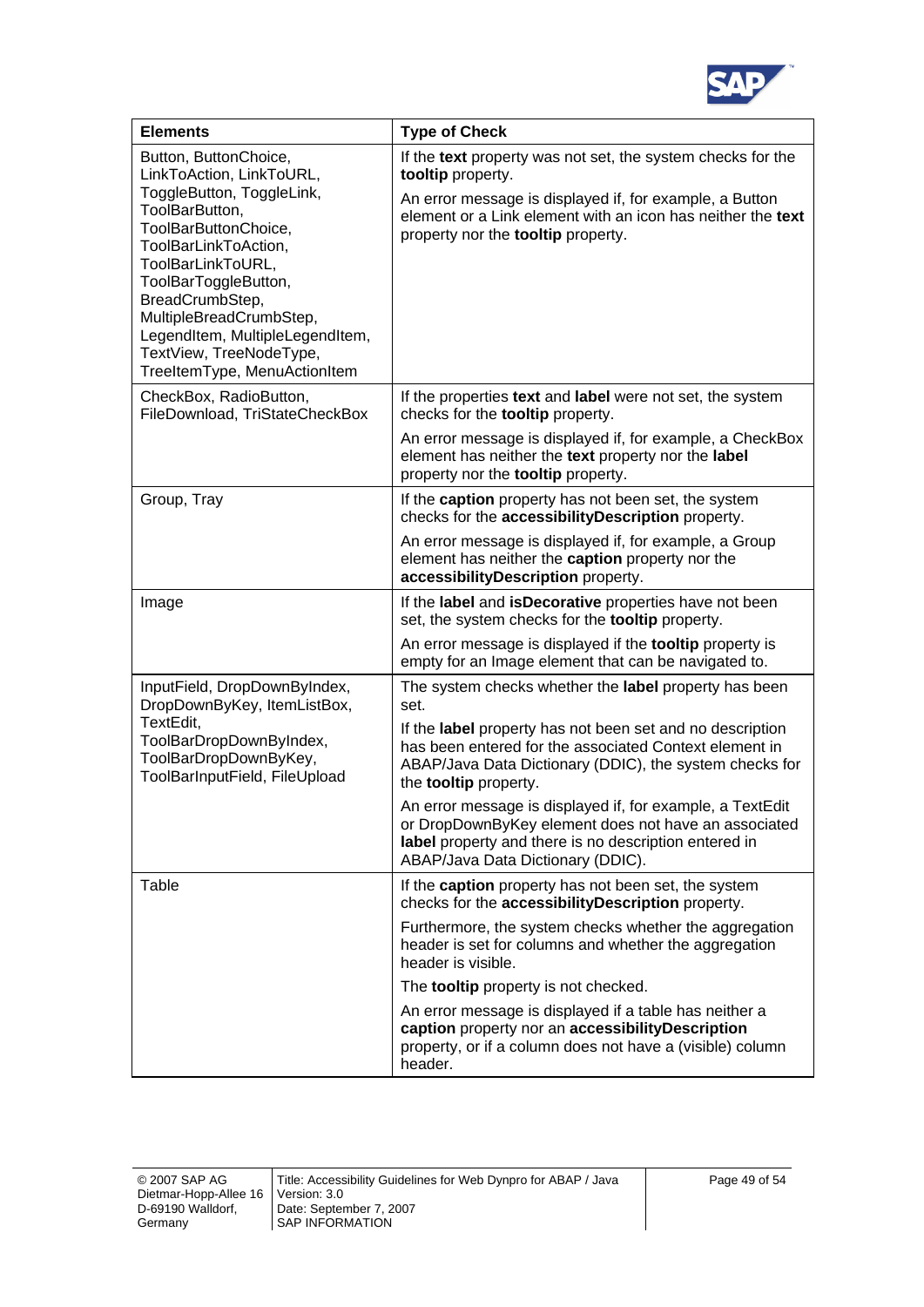

| <b>Elements</b>                                                                                                                                 | <b>Type of Check</b>                                                                                                                                                   |
|-------------------------------------------------------------------------------------------------------------------------------------------------|------------------------------------------------------------------------------------------------------------------------------------------------------------------------|
| CheckBoxGroup,<br>RadioButtonGroupByIndex,<br>RadioButtonGroupByKey,<br>RoadMap, DateNavigator,<br>PhaseIndicator, TabStrip, ToolBar,<br>GeoMap | If the tooltip property has not been set, the system checks<br>for the accessibility Description property.                                                             |
|                                                                                                                                                 | An error message is displayed if, for example, a<br>CheckBoxGroup element has neither the tooltip property<br>nor the accessibilityDescription property.               |
| <b>TransparentContainer</b>                                                                                                                     | If the layout Container property has not been set, the<br>system checks for the accessibility Description property.                                                    |
|                                                                                                                                                 | An error message is displayed if a Transparent Container<br>element has the property layoutContainer=false and<br>does not have an accessibility Description property. |
| Legend                                                                                                                                          | The system checks whether the legendid property of the<br>Legend element (Calendar, DateNavigator, or Table) has<br>been set.                                          |
| ProgressIndicator,<br>ValueComparison,<br>BusinessGraphics, GeoMap,<br><b>Iframe</b>                                                            | The system checks whether the tooltip property has been<br>set.                                                                                                        |
| <b>MenuActionItem</b>                                                                                                                           | If the imageSource property has not been set, the system<br>checks for the text property.                                                                              |
| Phase, MultiplePhase,<br>RoadMapStep                                                                                                            | If the description property has not been set, the system<br>checks for the tooltip property.                                                                           |
| TabStripTab                                                                                                                                     | The system checks whether the <b>caption.text</b> property has<br>been set. If not, the system checks whether<br>caption.tooltip property has been set.                |

*Table 3.1: Automated UI Element Tests at Design Time* 

Required (mandatory) properties are indicated as *Required* in the development environments. These properties are listed in Table 6.3 below.

| <b>Elements</b>                                                                                                                                                                                                             | <b>Required Property</b> |
|-----------------------------------------------------------------------------------------------------------------------------------------------------------------------------------------------------------------------------|--------------------------|
| BreadCrumbStep,<br>MultipleBreadCrumbStep,<br>LegendItem, MultipleLegendItem,<br>TextView, SectionHeader,<br>NavigationListItem, Label,<br>CheckBox, RadioButton,<br>MenuCheckBox,<br>MenuRadioButton,<br>FormattedTextView | text                     |
| TabStripTab                                                                                                                                                                                                                 | caption.text             |
| HorizontalContextualPanel,<br>NavigationList                                                                                                                                                                                | itemText                 |
| <b>MultiplePhase</b>                                                                                                                                                                                                        | description              |
| Menu                                                                                                                                                                                                                        | title                    |
| ProgressIndicator,<br>ValueComparison,<br>BusinessGraphic, GeoMap, Iframe                                                                                                                                                   | tooltip                  |

*Table 3.2: Required Properties of UI Elements*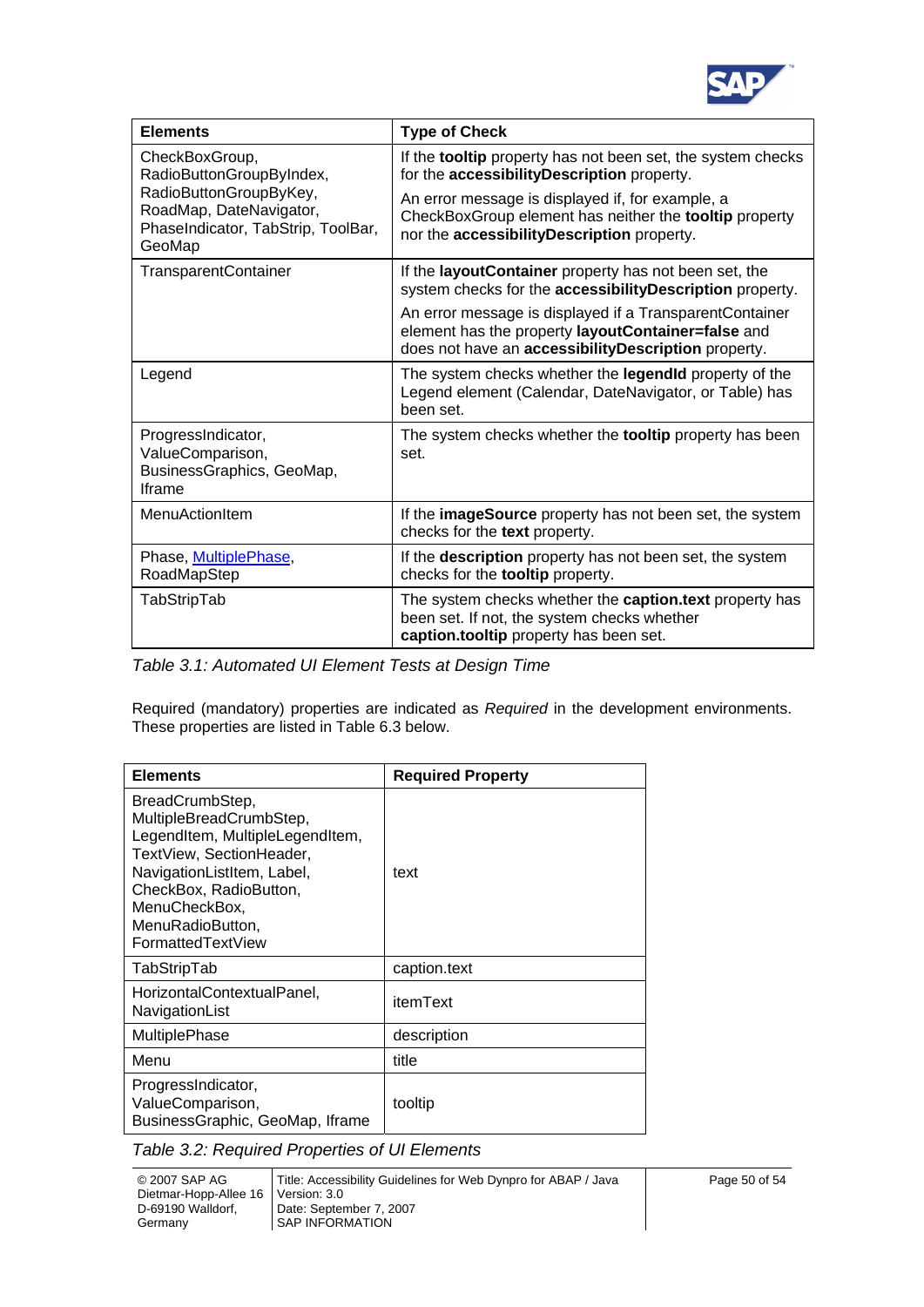

## <span id="page-50-1"></span><span id="page-50-0"></span>**3.4 Manual Tests at Runtime**

The following describes special manual tests for the Web Dynpro environment:

- Elements added statically and, in particular, dynamically at runtime
	- o Check that the specified element properties **text**, **tooltip**, and **accessibilityDescription** are conveyed correctly in the context of the element. You do this by moving the focus to the element with the tab key and checking the screen reader output.
- Elements associated with labels
	- o Check that the screen reader announces the correct label text when the focus moves to the elements associated with labels (such as input fields).
- "Empty" elements
	- $\circ$  If an element can be empty at runtime (if it has no text), check its text output in the screen reader. This is particularly important for the elements **TextView** and **Caption** because missing information can be confusing in some contexts. If in doubt, always specify a placeholder text or create a text in the element's tooltip (such as "no data").
- Titles for complex elements
	- o Check that visible titles have been created for complex elements or elements that group other elements (such as Table elements or TabStrip elements) or check that a title text has been entered in the **accessibilityDescription** property.
	- o Titles are optional in some cases. If you use only one complex element in your application, such as a table, a title is optional, since the window title is also the table's title in this case. However, the window title must be meaningful.
- Element positioning
	- o If elements with the same function (for navigation or in the menu) are used on more than one screen or page in the application, check that these elements are always positioned in the same place.
- Element grouping
	- o Check that the tab chain is correct. If the reading direction is from left to right and from top to bottom, the tab chain within the group must also operate in this direction. The tab chain must not jump to the next group until it has reached the end of the current group. If nested element groups are used, check that the screen reader reads out the correct group headers (if visible) when the focus moves to the group box. If no visible group header exists, the screen reader must read out the **accessibilityDescription** property of the group.
- Tables
	- o Check that tables have visible titles. If they do not, check that the **accessibilityDescription** property has been set. Also check that the table columns have visible header rows. Navigate to the columns. If a column header uses an abbreviation, check that the full text is in the tooltip.
- Embedded objects/external elements
	- Check the accessibility of embedded objects and, if necessary, whether an accessible alternative is available.
- Unexpected UI changes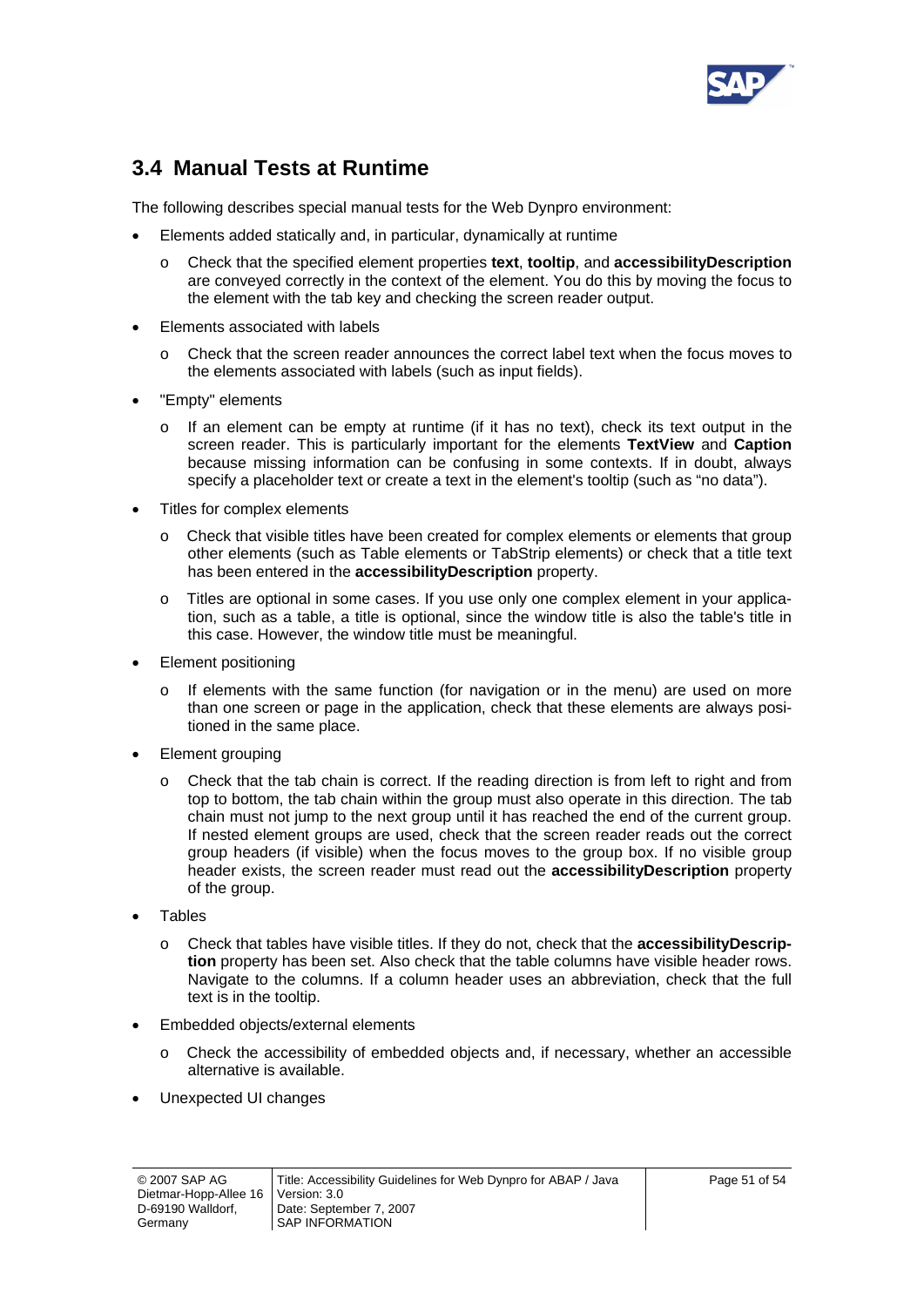

- o Check whether any UI changes, such as new control elements, take place above the keyboard focus. Any changes of this type must take place after the keyboard focus, in accordance with the reading direction.
- Periodic UI changes
	- o If an application refreshes its content or appearance periodically and automatically (such as a ticker with share prices), check that the updates can be deactivated and enabled manually. Alternatively, check that the user can specify the auto-refresh interval.
- Timed responses
	- o If an application requires the user to perform an action within a specified period of time, check that the requirement can be deactivated and enabled manually. Alternatively, check that the user can specify the response time.
- **Abbreviations** 
	- $\circ$  If abbreviations have been used, check that the texts are written out in full in a suitable location (such as in the tooltip of the element).
- Terminology
	- o Check that the elements use correct and appropriate terminology.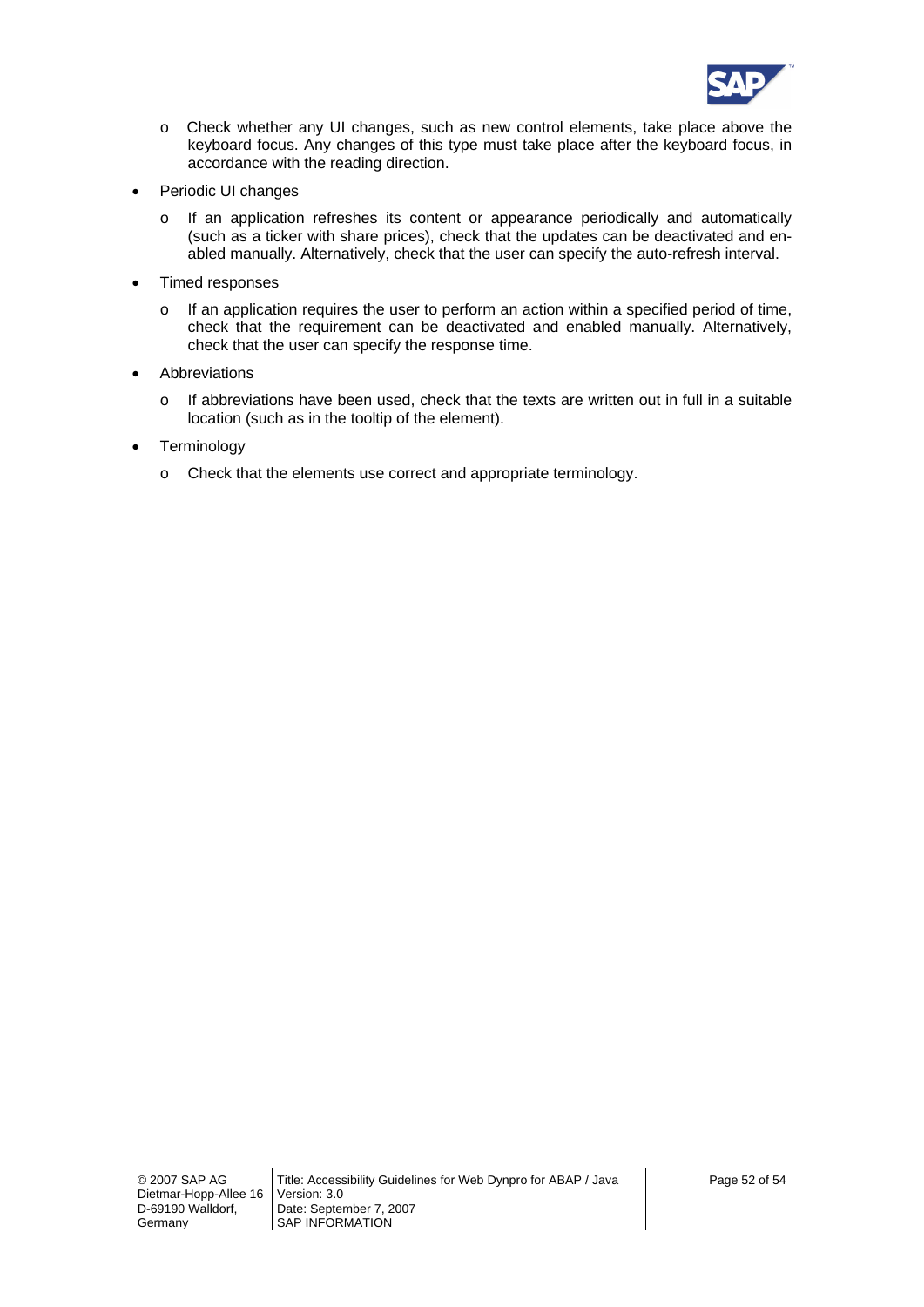

# <span id="page-52-0"></span>**4 How to Integrate Third Party Products**

## **4.1 Embedded Components**

Embedded components always run as a part of a screen inside an SAP application window. Embedded components can be, for example, ActiveX Controls (OLE Controls).

The component must therefore conform to the following standards:

- Tab In The focus moves from the SAP application window to the component and the user can navigate through the objects/items inside the component.
- Tab Out The component loses the keyboard focus and should save the last focus position for when the user goes back to the component later. (This is highly recommended to avoid extra navigation overhead). The focus must return to the application window.
- Content must be navigable (for example, by tab keystroke or arrow keys).
- Focus must be clearly visualized.

Furthermore, the component must comply with the [standards of US Section 508](http://www.section508.gov/index.cfm?FuseAction=Content&ID=12) and the [standards of WCAG 1.0](http://www.w3.org/TR/WAI-WEBCONTENT/) (Priority 1 and 2).

## **4.2 Launching External Programs**

Launched programs usually appear in their own application window, on top of the started application window. The keyboard focus should automatically move to the new program window.

After the external program is closed, the focus should return to the application window that started the external program.

Furthermore, the component must comply with the [standards of US Section 508](http://www.section508.gov/index.cfm?FuseAction=Content&ID=12) and the [standards of WCAG 1.0](http://www.w3.org/TR/WAI-WEBCONTENT/) (Priority 1 and 2).